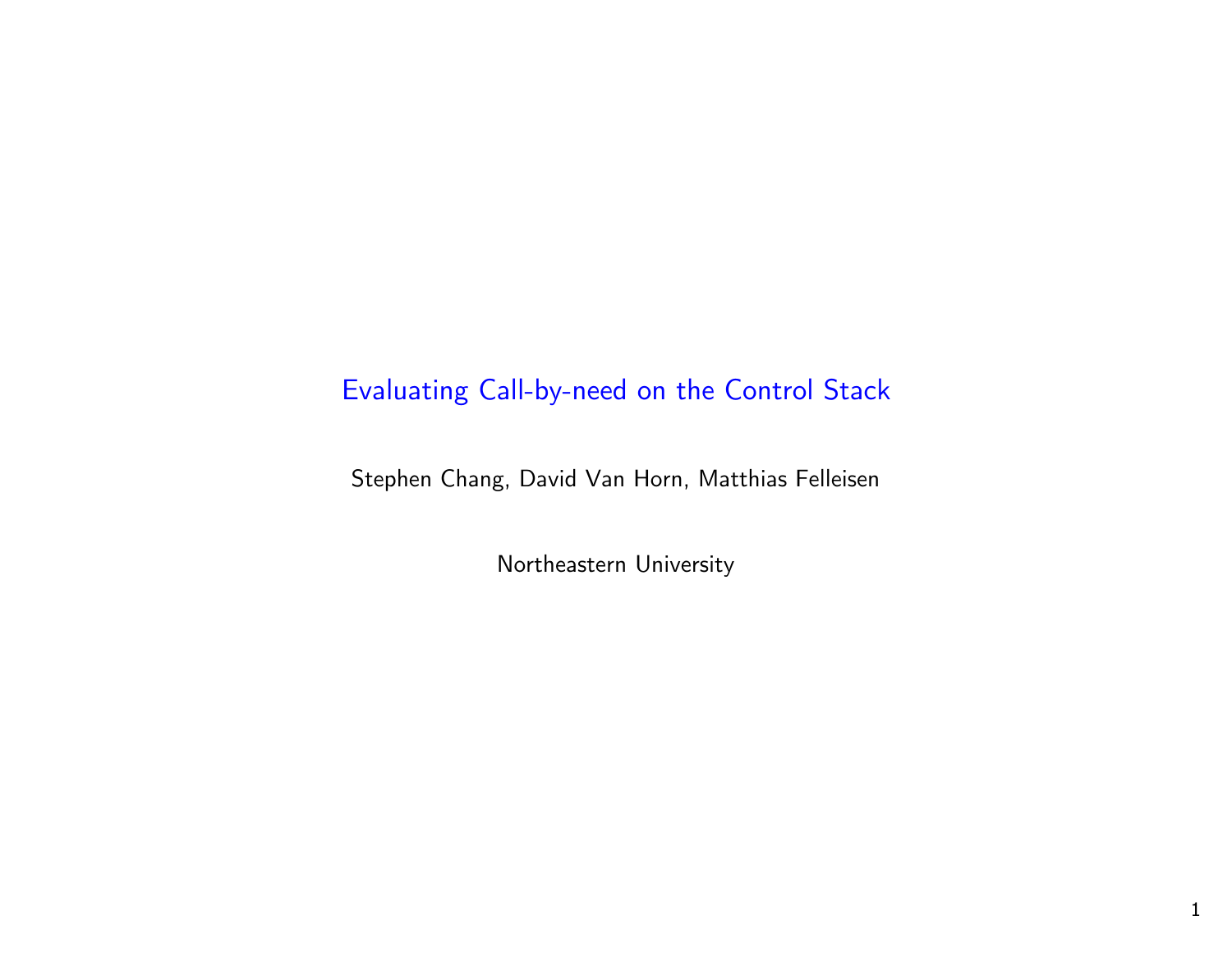# Lazy Abstract Machines

Sharing implemented with:heap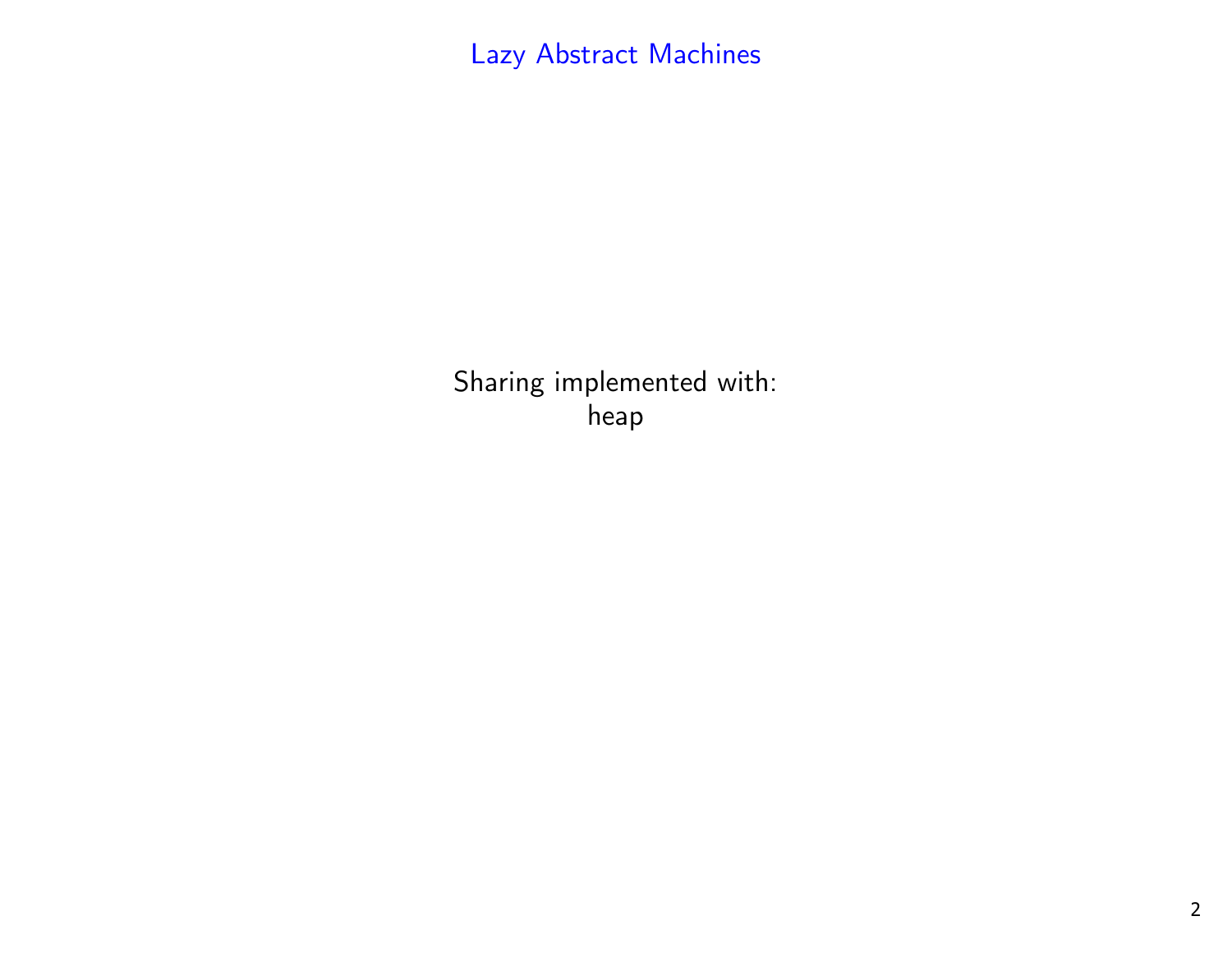Sharing implemented with:heap stack operations(alternative approach)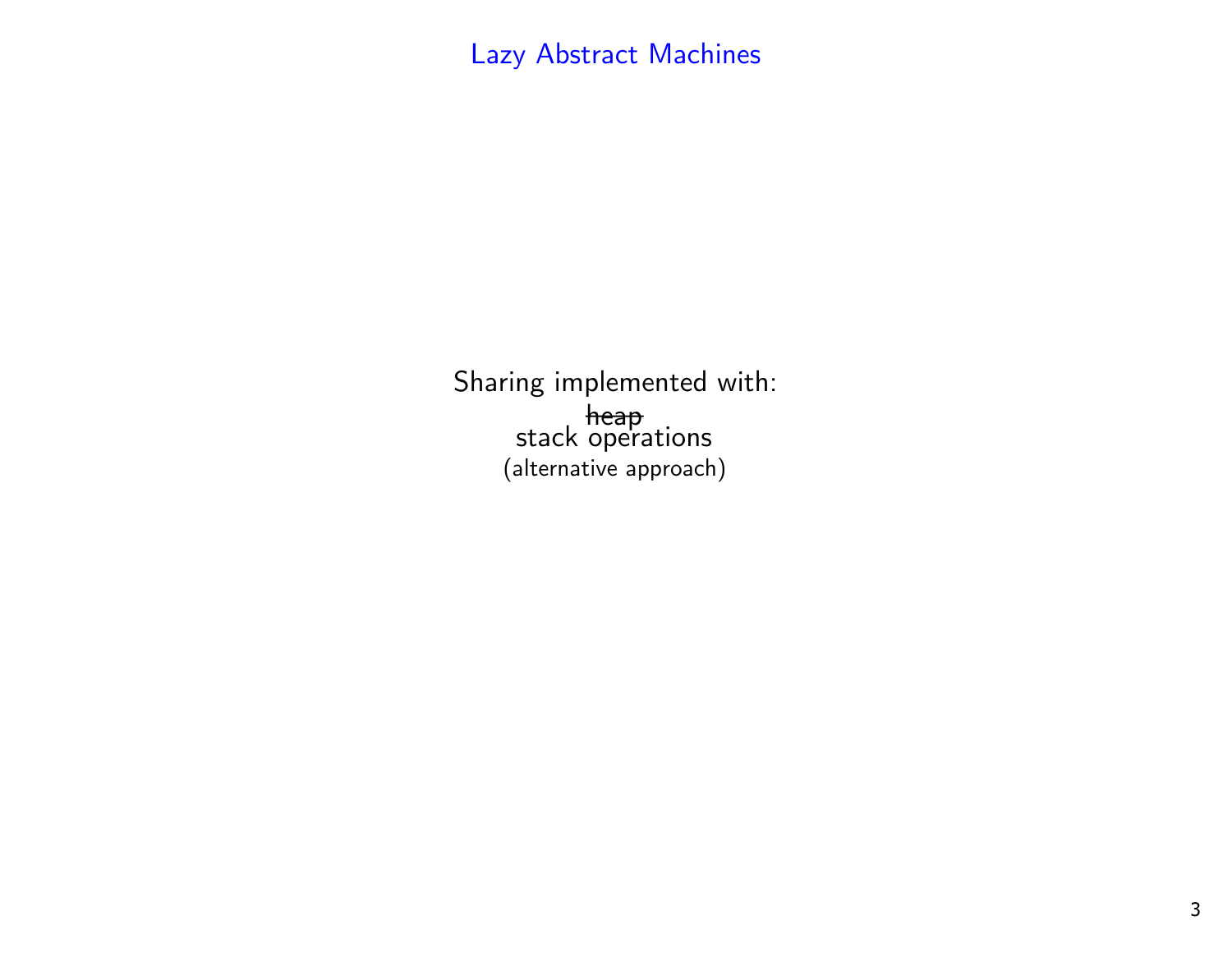Sharing implemented with:heap stack operations(alternative approach)

[Garcia et al. 2009]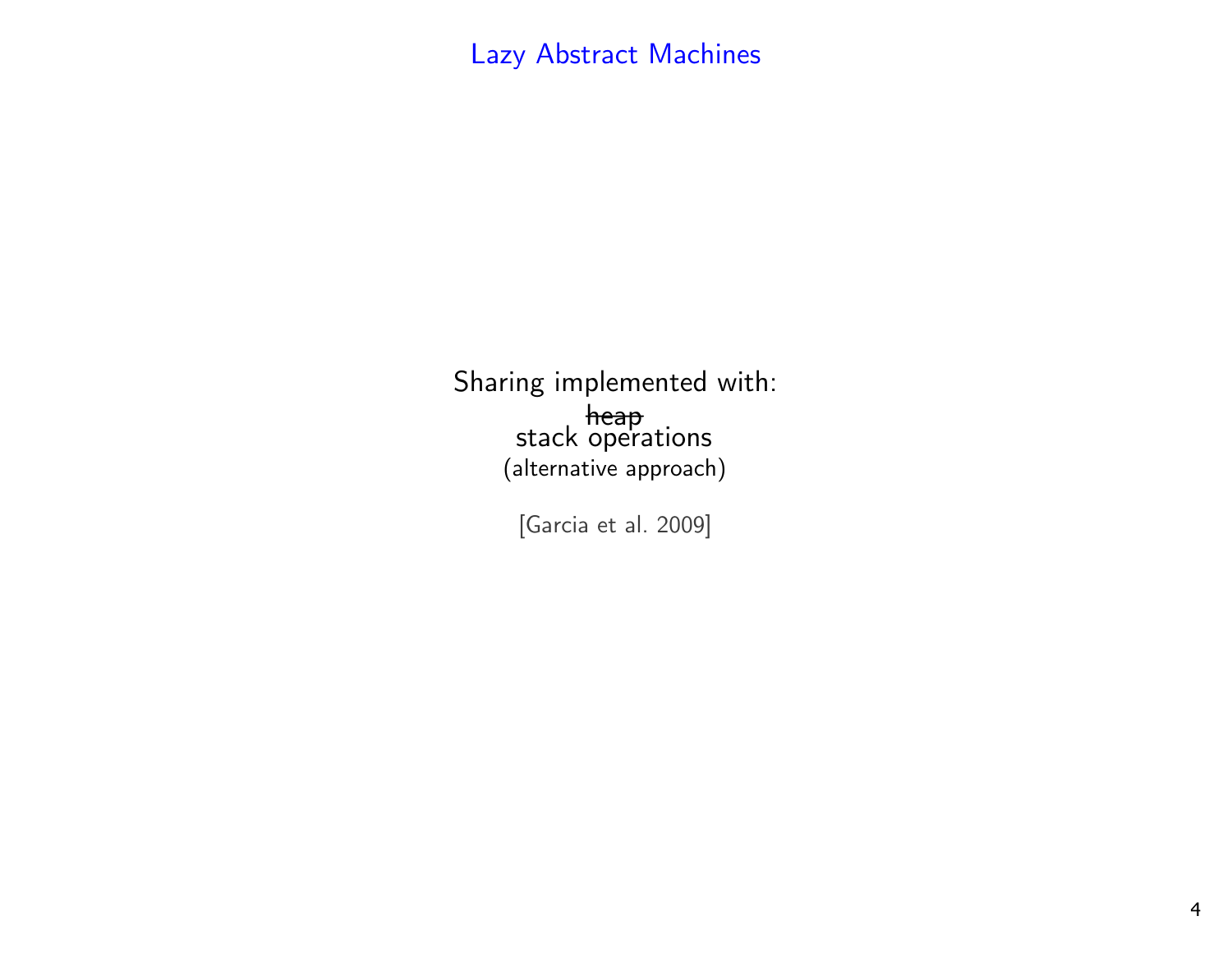# Our Paper

• New way to resolve variable references in the stack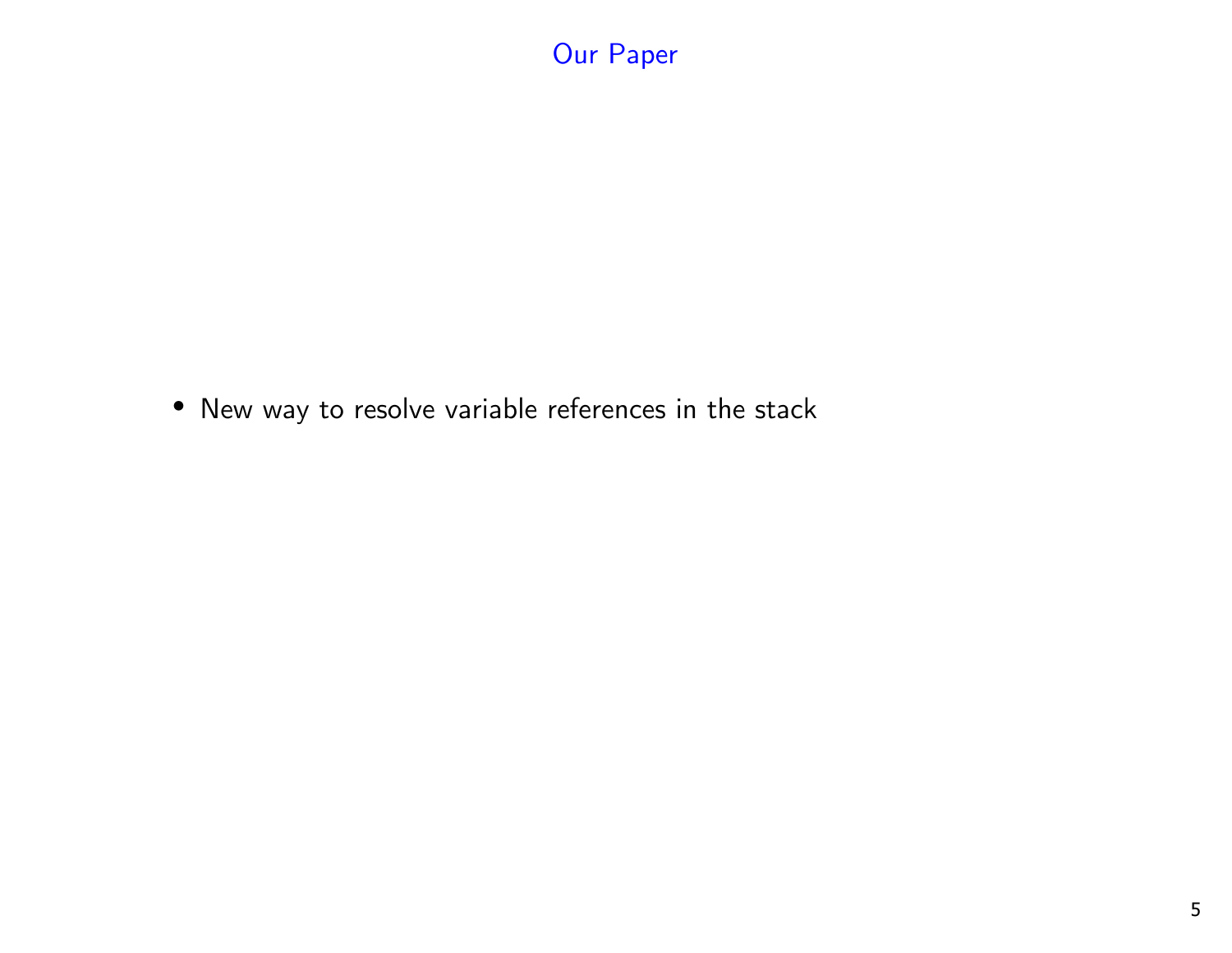#### Our Paper

- New way to resolve variable references in the stack
- Reorganize stack structure to allow indexing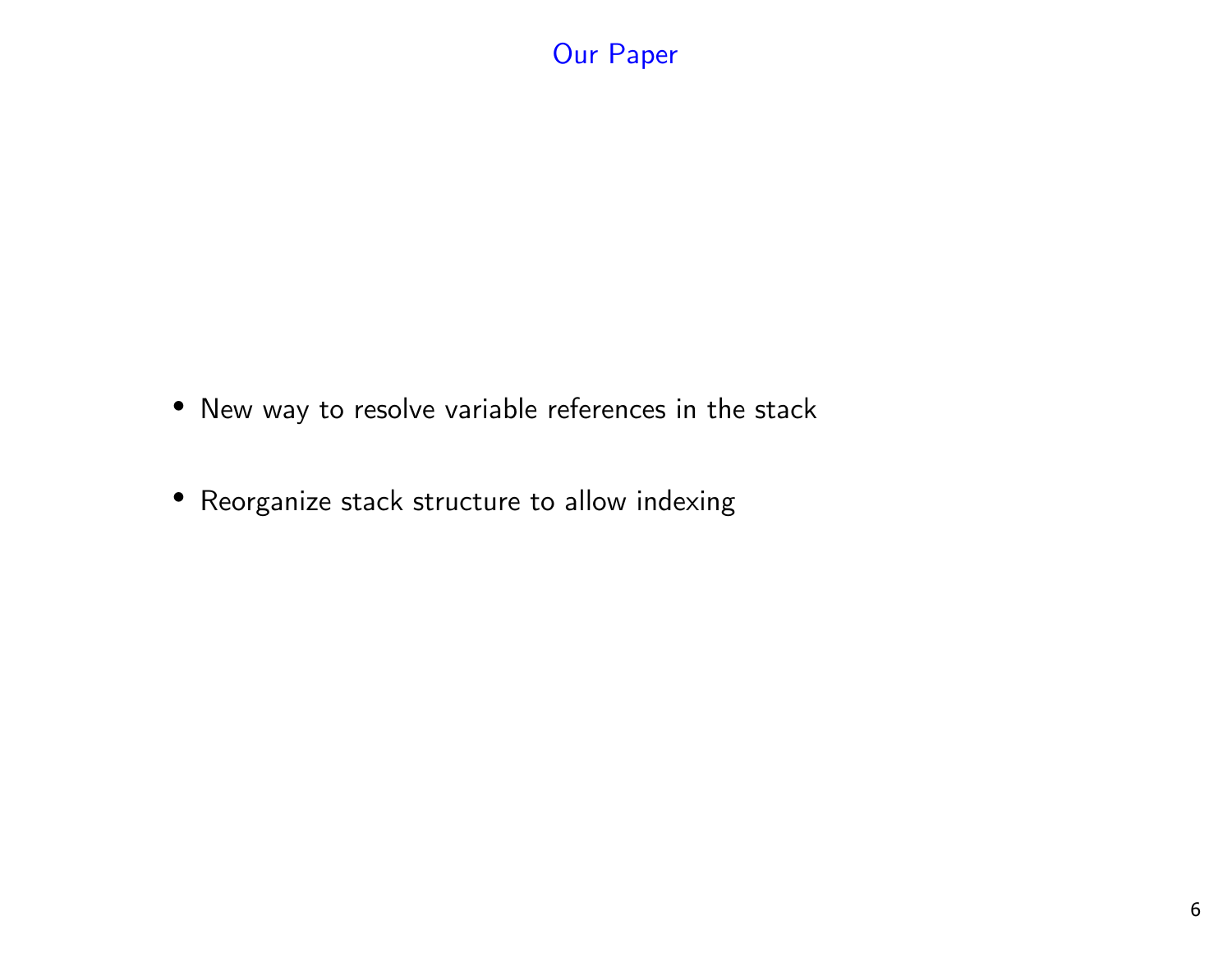[Ariola et al. 1995] [Ariola and Felleisen 1997]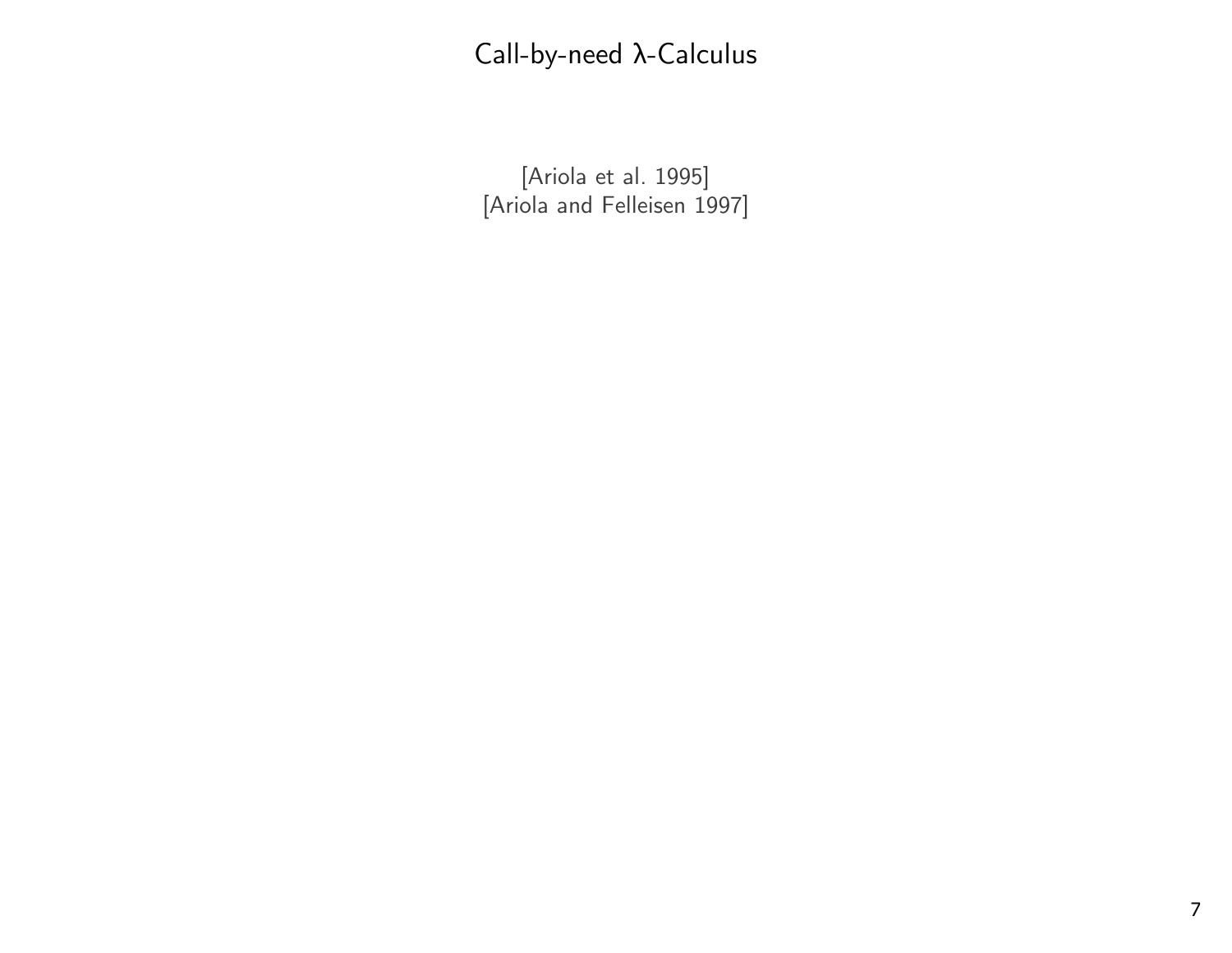[Ariola et al. 1995][Ariola and Felleisen 1997]

• Delay evaluation of argument until needed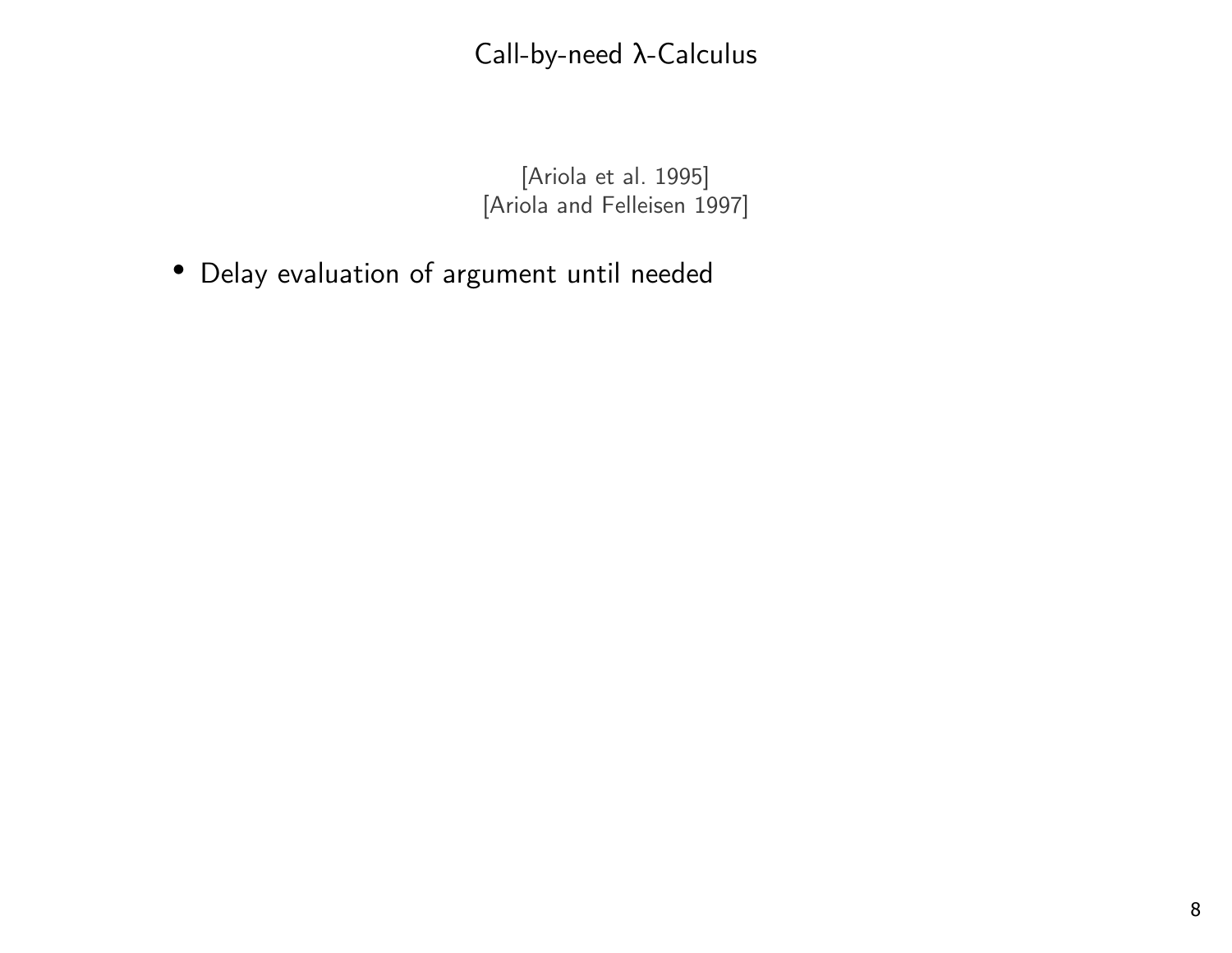[Ariola et al. 1995][Ariola and Felleisen 1997]

- Delay evaluation of argument until needed
- Evaluate each argument only once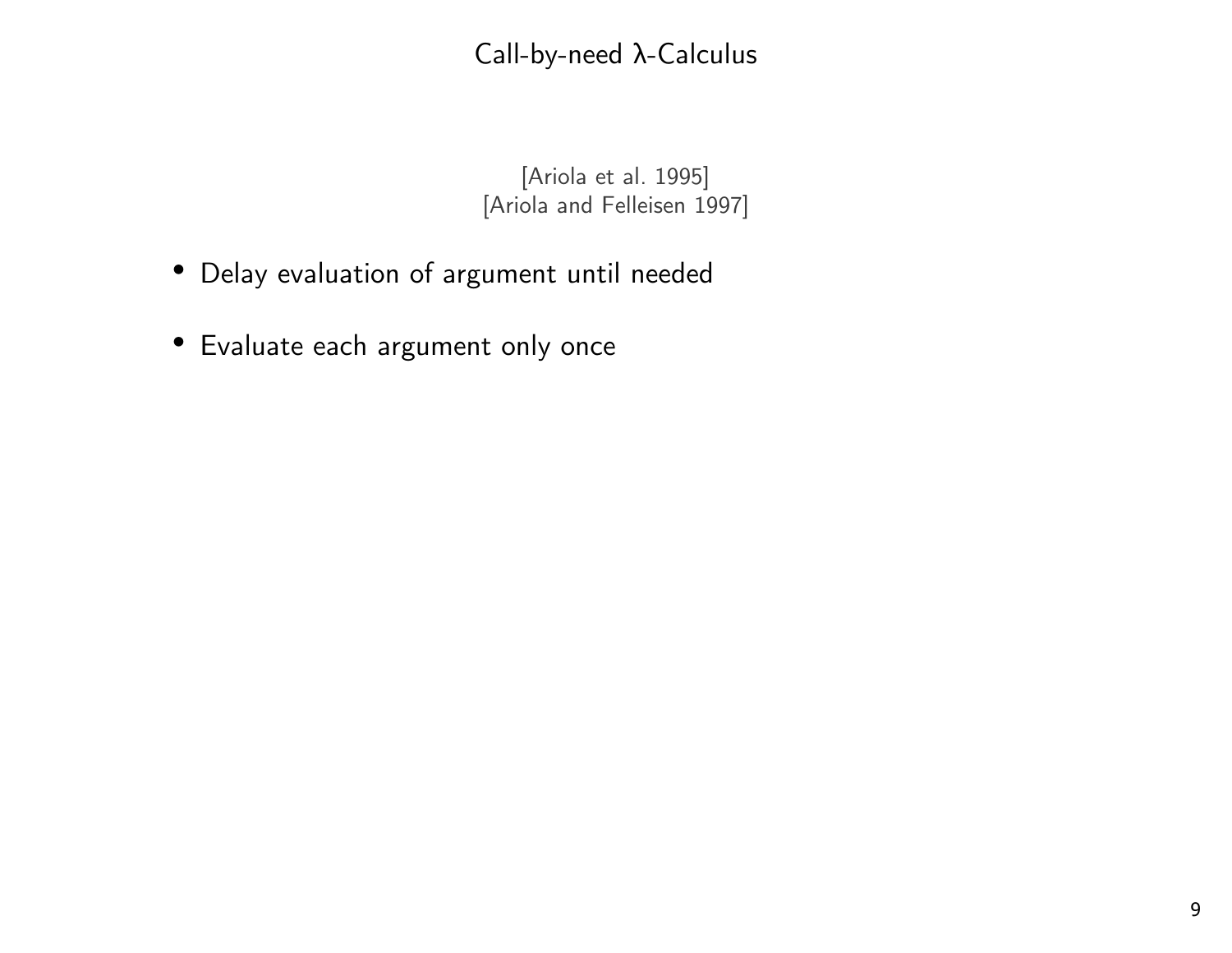[Ariola et al. 1995][Ariola and Felleisen 1997]

- Delay evaluation of argument until needed
- Evaluate each argument only once

 $M = x$  | M M |  $\lambda x.M$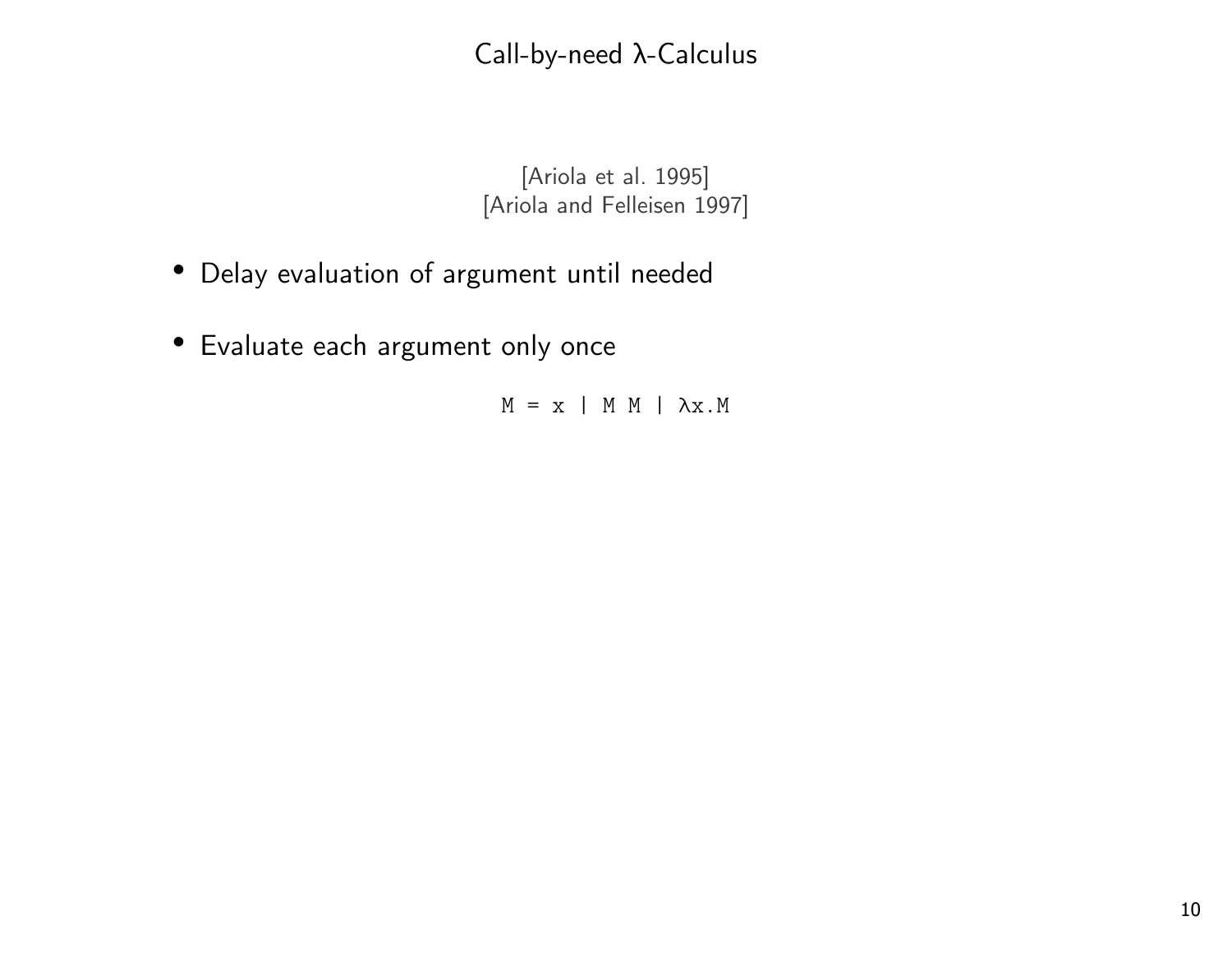[Ariola et al. 1995][Ariola and Felleisen 1997]

- Delay evaluation of argument until needed
- Evaluate each argument only once

 $M = x$  | M M |  $\lambda x.M$  $E = [ ] | E M | ( \lambda x . E ) M | ( \lambda x . E [x] ) E$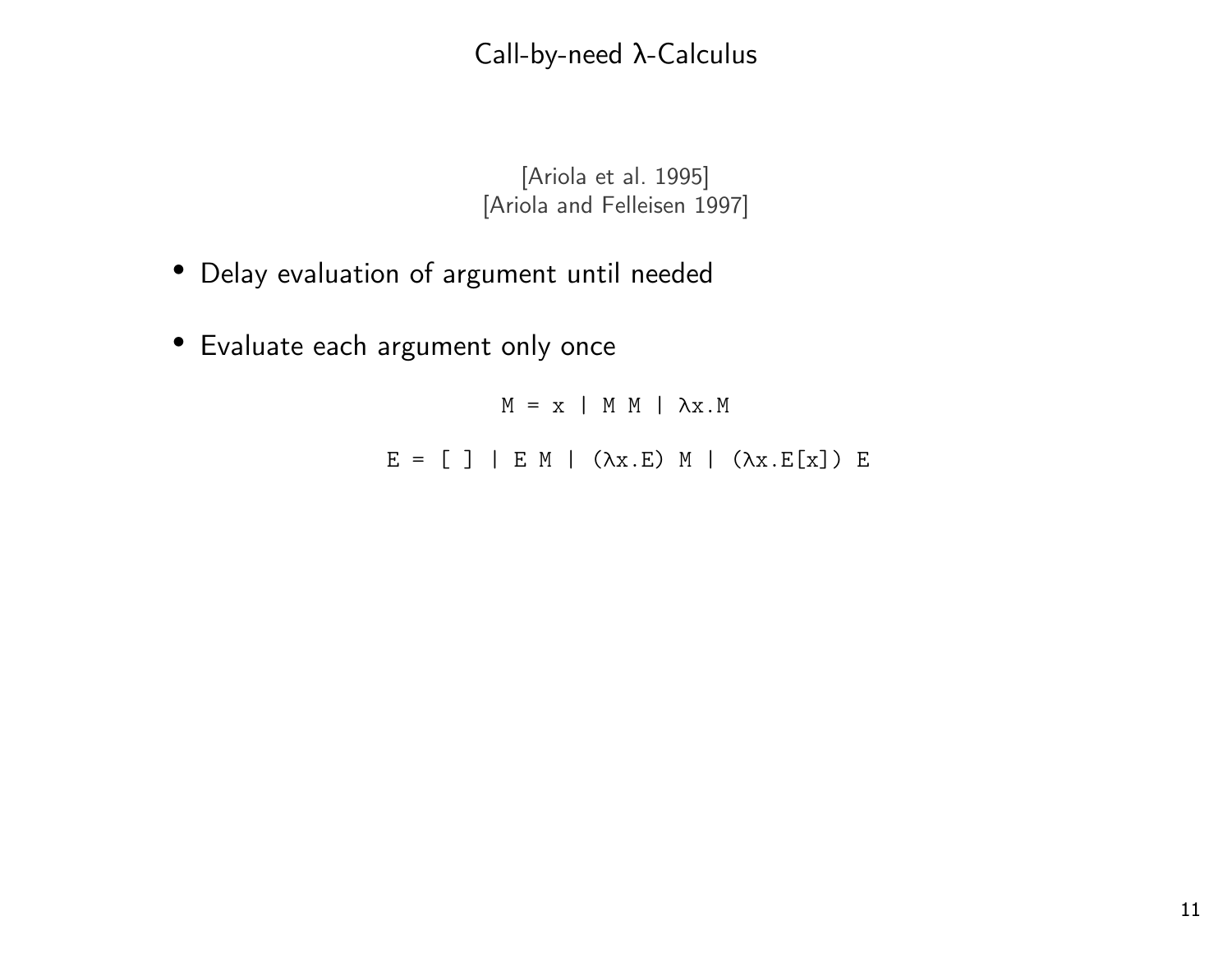[Ariola et al. 1995][Ariola and Felleisen 1997]

- Delay evaluation of argument until needed
- Evaluate each argument only once

 $M = x$  | M M |  $\lambda x.M$  $E = [$  ] | E M | ( $\lambda$ x.E) M | ( $\lambda$ x.E[x]) E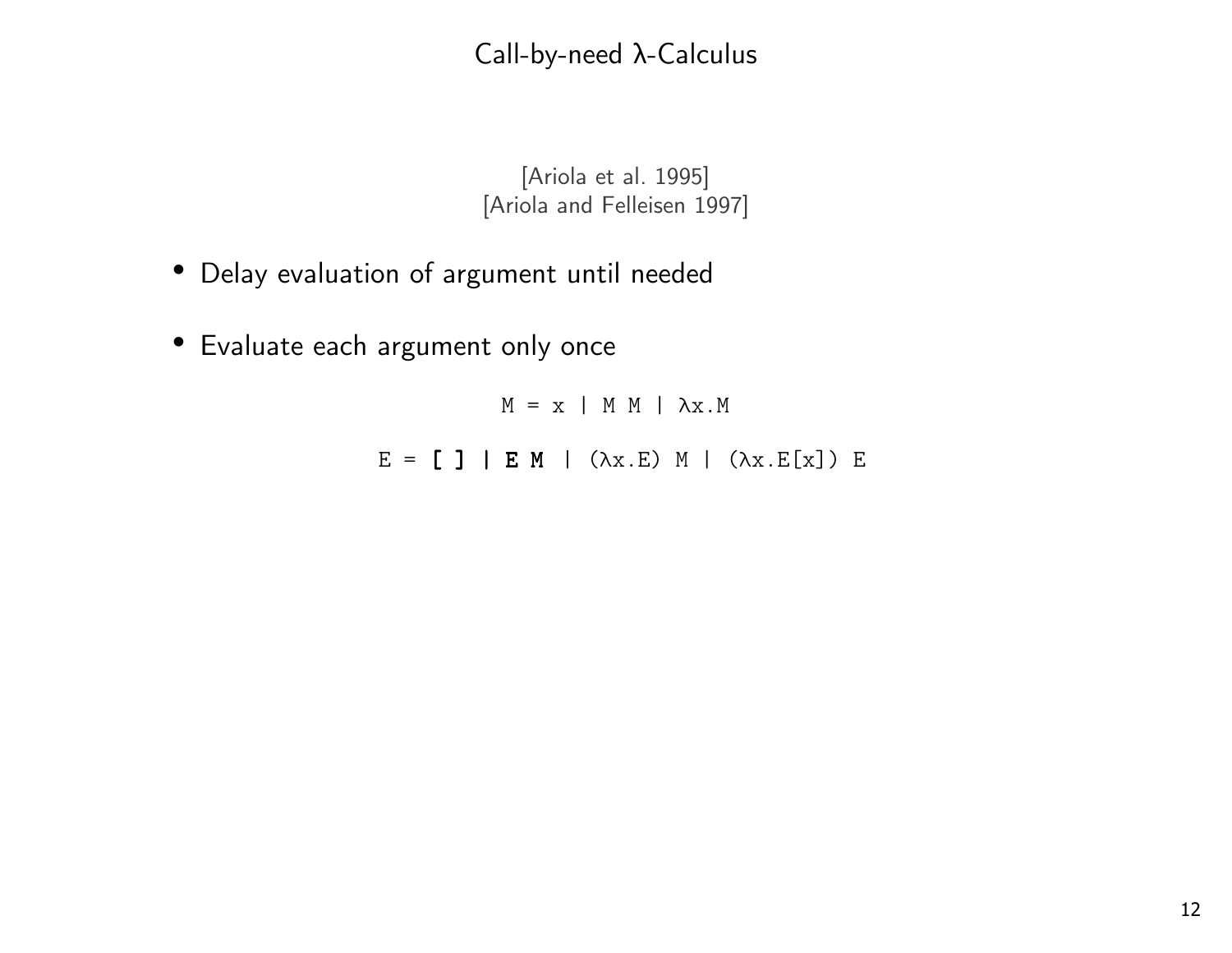[Ariola et al. 1995][Ariola and Felleisen 1997]

- Delay evaluation of argument until needed
- Evaluate each argument only once

 $M = x$  | M M |  $\lambda x.M$  $E = [ ] \mid E \text{ M} \mid (\lambda \mathbf{x} . \mathbf{E}) \text{ M} \mid (\lambda \mathbf{x} . \mathbf{E}[\mathbf{x}]) \text{ E}$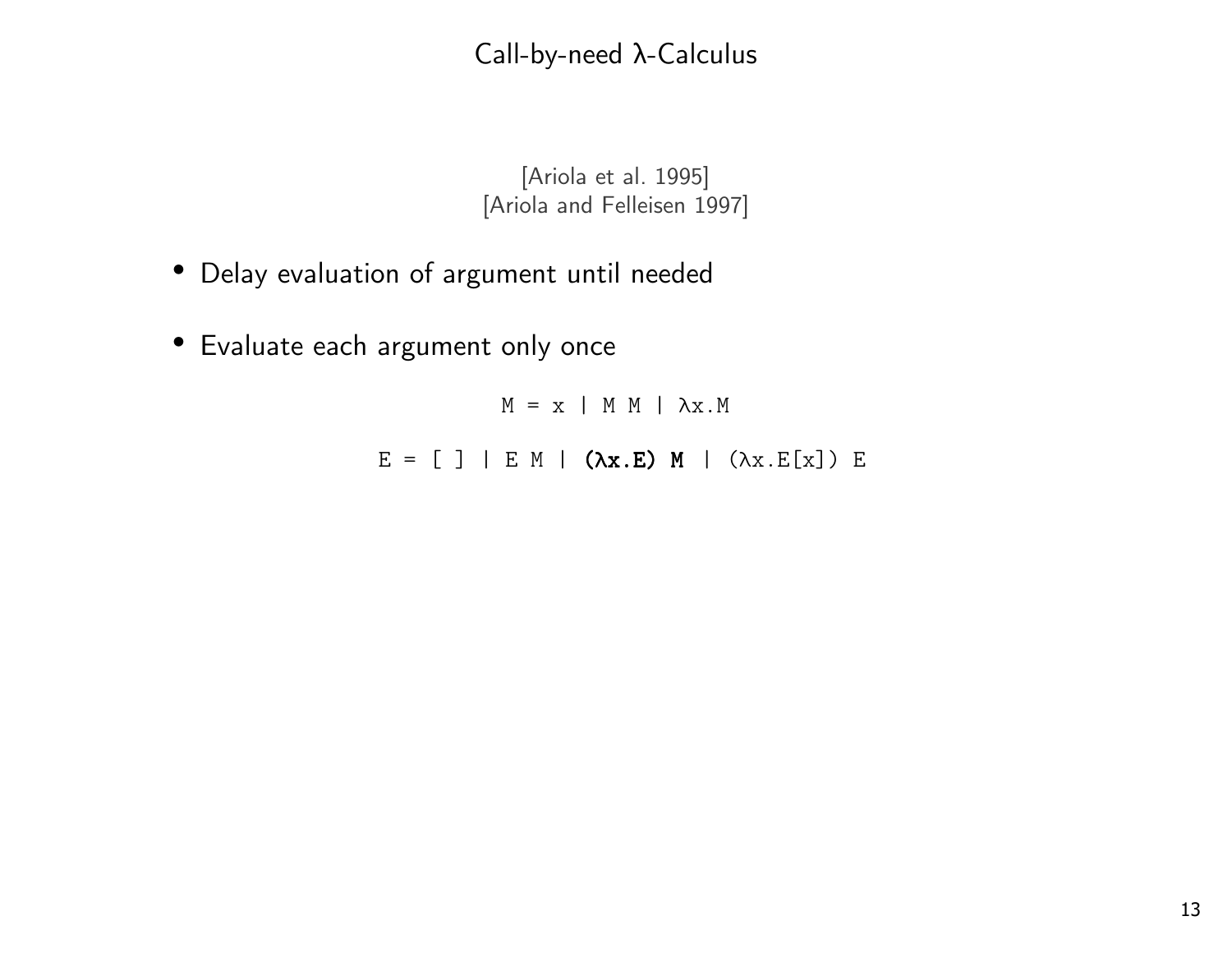[Ariola et al. 1995][Ariola and Felleisen 1997]

- Delay evaluation of argument until needed
- Evaluate each argument only once

 $M = x$  | M M |  $\lambda x.M$  $E = [ ] \mid E \text{ M} \mid (\lambda x.E) \text{ M} \mid (\lambda x.E[x]) E$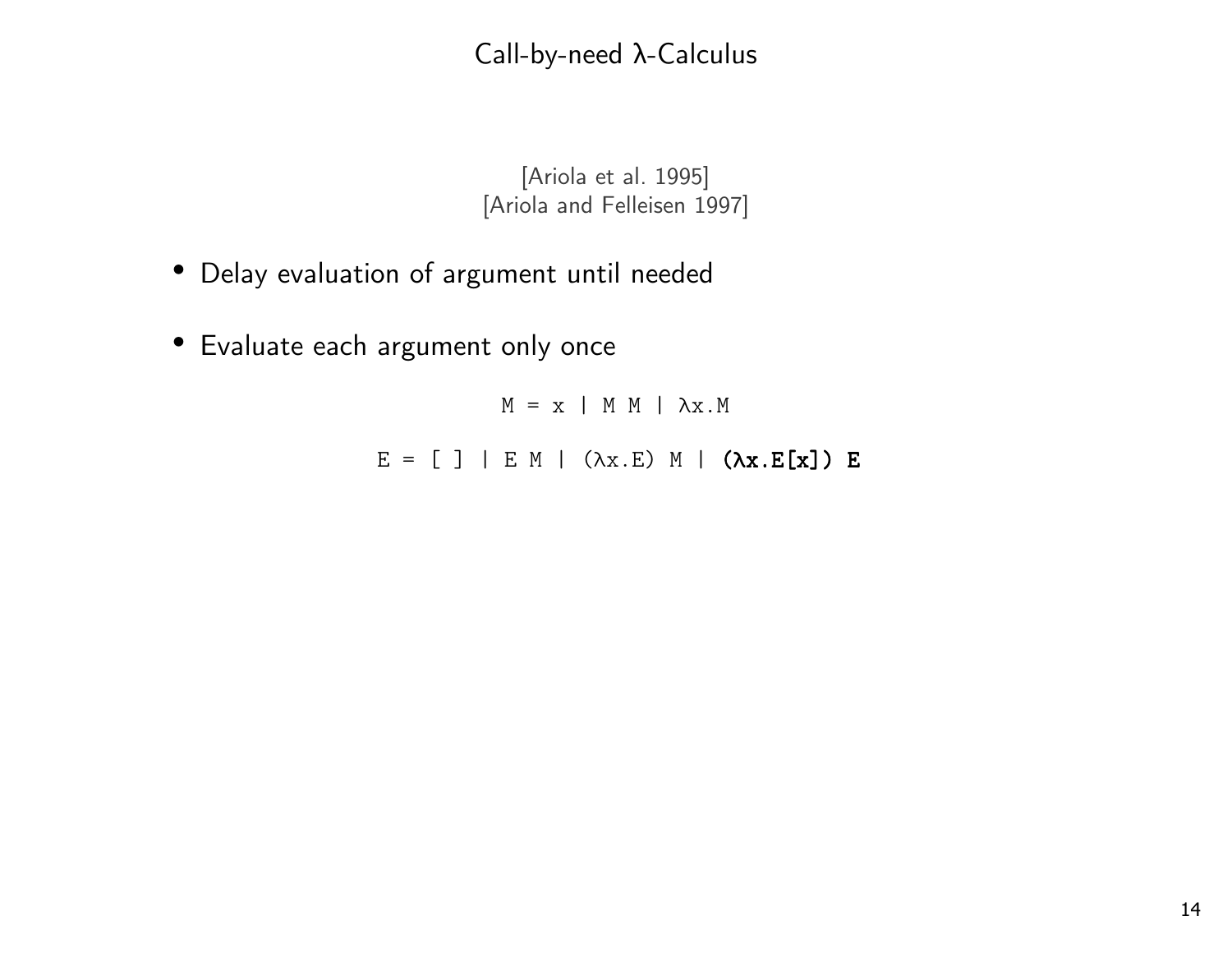[Ariola et al. 1995][Ariola and Felleisen 1997]

- Delay evaluation of argument until needed
- Evaluate each argument only once

 $M = x$  | M M |  $\lambda x.M$  $E = [ ] | E M | ( \lambda x . E ) M | ( \lambda x . E [x] ) E$ deref (β alternative):

 $(\lambda x. E[x])$  V  $\longrightarrow (\lambda x. E[V])$  V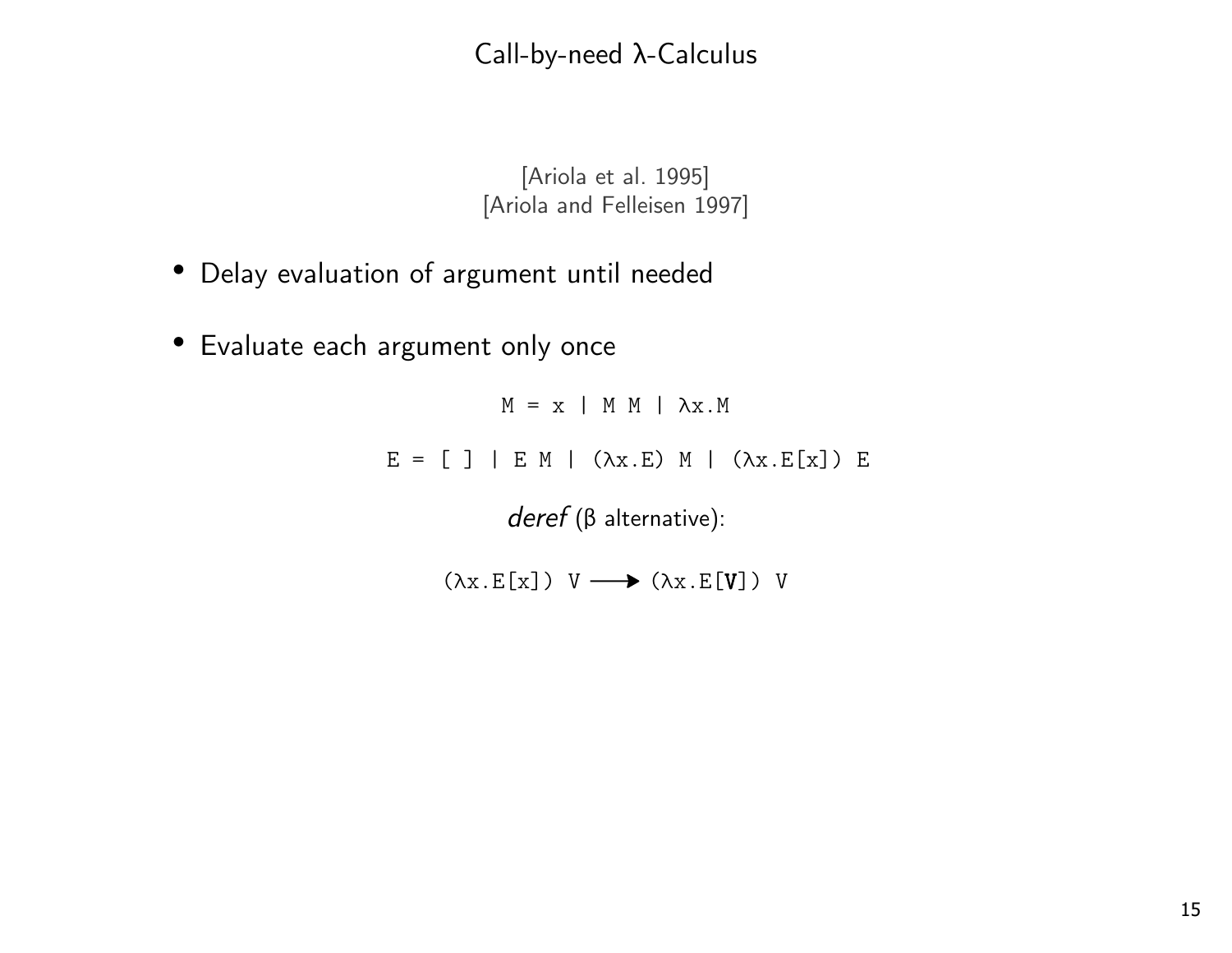[Ariola et al. 1995][Ariola and Felleisen 1997]

- Delay evaluation of argument until needed
- Evaluate each argument only once

 $M = x$  | M M |  $\lambda x.M$  $E = [ ] | E M | ( \lambda x . E ) M | ( \lambda x . E [x] ) E$ deref (β alternative):

 $(\lambda x. E[x])$  V  $\longrightarrow (\lambda x. E[V])$  V

• One-at-a-time substitution (only when needed)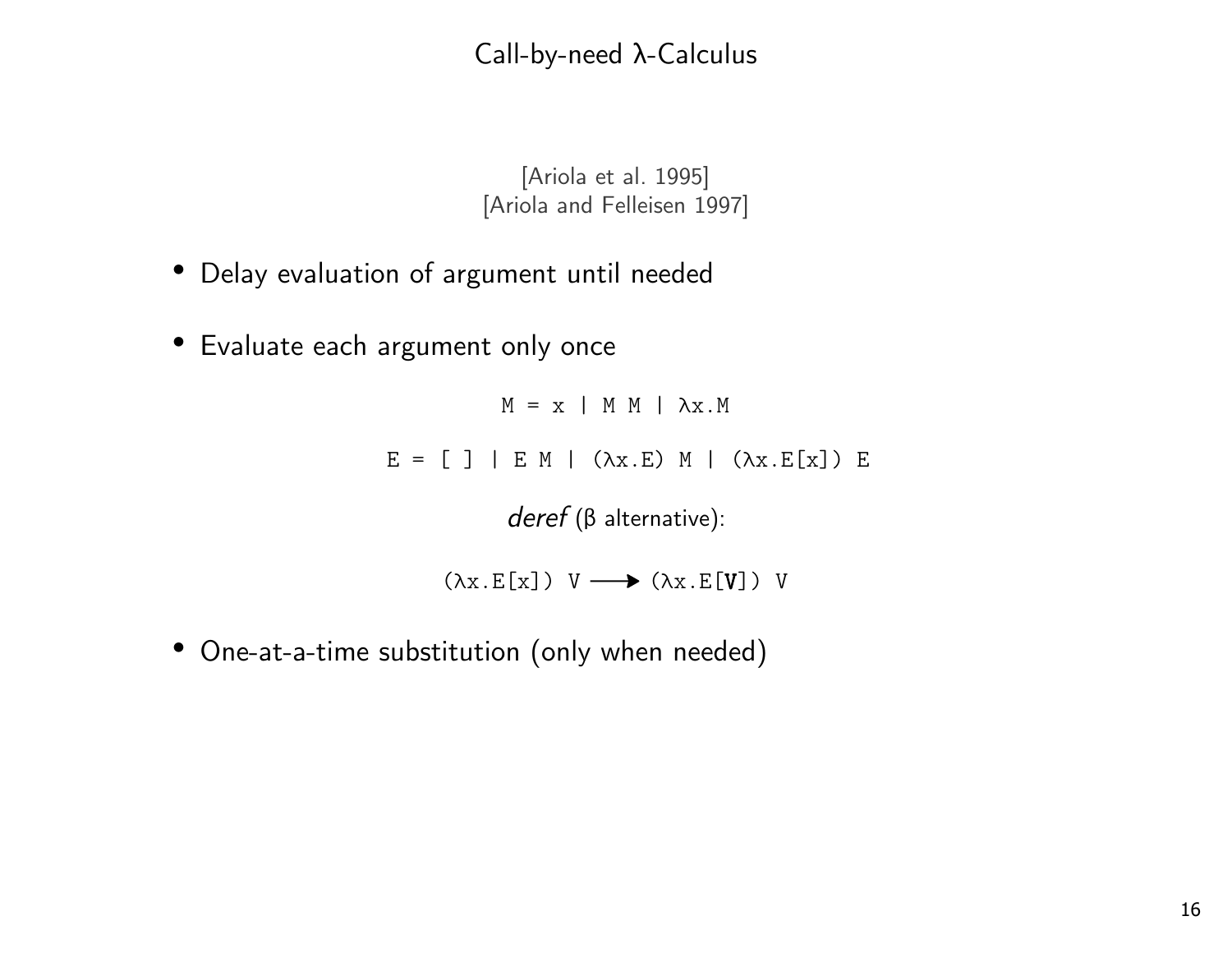[Ariola et al. 1995][Ariola and Felleisen 1997]

- Delay evaluation of argument until needed
- Evaluate each argument only once

 $M = x$  | M M |  $\lambda x.M$  $E = [ ] | E M | ( \lambda x . E ) M | ( \lambda x . E [x] ) E$ 

deref (β alternative):

 $(\lambda x. E[x])$  V  $\longrightarrow (\lambda x. E[V])$  V

- One-at-a-time substitution (only when needed)
- Argument not removed (may need it again)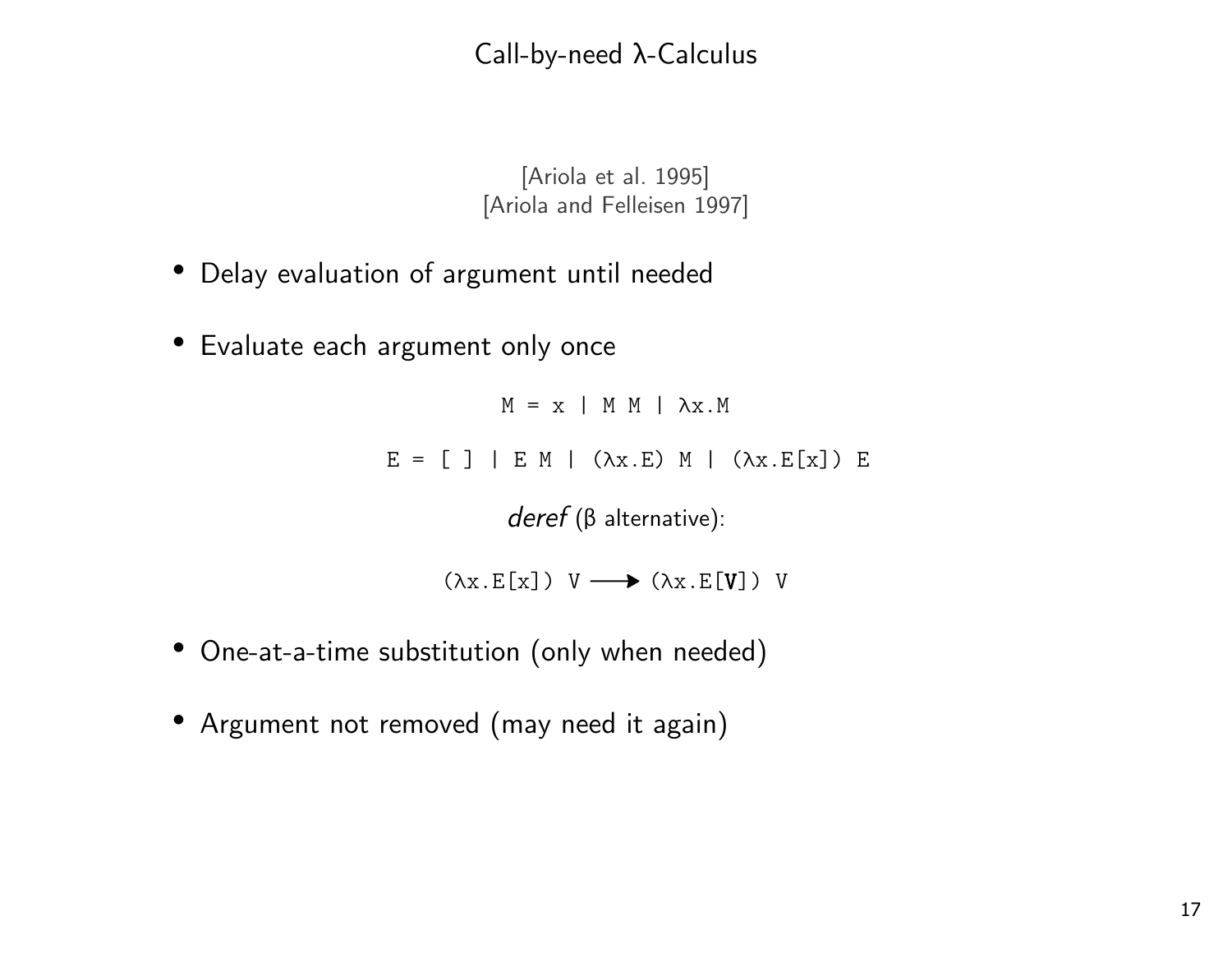An Initial Abstract Machine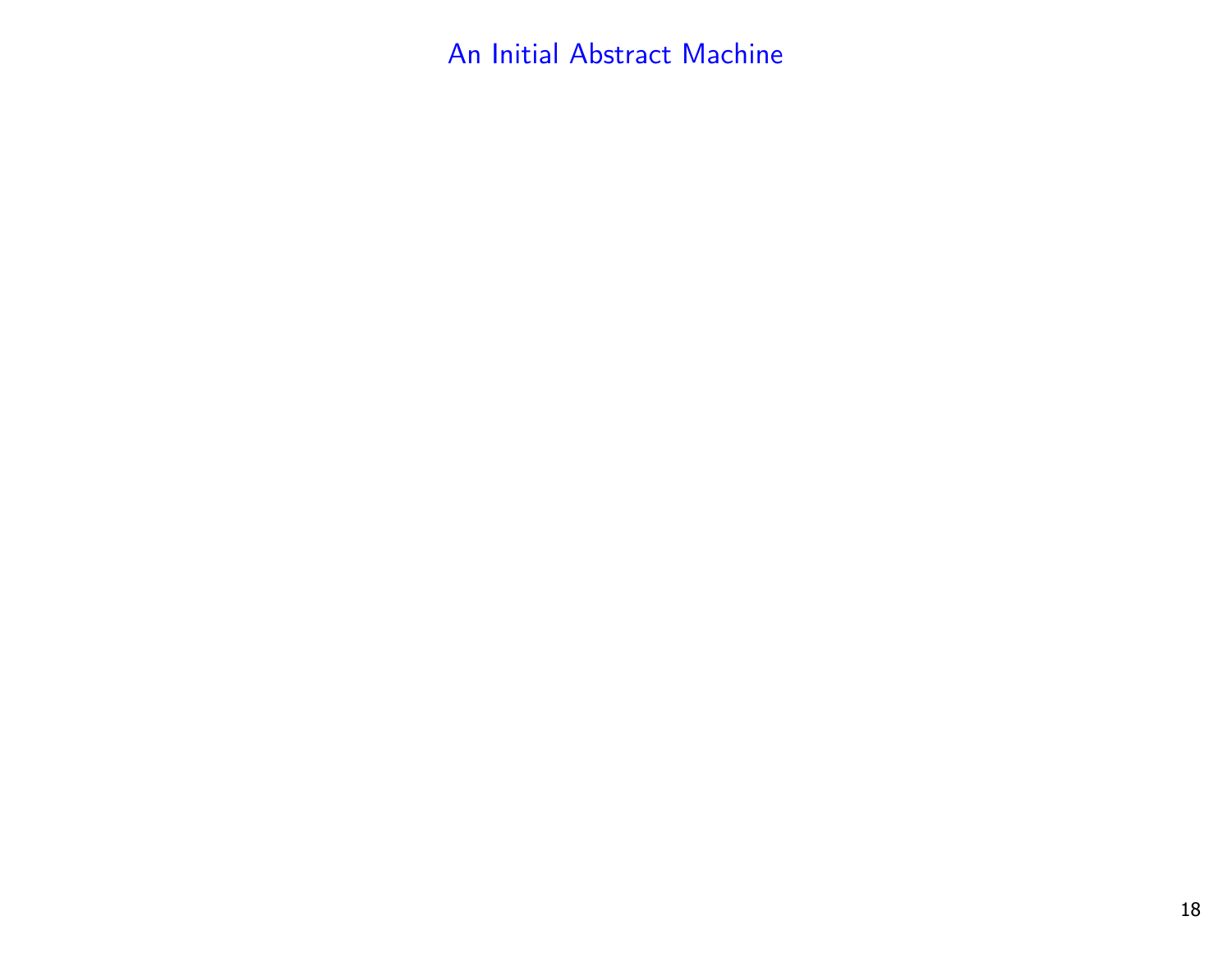An Initial Abstract Machine

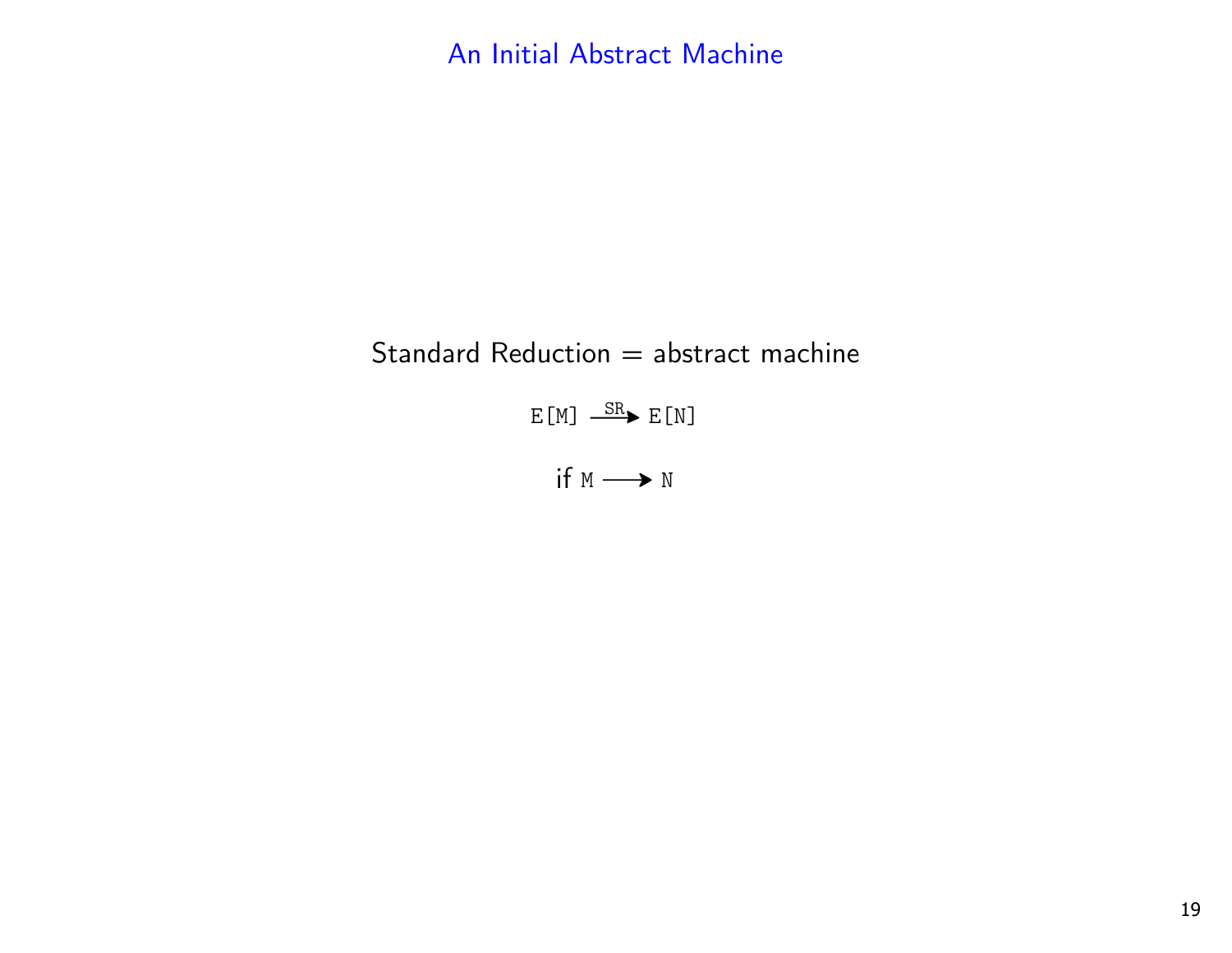# Standard Reduction  $=$  abstract machine

 $E[M] \xrightarrow{SR} E[N]$ 

if  $M \longrightarrow N$ 

• Re-partition into E and M after every reduction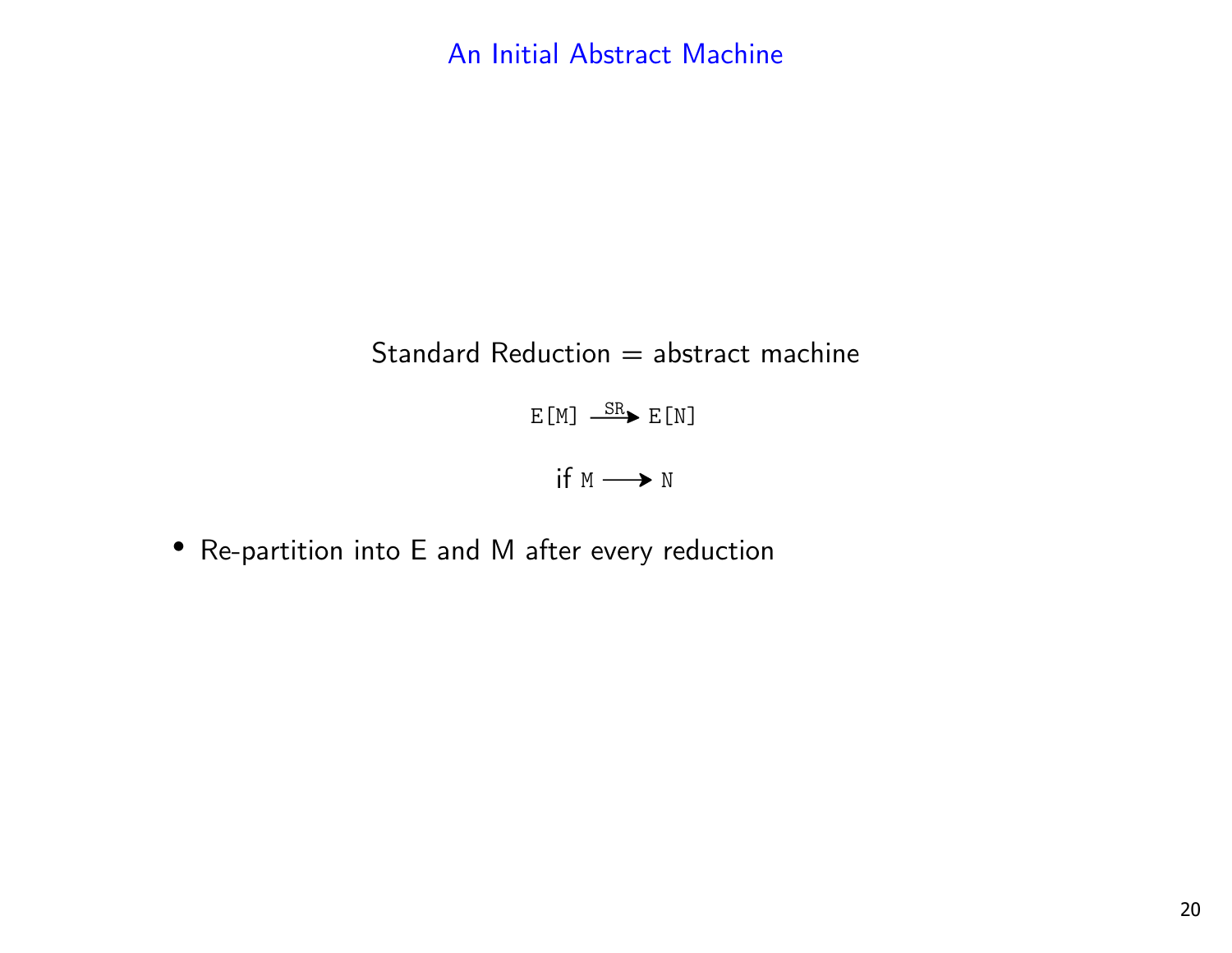## CK Machine

[Felleisen 1986]

(For by-value λ calculus)

• Separate program into two registers:

 $\circ$  c = Current subterm being evaluated

 $\circ$  K = Continuation (equiv. to eval. context)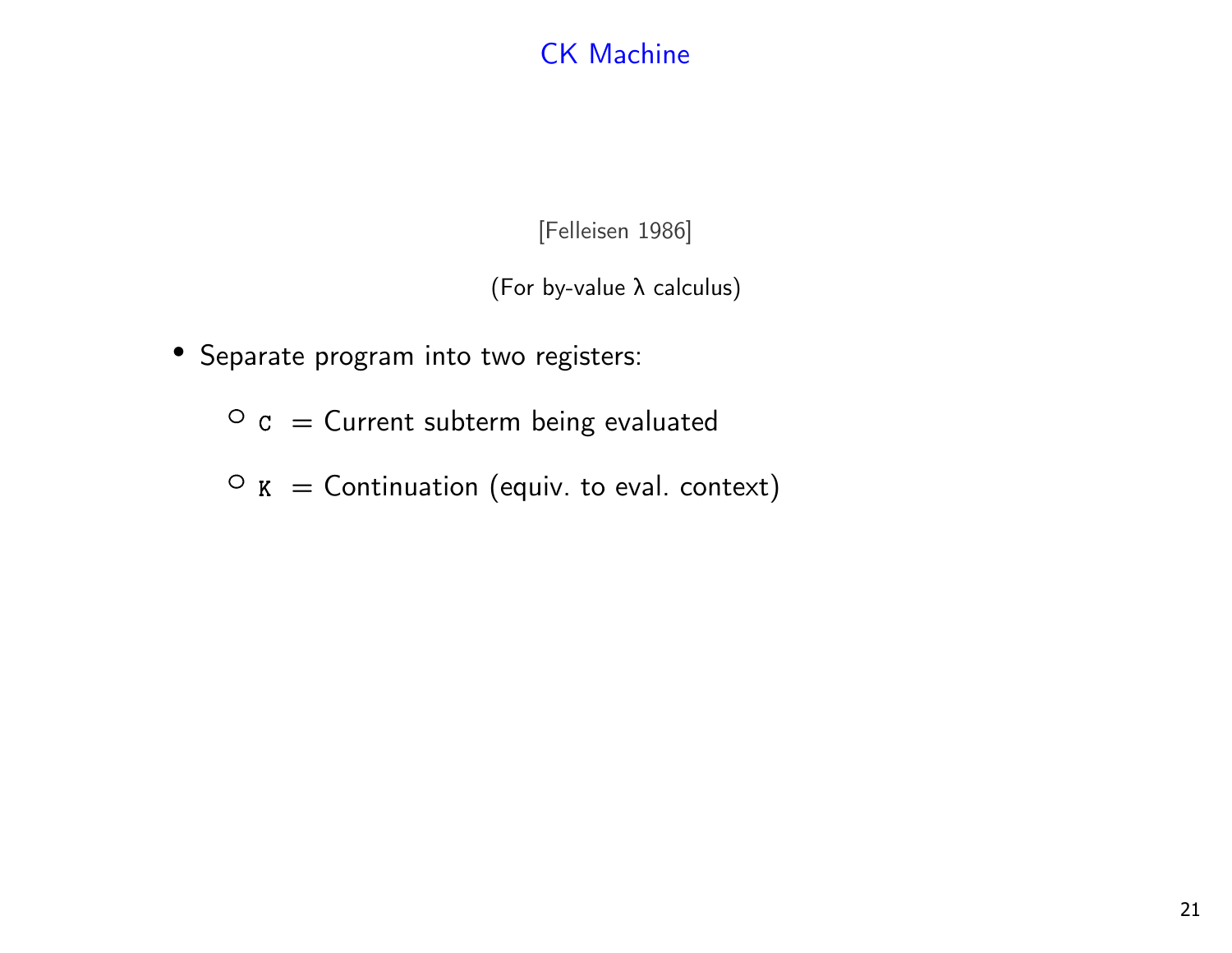## CK Machine

[Felleisen 1986]

(For by-value λ calculus)

- Separate program into two registers:
	- $\circ$  c = Current subterm being evaluated
	- $\circ$  K = Continuation (equiv. to eval. context)

Don't need to re-partition program after every reduction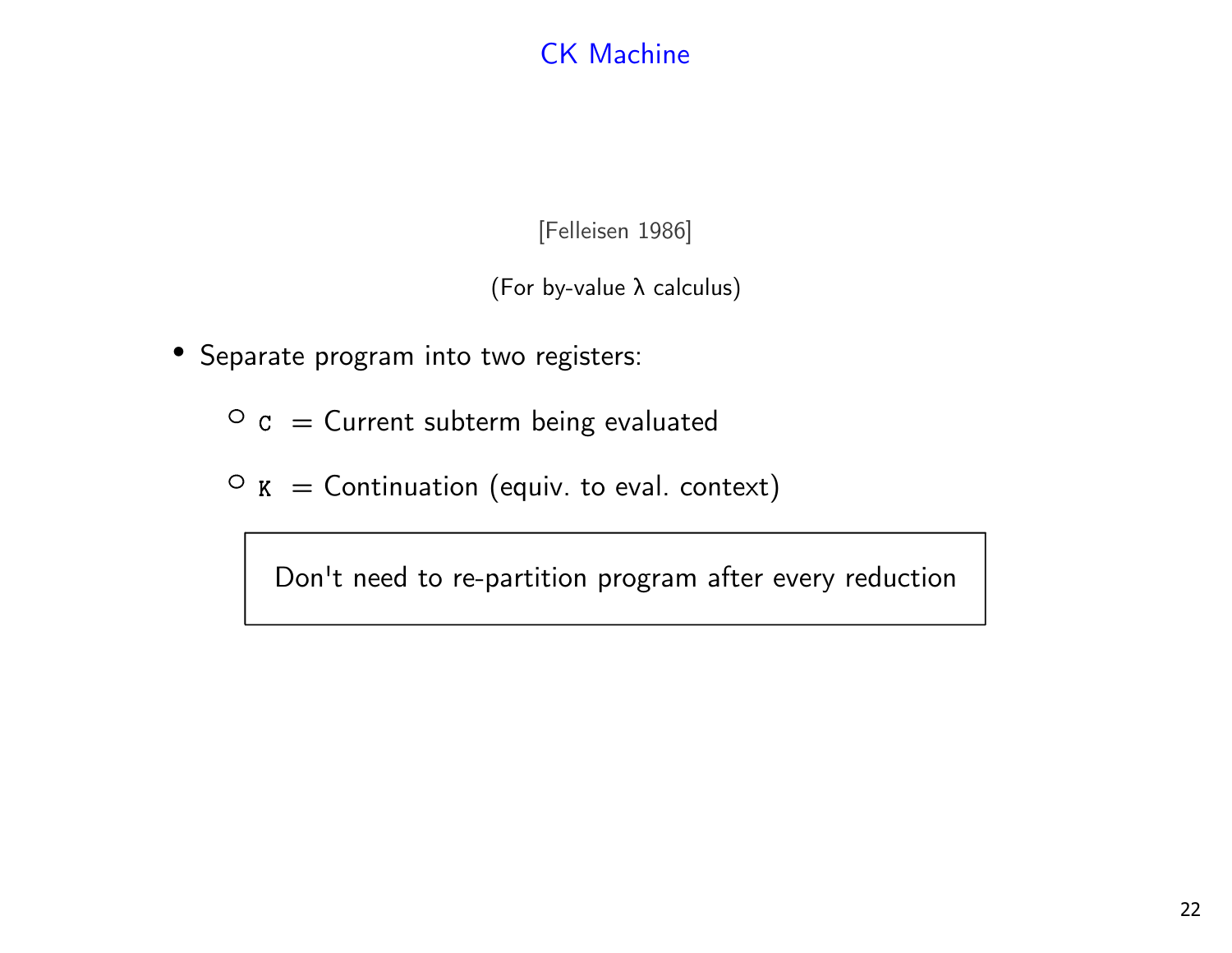## CK Machine

[Felleisen 1986]

(For by-value λ calculus)

- Separate program into two registers:
	- $\circ$  c = Current subterm being evaluated
	- $\circ$  K = Continuation (equiv. to eval. context)

Don't need to re-partition program after every reduction

[Garcia et al. 2009]: lazy CK machine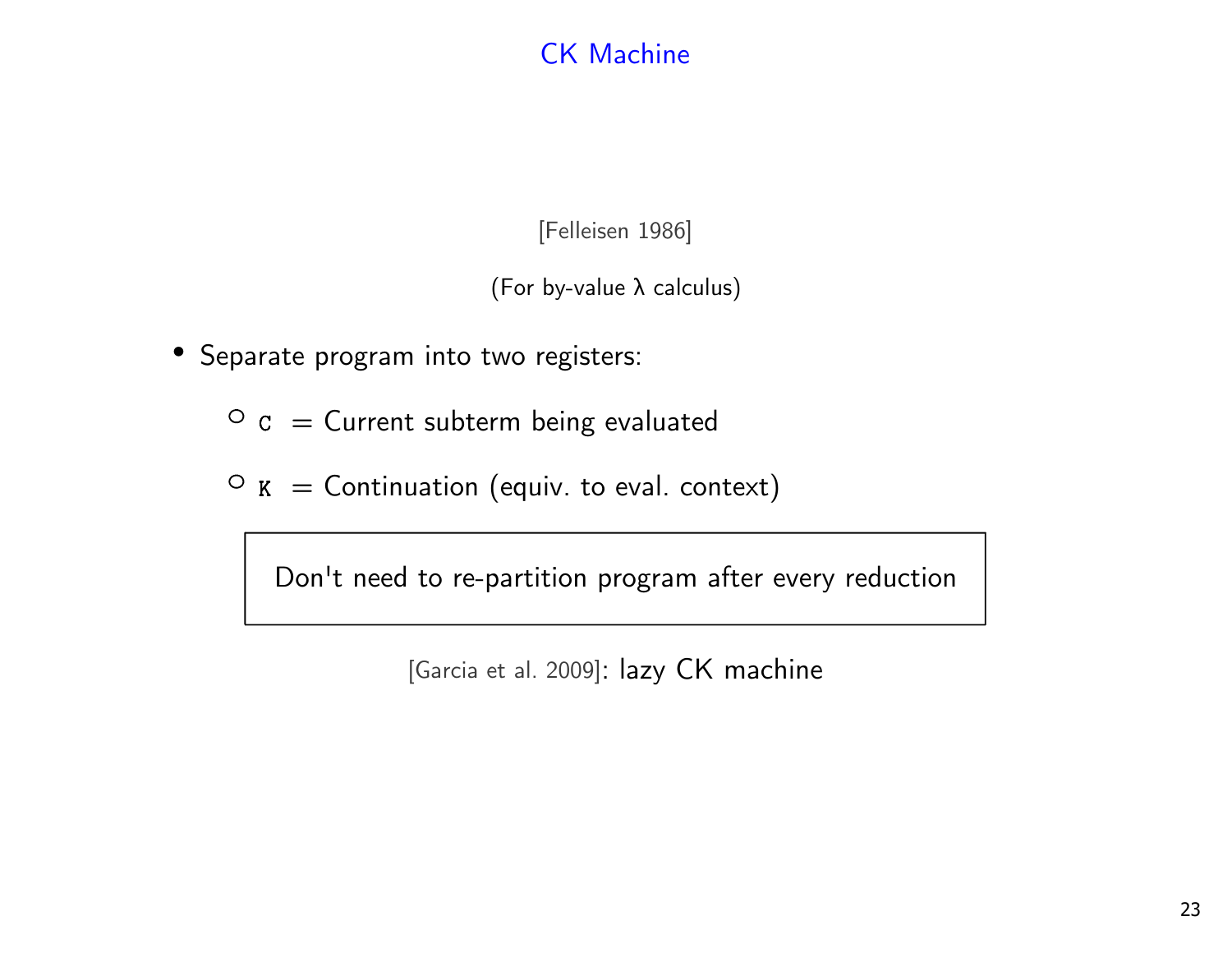

E[[ ] M] ~ (arg M K) E ~ K

E[(λx.[ ]) M] ~ (bind x M K) E ~ K

$$
E[(\lambda x.E'[x]) []] \sim (op x K' K)
$$
  

$$
K' \sim E', K \sim E
$$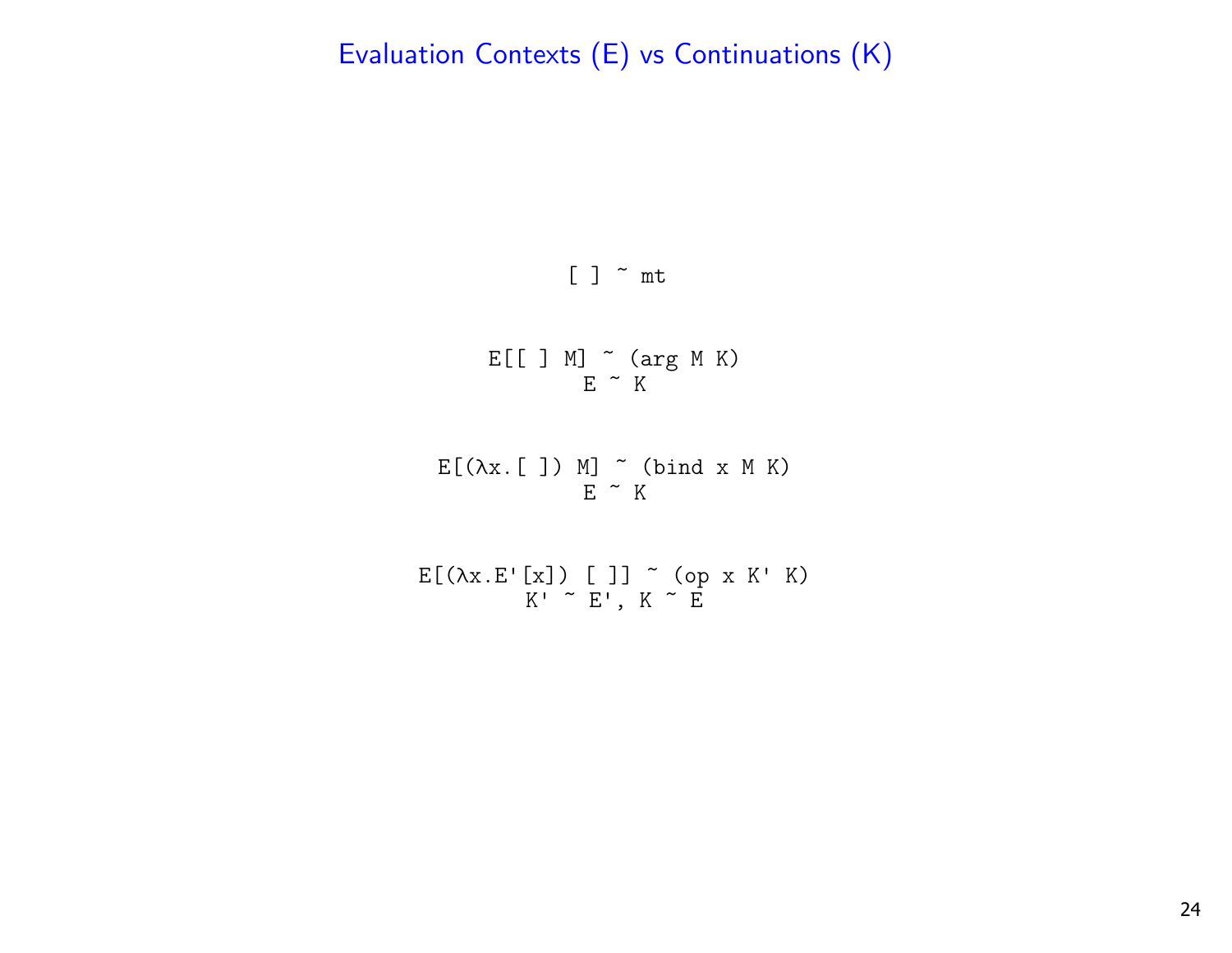#### [ ] ~ mt

E[[ ] M] ~ (arg M K) E ~ K

E[(λx.[ ]) M] ~ (bind x M K) E ~ K

$$
E[(\lambda x.E'[x]) []] \tilde{ } (op x K' K)
$$
  

$$
K' \tilde{ } E', K \tilde{ } E
$$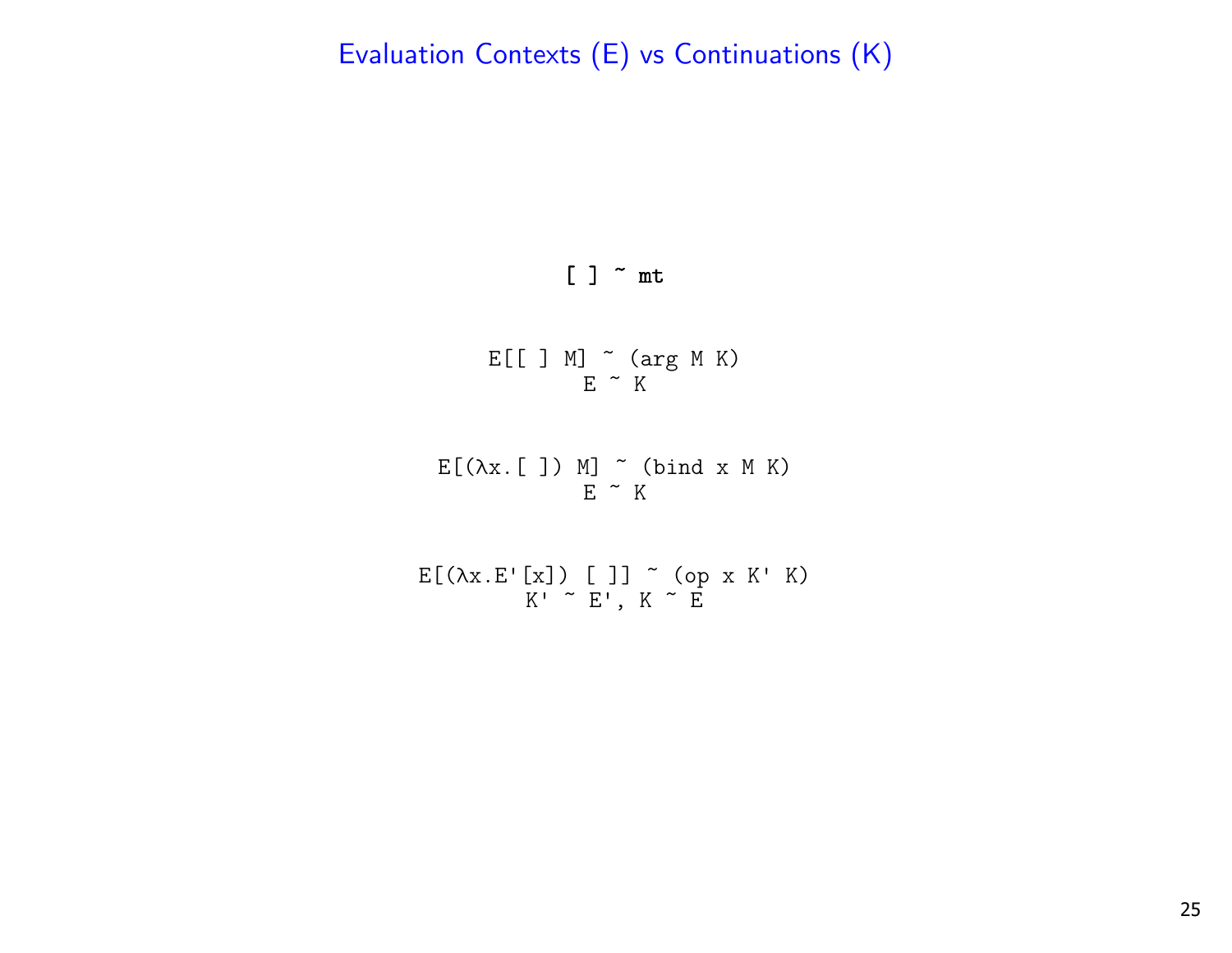

E[[ ] M] ~ (arg M K) E ~ K

 $E[(\lambda x. [ ] ) M]$   $\sim$  (bind x M K)  $E$   $\sim$  K

E[(λx.E'[x]) [ ]] ~ (op x K' K) K' ~ E', K ~ E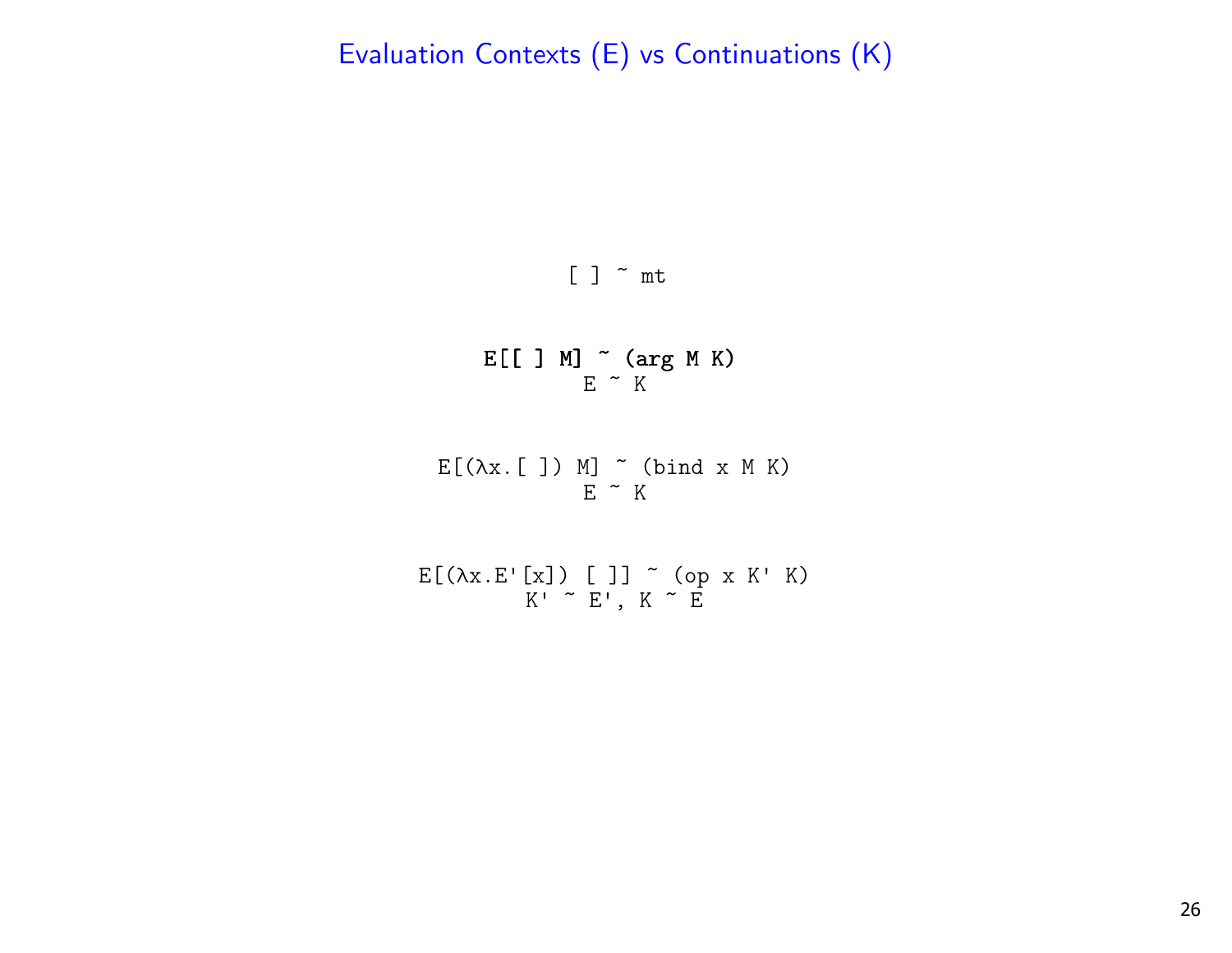

$$
\begin{array}{c}\nE[[\ ]\ M]\n\end{array}\n\begin{array}{c}\n\sim\ (arg M K) \\
E\end{array}
$$

E[(λx.[ ]) M] ~ (bind x M K) E ~ K

$$
E[(\lambda x.E'[x]) []] \tilde{g} (op x K' K)
$$
  

$$
K' \tilde{g} E', K \tilde{g} E
$$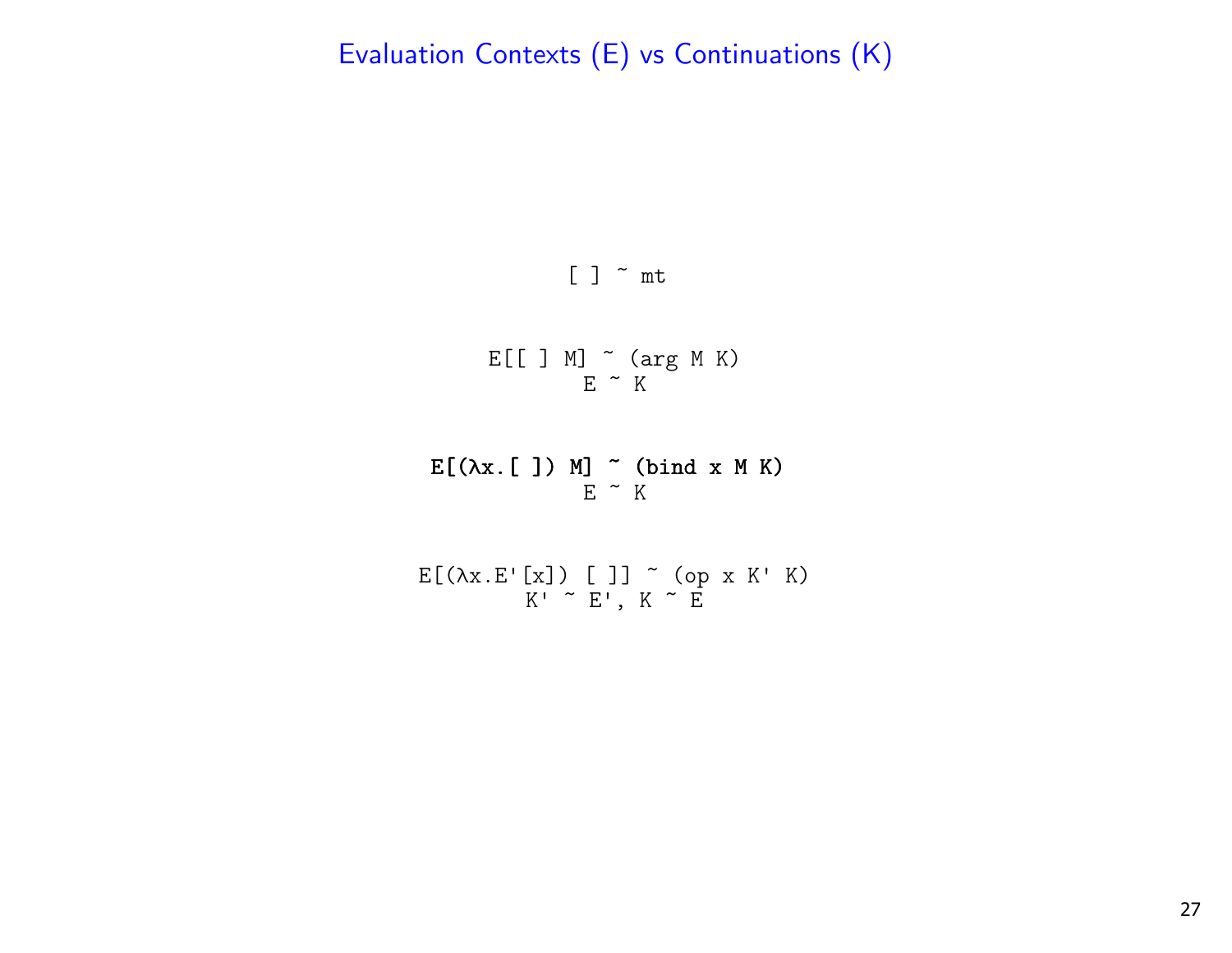

E[[ ] M] ~ (arg M K) E ~ K

 $E[(\lambda x. []) M] \sim (bind x M K)$  $E$   $\sim$  K

E[(λx.Ε'[x]) [ ]] ~ (op x K' K)<br>K' ~ E', K ~ E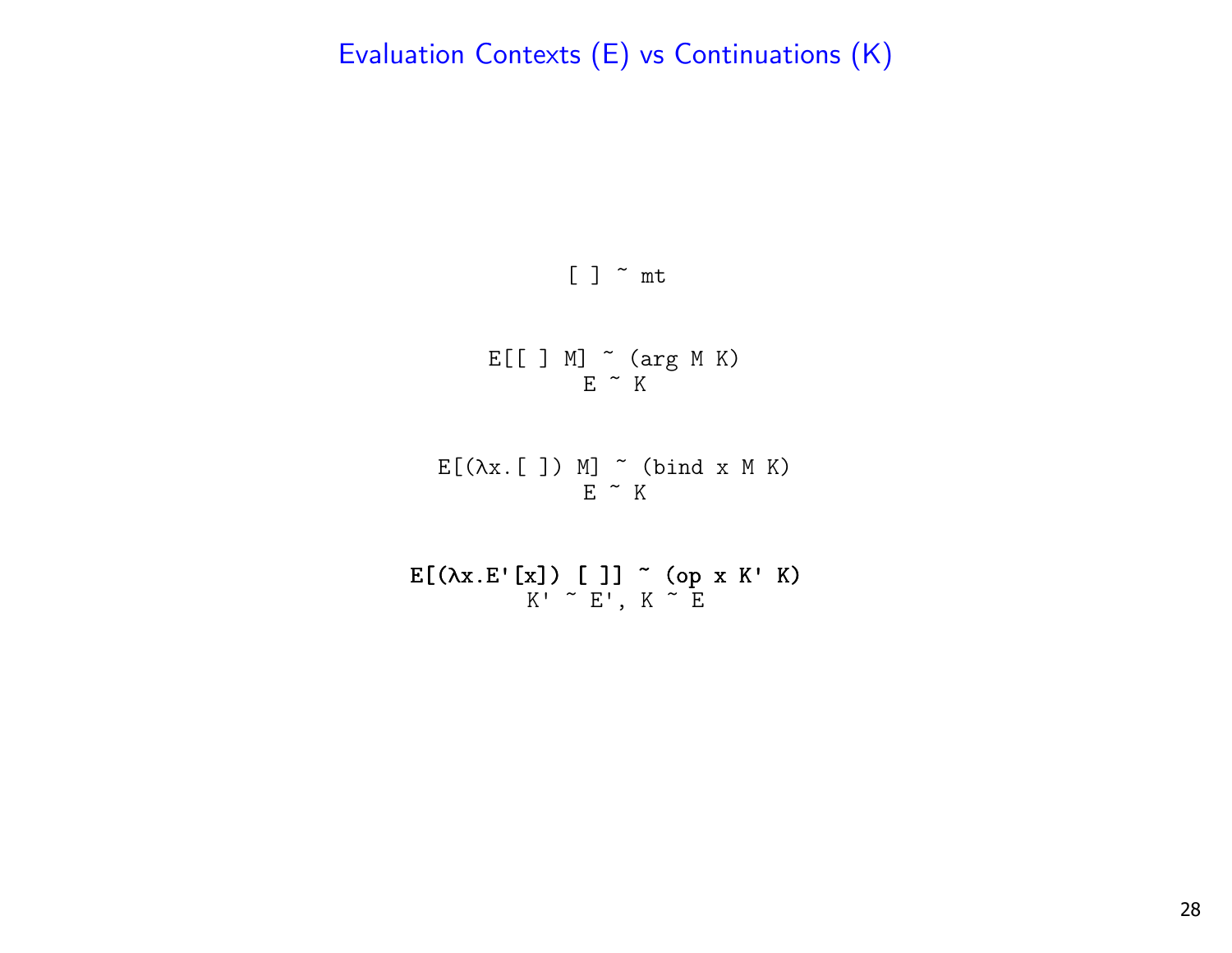(λx.(λy.(λz.(y M)) M0 M1 M2) M3 M4) M5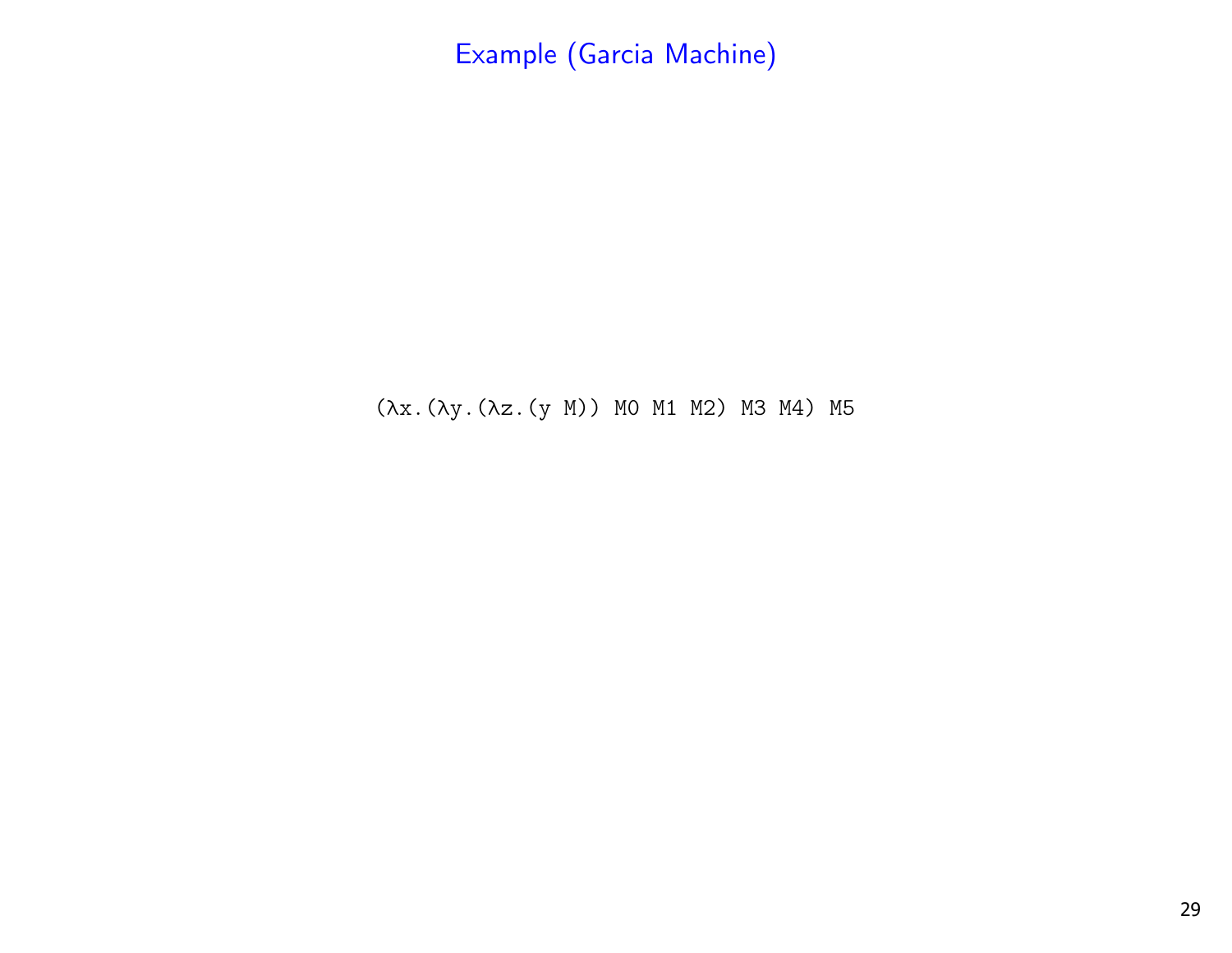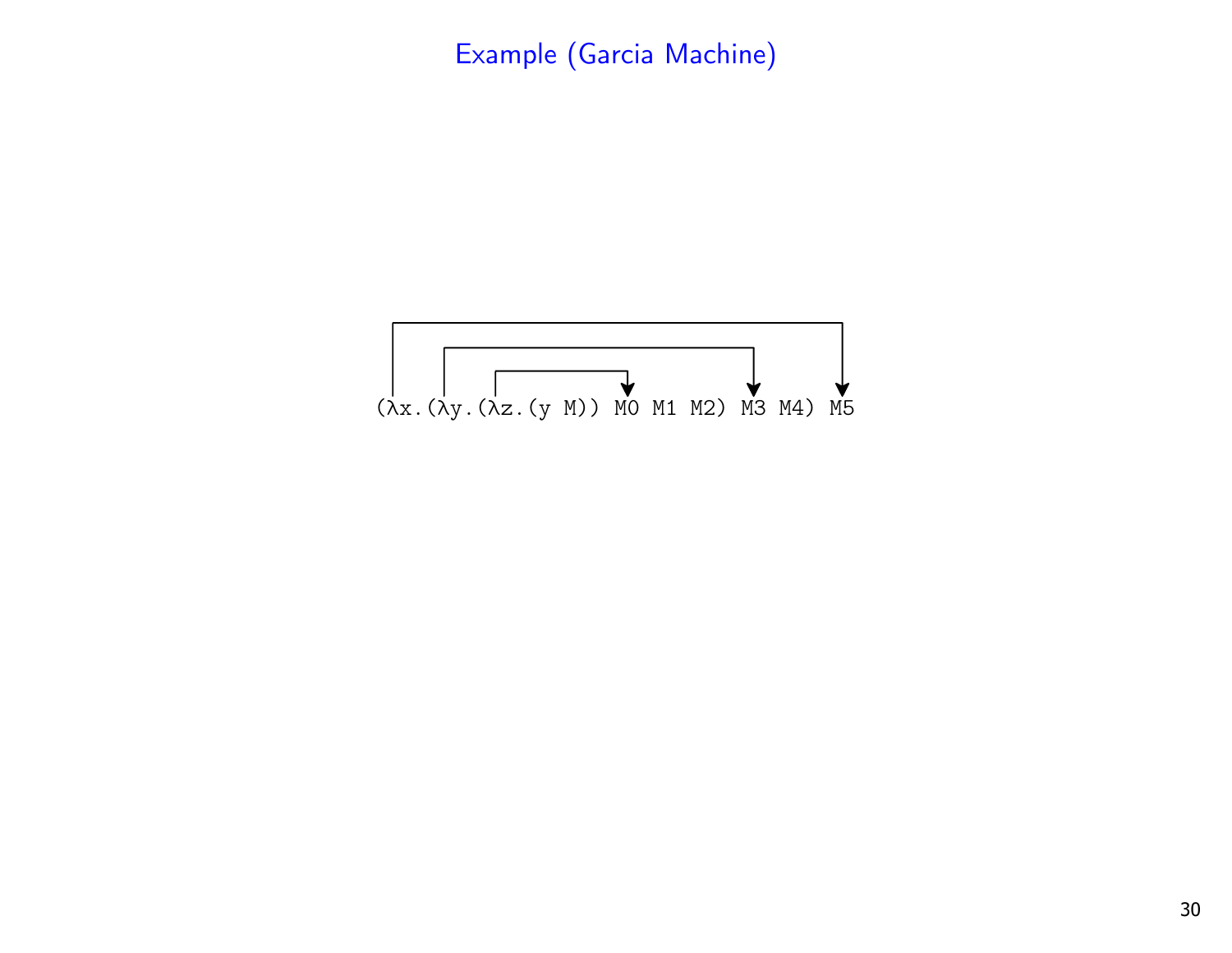

 $C = (λx. (λy. (λz. (y M)) M0 M1 M2) M3 M4) M5$  $K = mt$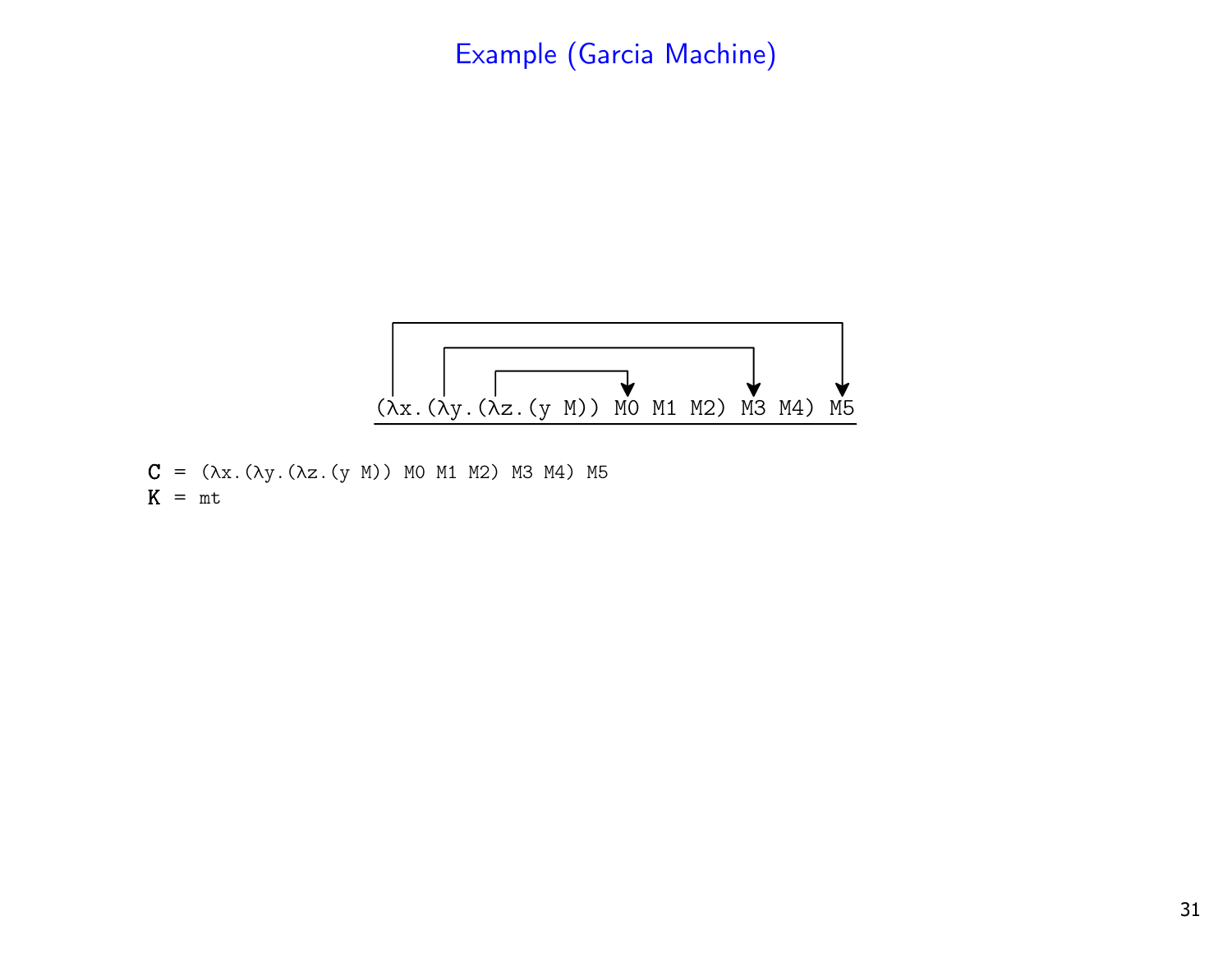

 $C = (λx. (λy. (λz. (y M)) M0 M1 M2) M3 M4)$  $K = (arg M5) \Rightarrow mt$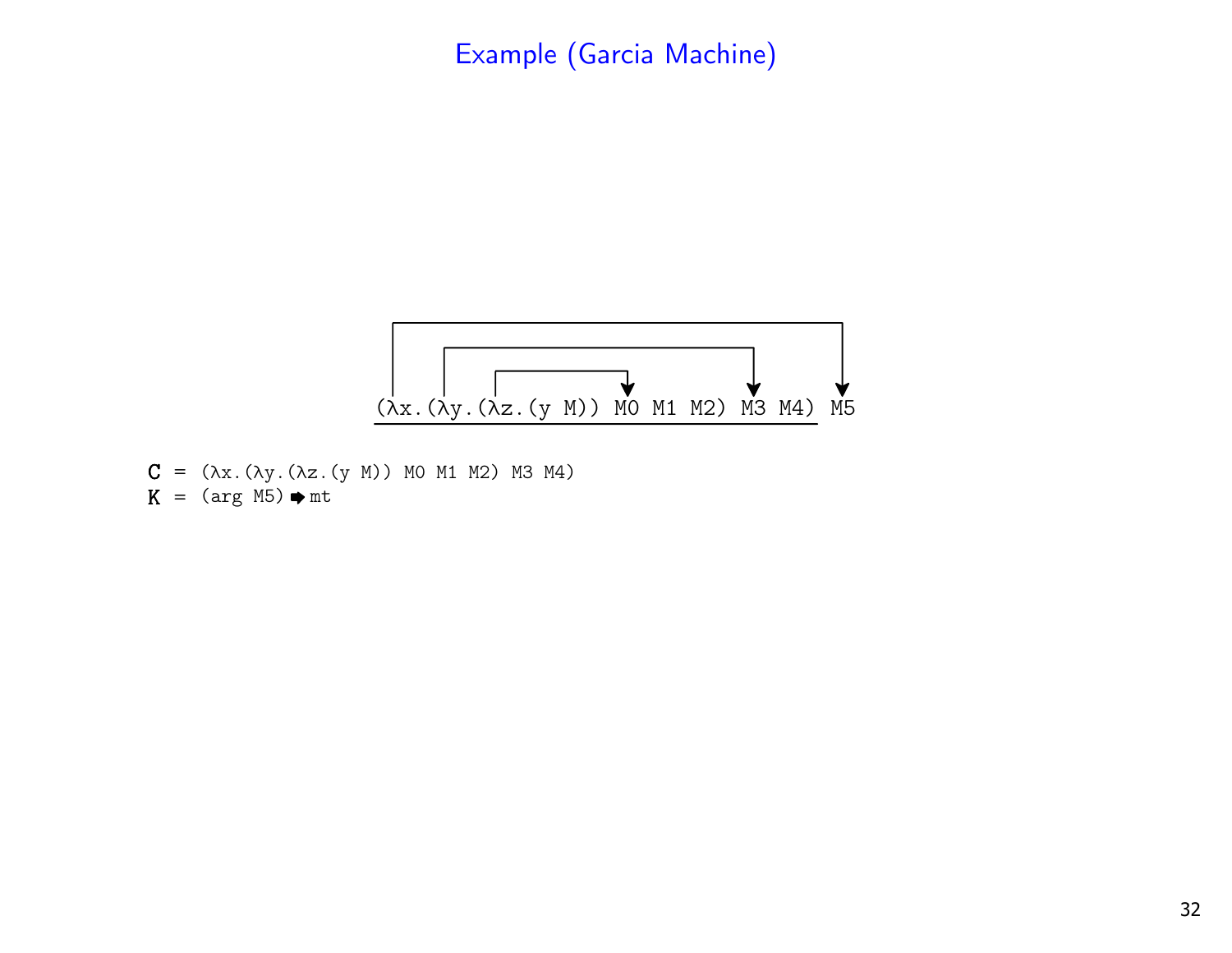

 $C = (λy. (λz. (y M)) M0 M1 M2) M3 M4$  $K = (bind x M5) \rightarrow mt$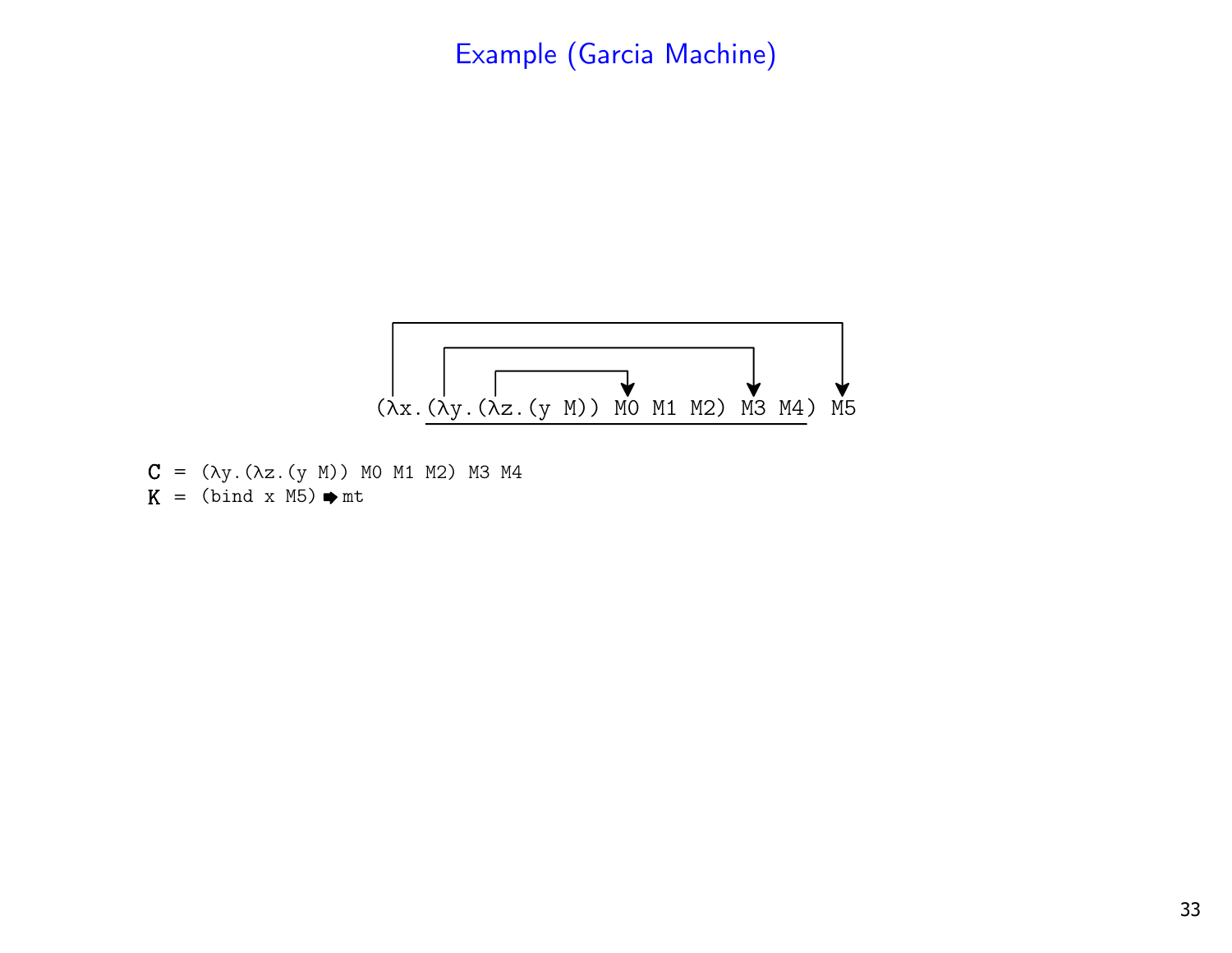

 $C = (λy. (λz. (y M)) M0 M1 M2) M3$  $K = (arg M4) \rightarrow (bind x M5) \rightarrow mt$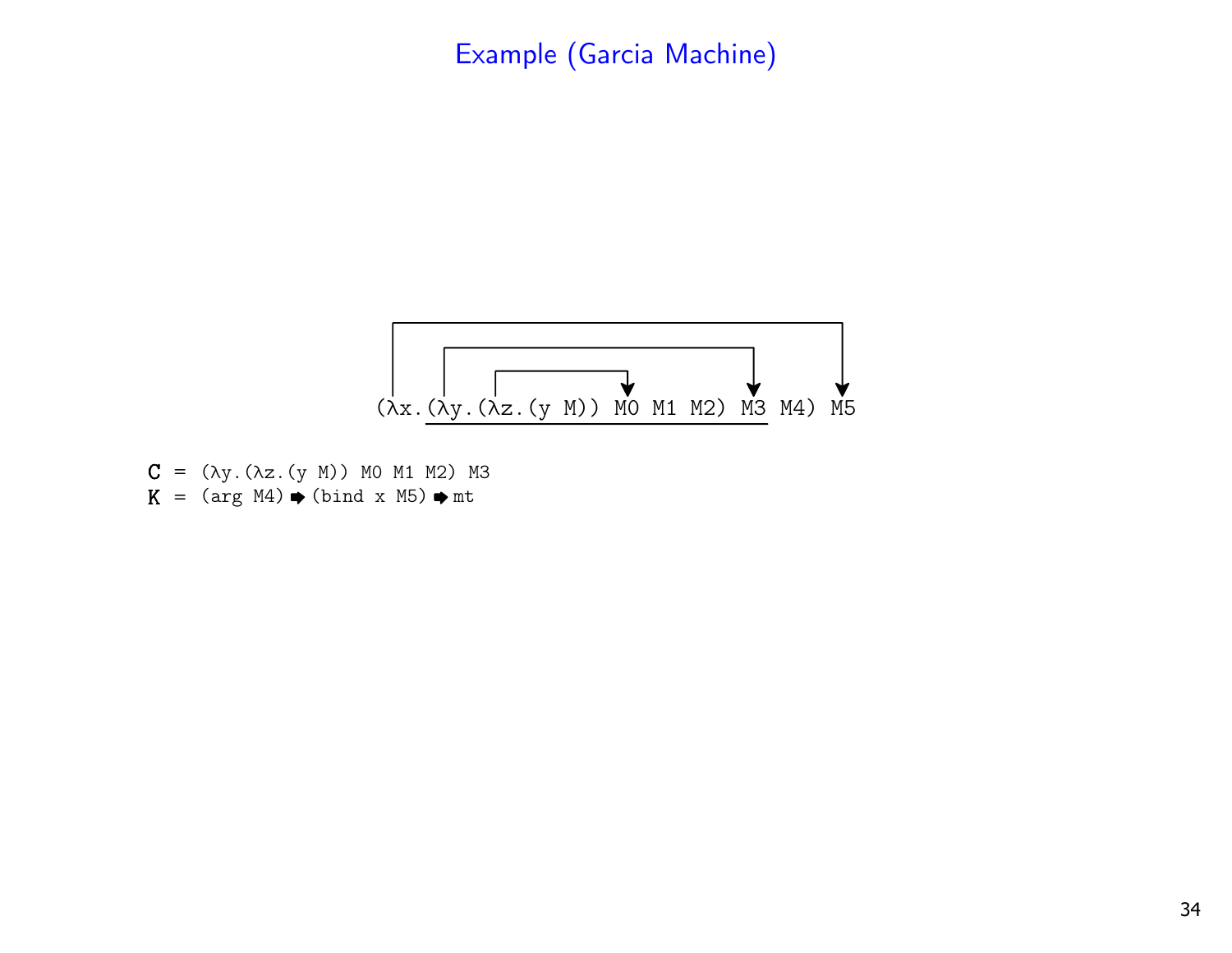

$$
C = (\lambda y. (\lambda z. (y M)) M0 M1 M2)
$$
  
K = (arg M3)  $\Rightarrow$  (arg M4)  $\Rightarrow$  (bind x M5)  $\Rightarrow$  mt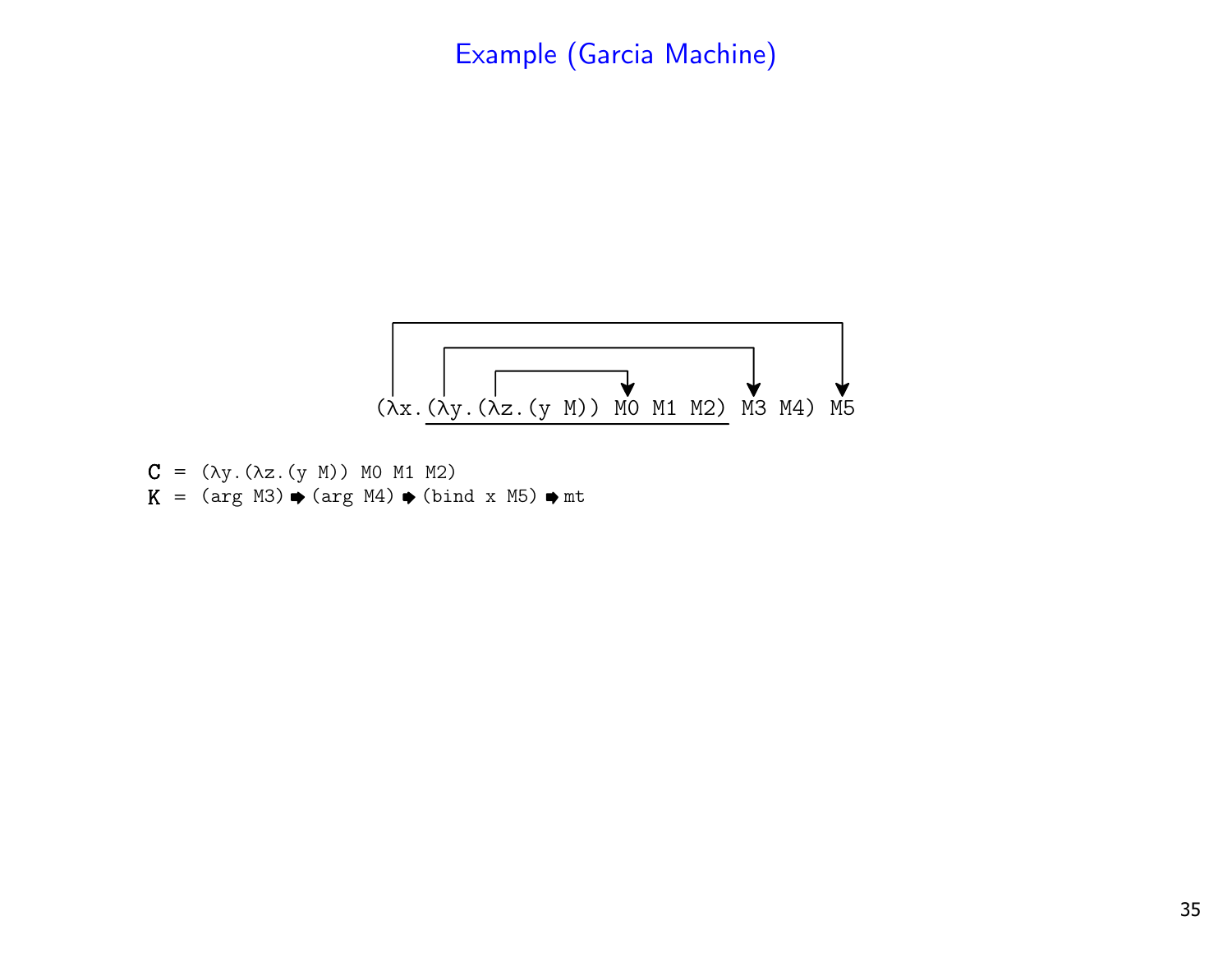

$$
C = (\lambda z. (y M)) MO M1 M2
$$
  
K = (bind y M3)  $\rightarrow$  (arg M4)  $\rightarrow$  (bind x M5)  $\rightarrow$  mt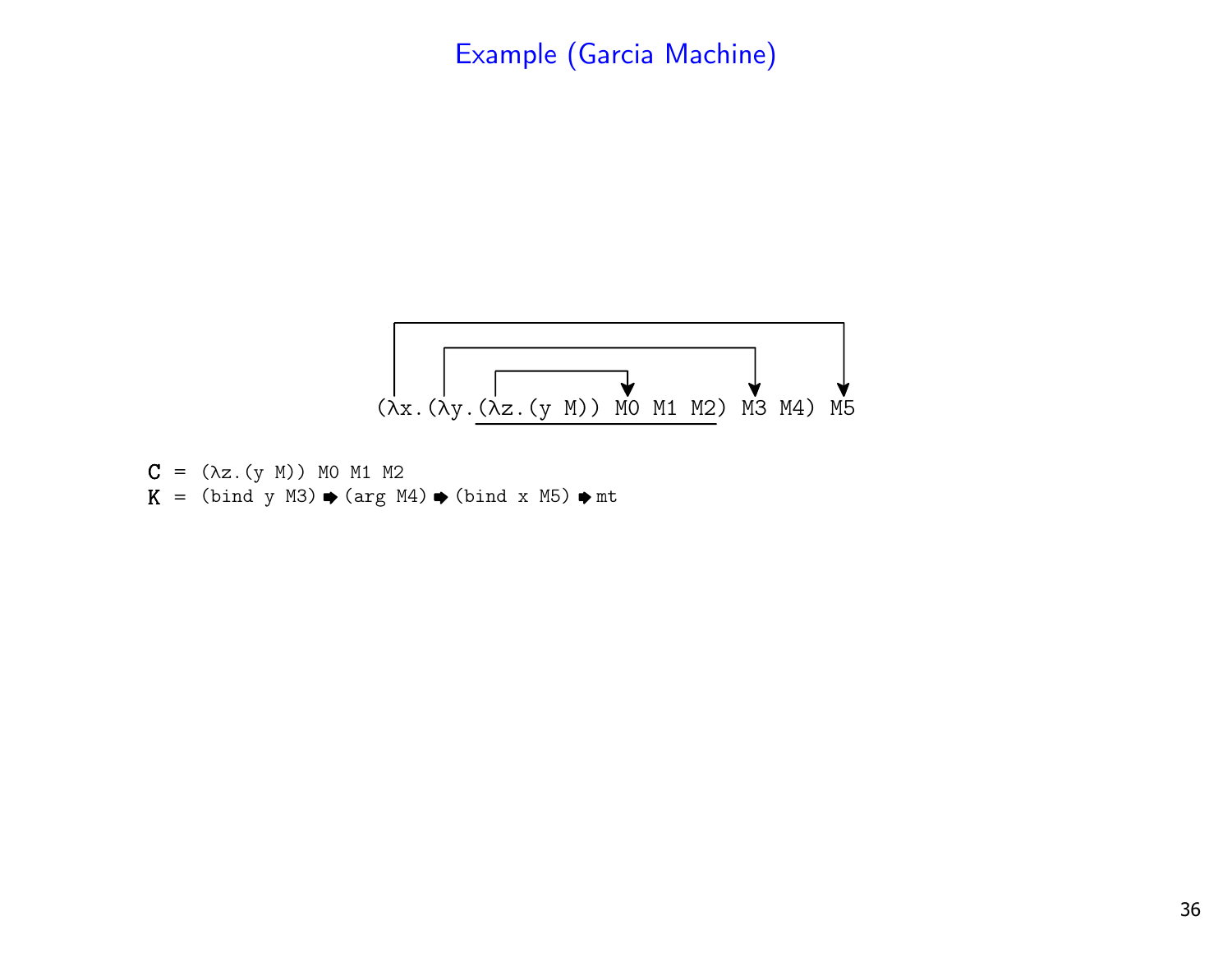

$$
C = (\lambda z. (y M)) MO M1
$$
  
K = (arg M2)  $\Rightarrow$  (bind y M3)  $\Rightarrow$  (arg M4)  $\Rightarrow$  (bind x M5)  $\Rightarrow$  mt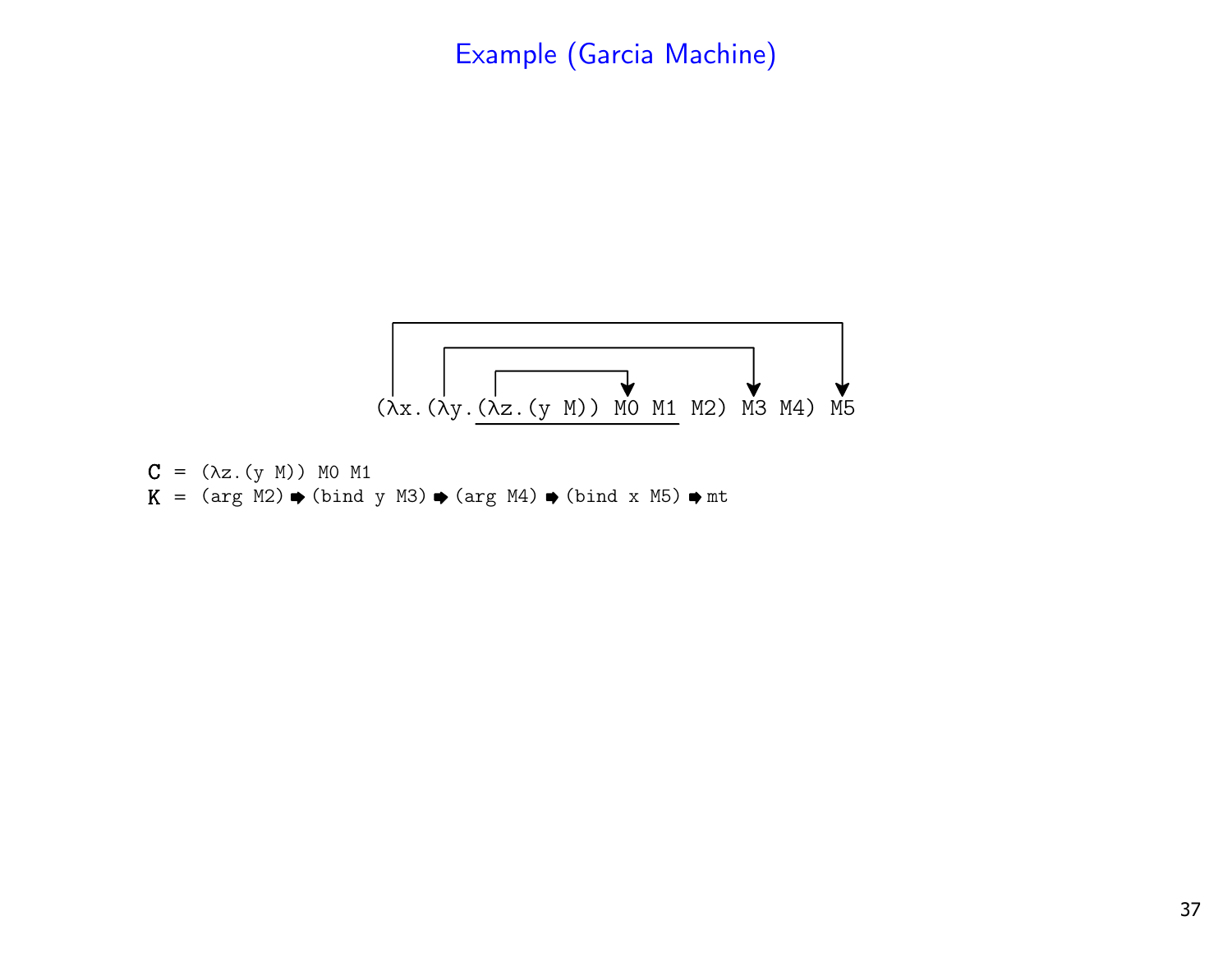

$$
C = (\lambda z. (y M)) MO
$$
  
K = (arg M1)  $\bullet$  (arg M2)  $\bullet$  (bind y M3)  $\bullet$  (arg M4)  $\bullet$  (bind x M5)  $\bullet$  mt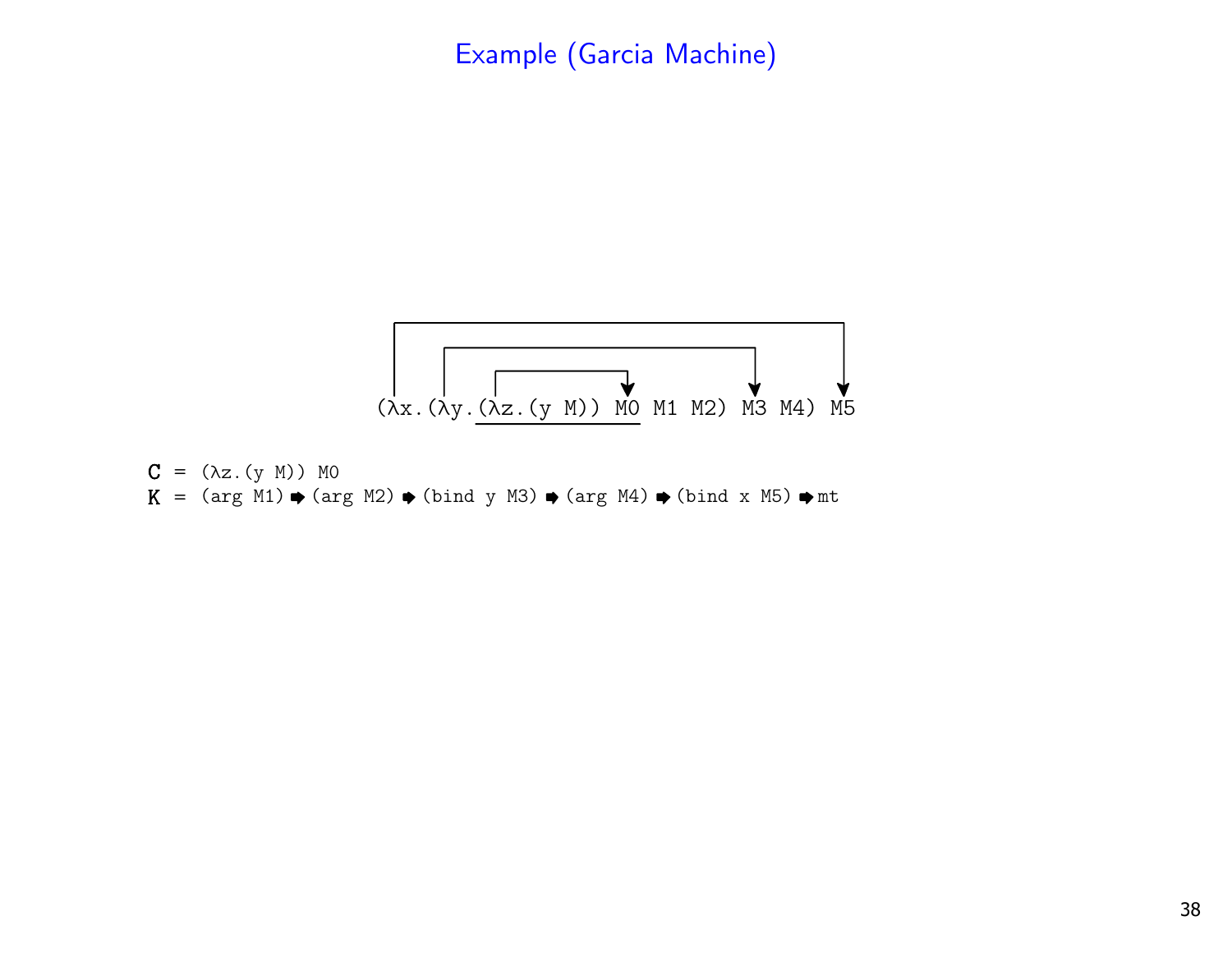

$$
C = (\lambda z. (y M))
$$
  
K = (arg MO)  $\bullet$  (arg M1)  $\bullet$  (arg M2)  $\bullet$  (bind y M3)  $\bullet$  (arg M4)  $\bullet$  (bind x M5)  $\bullet$  mt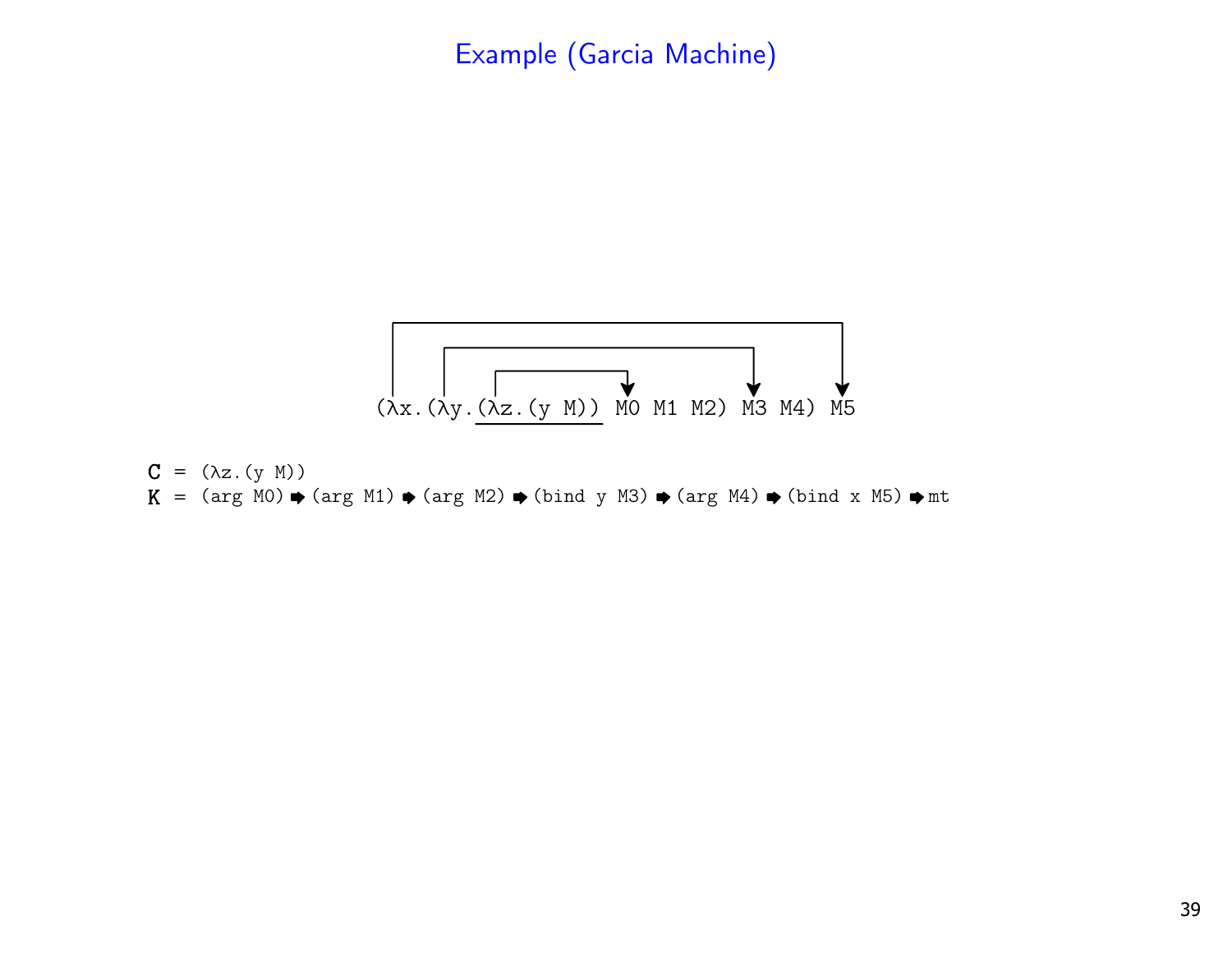

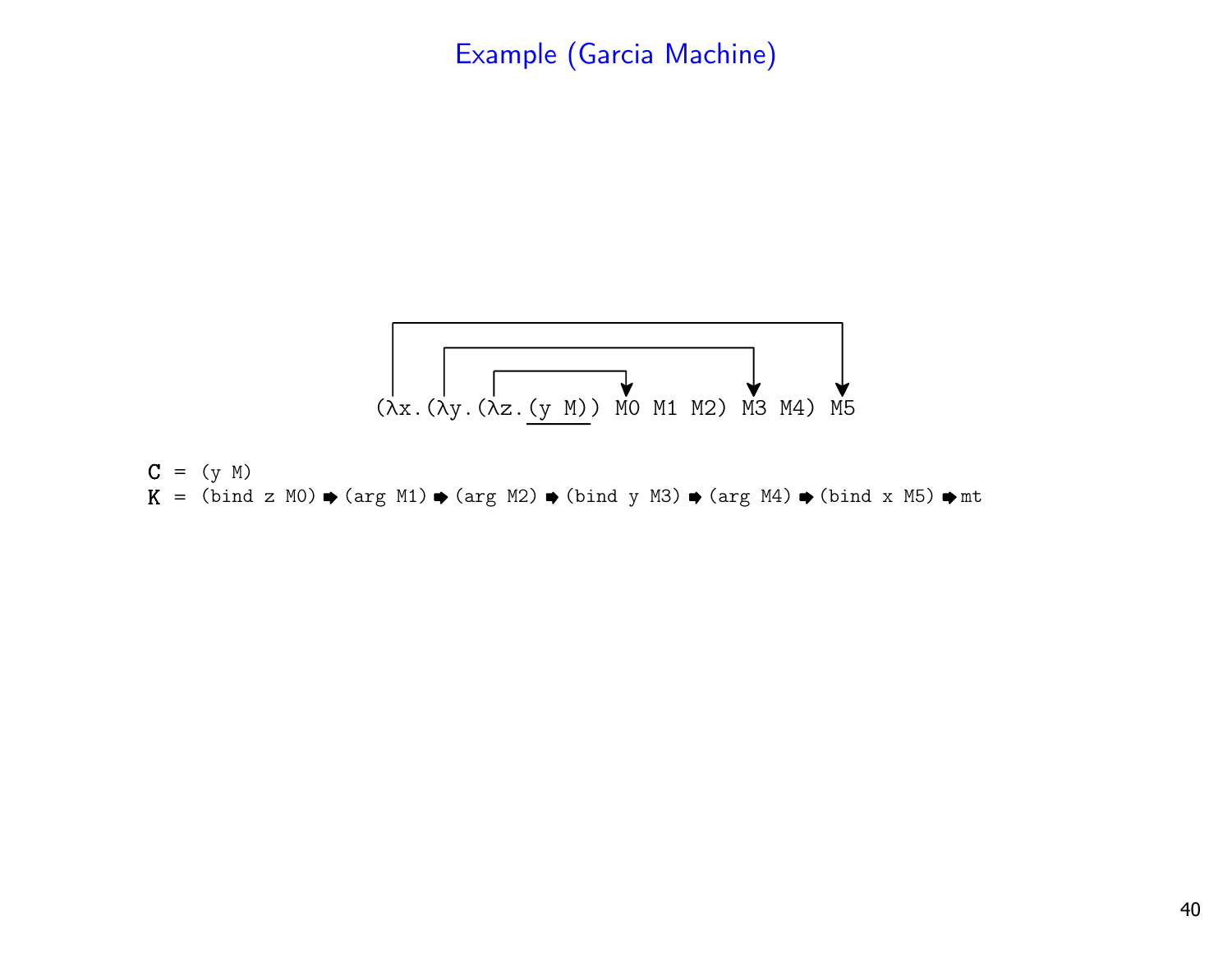

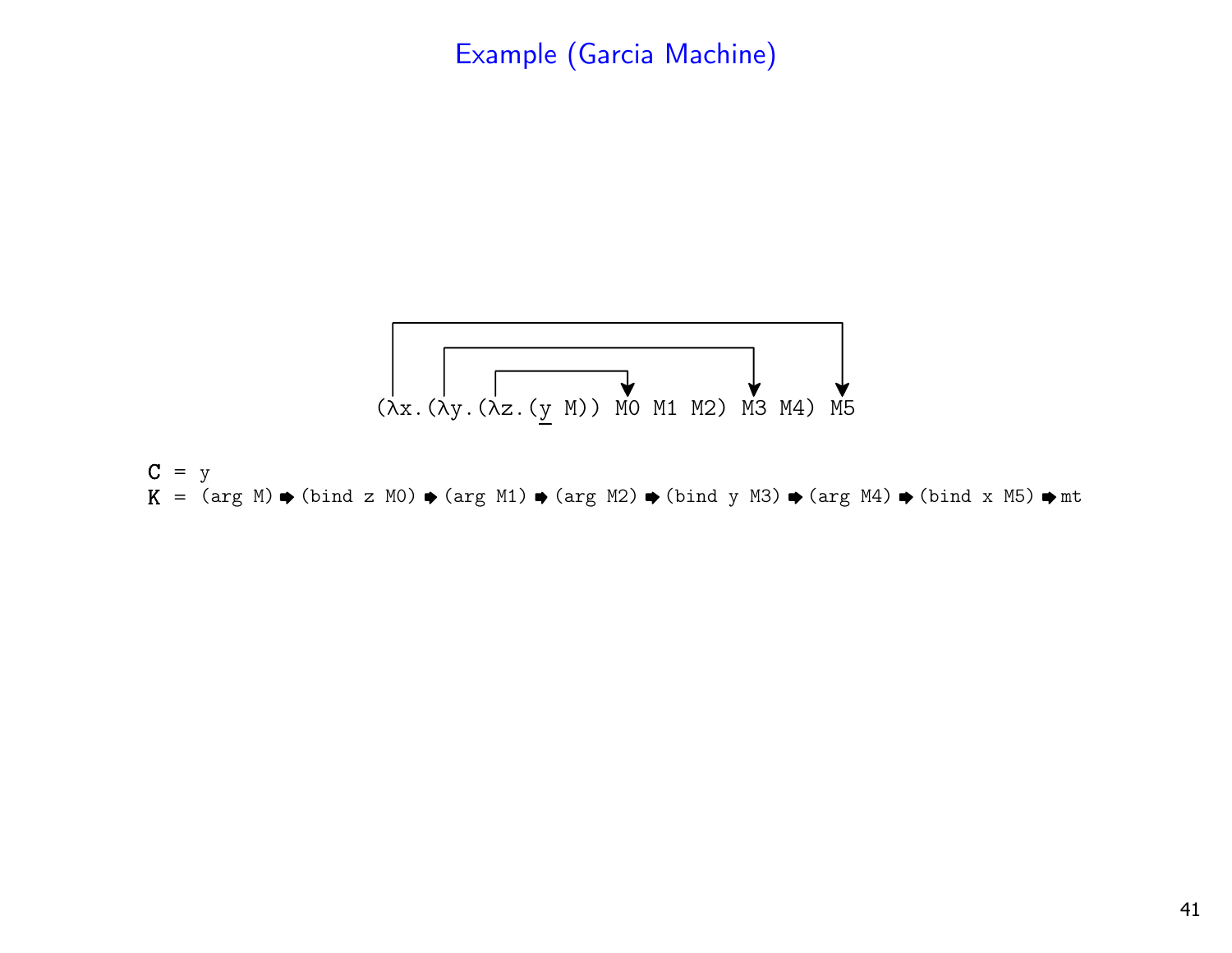

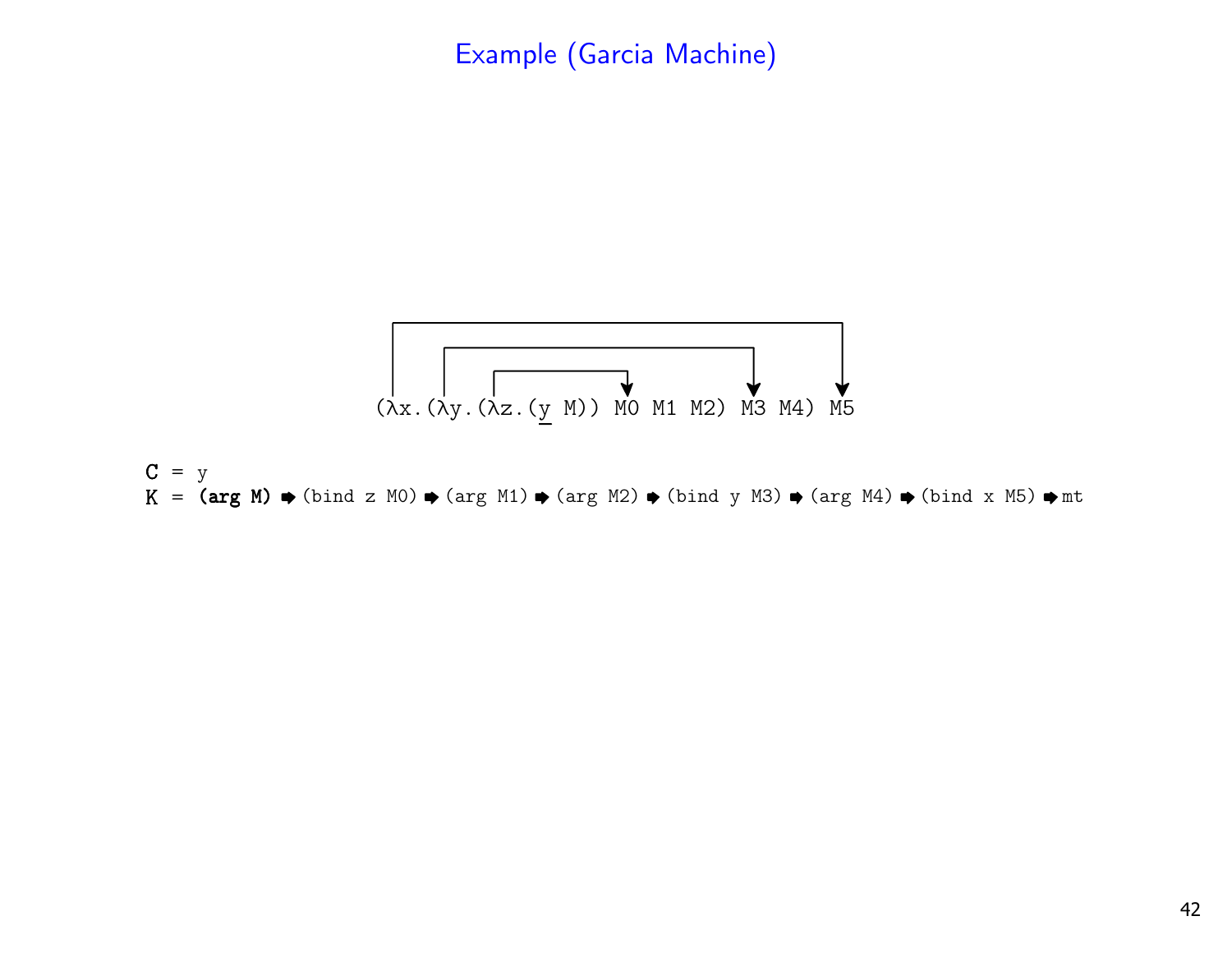

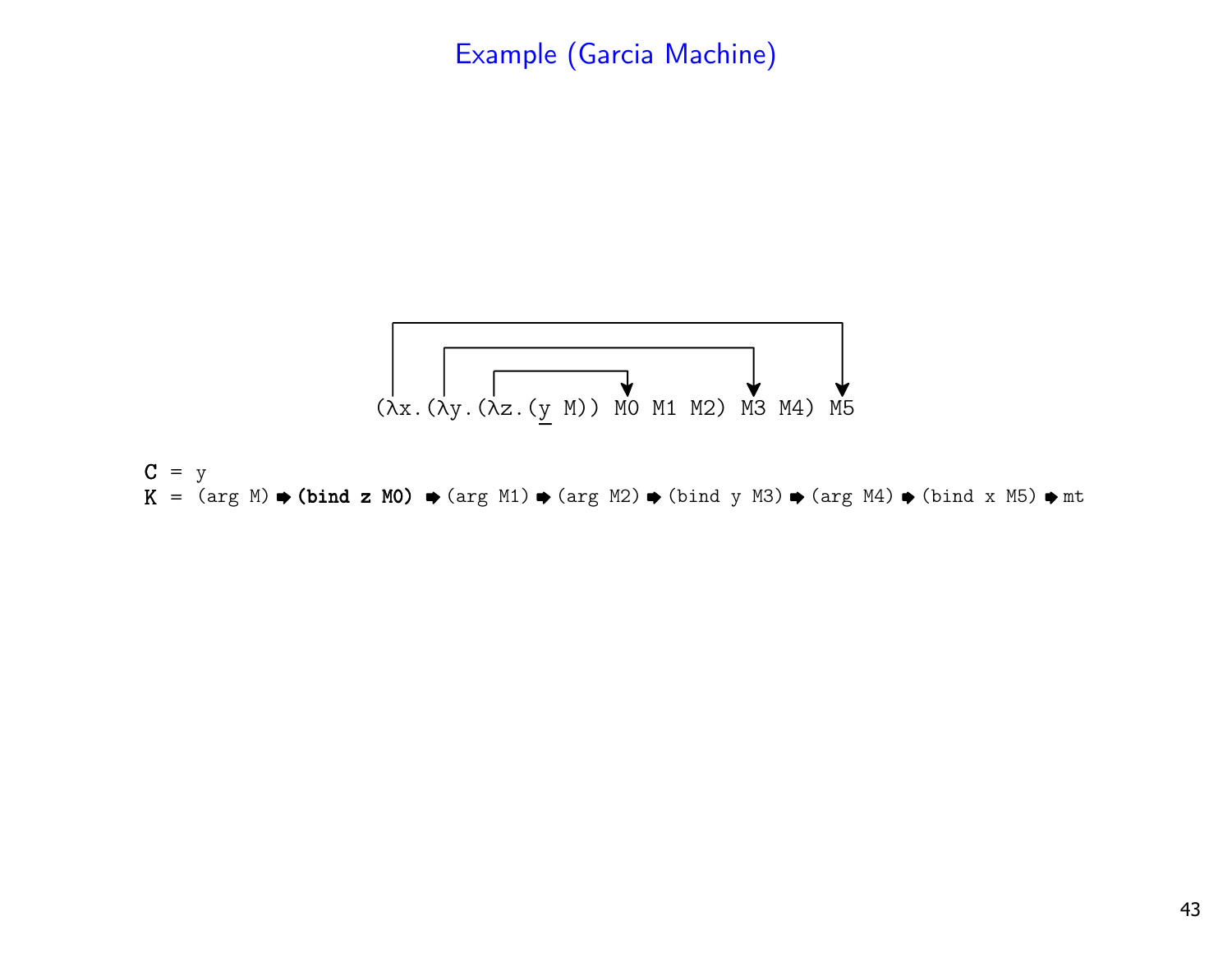

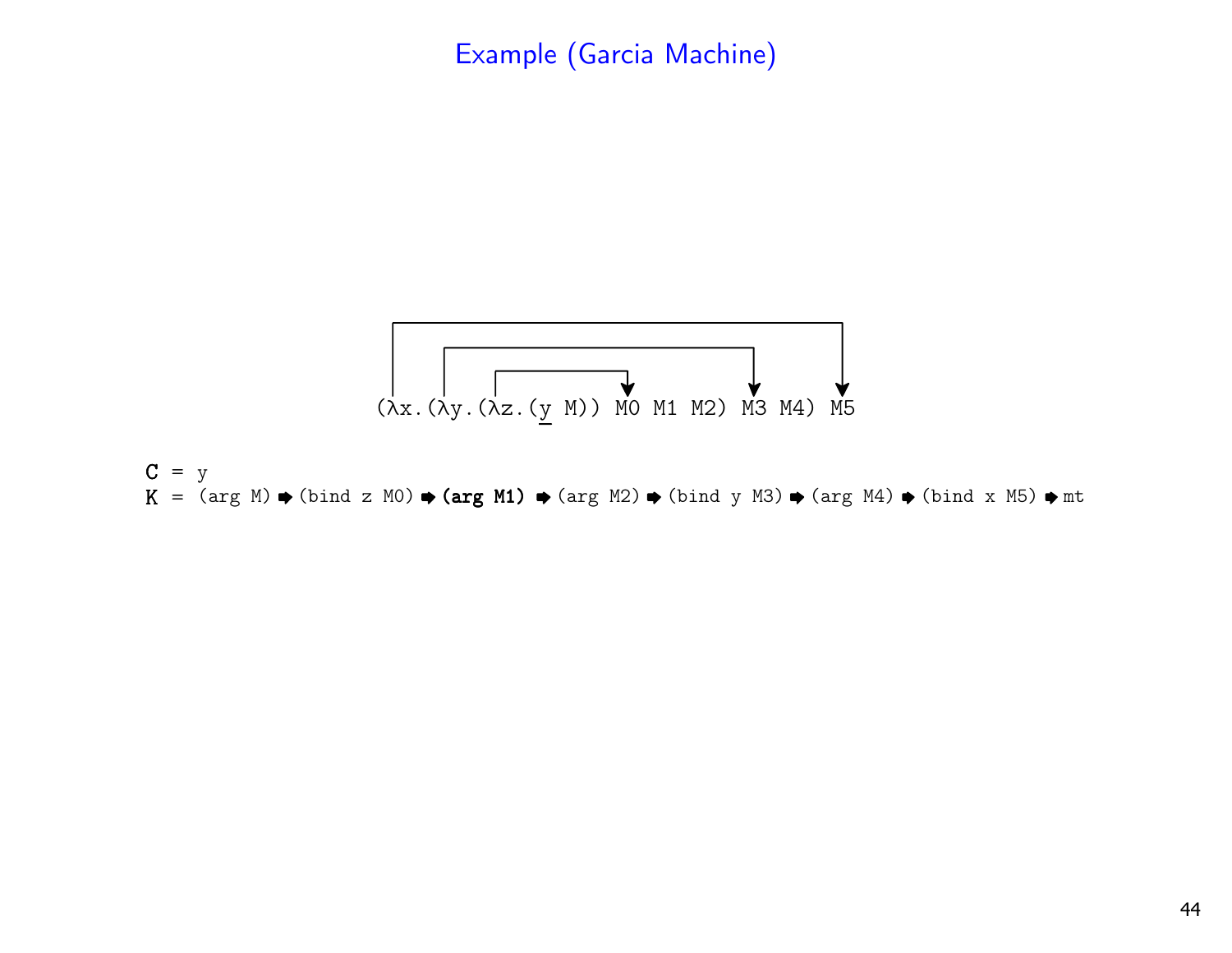

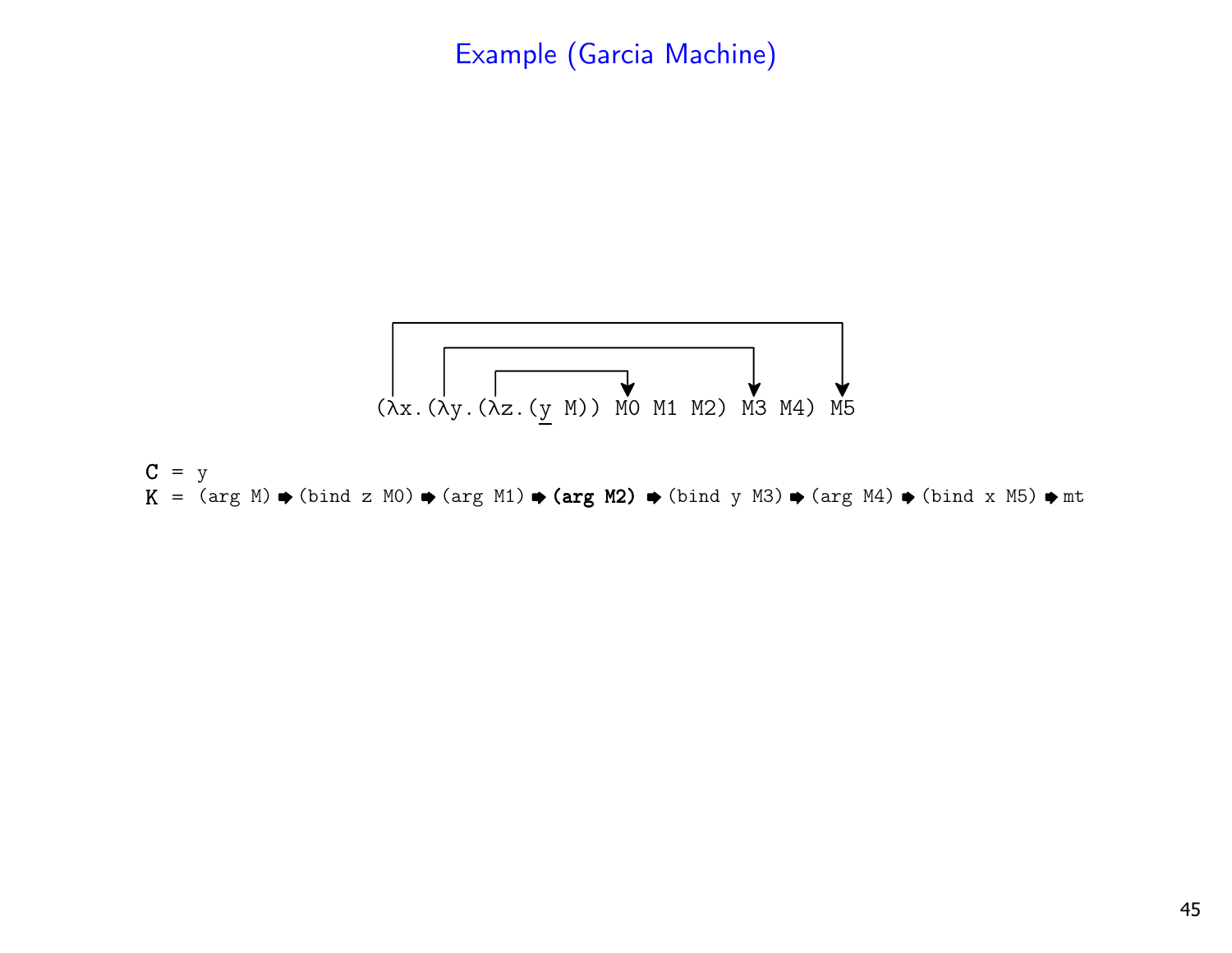

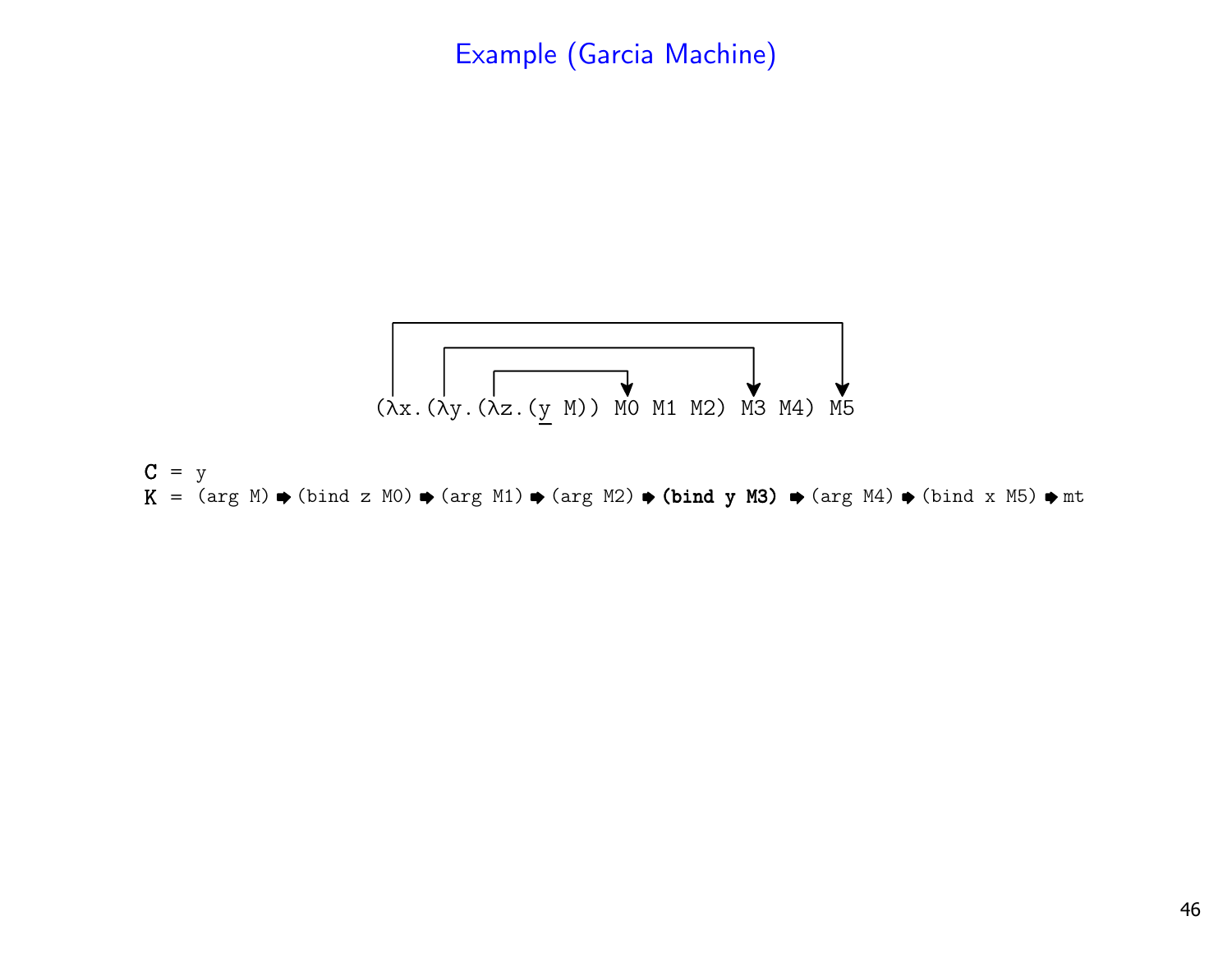

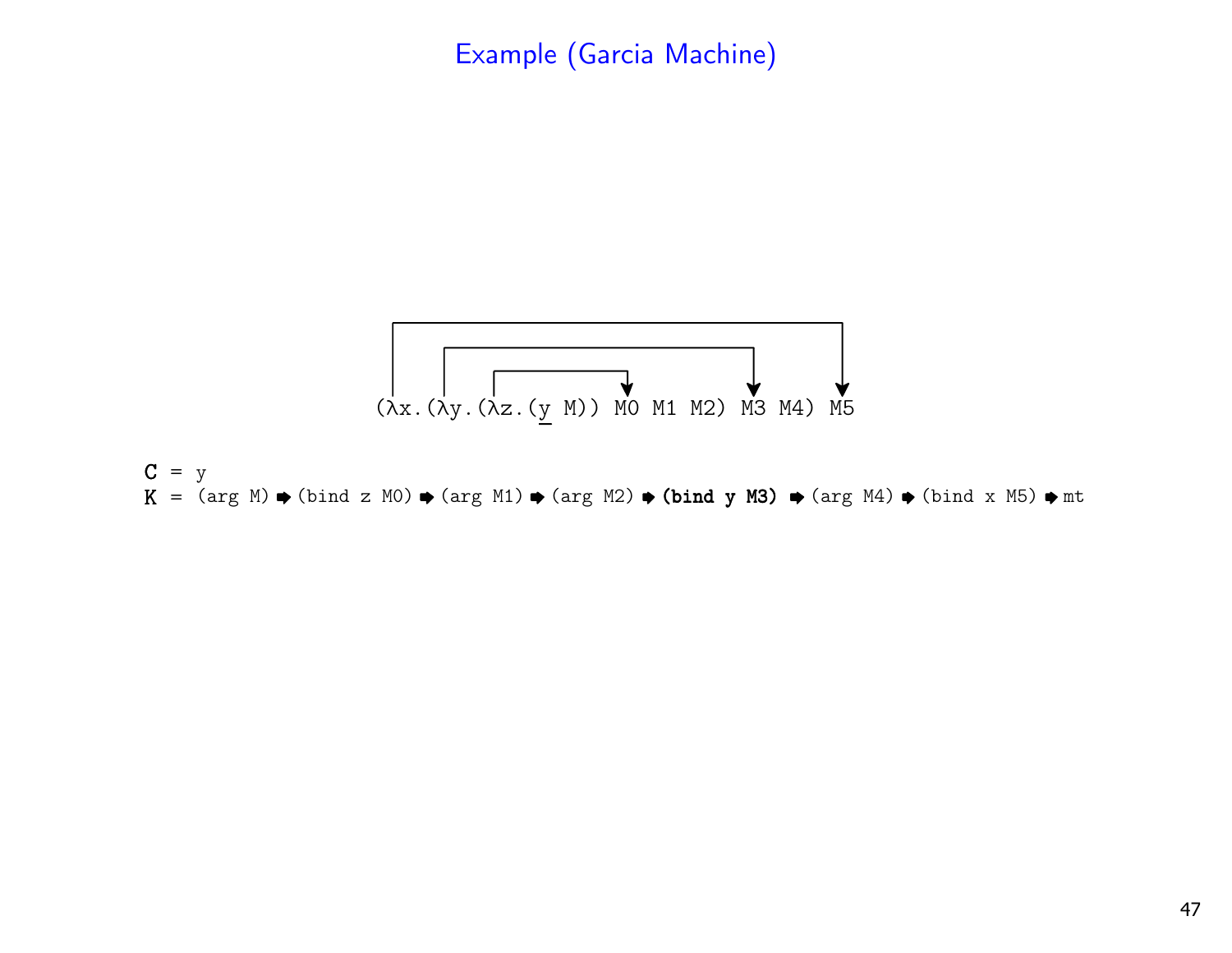

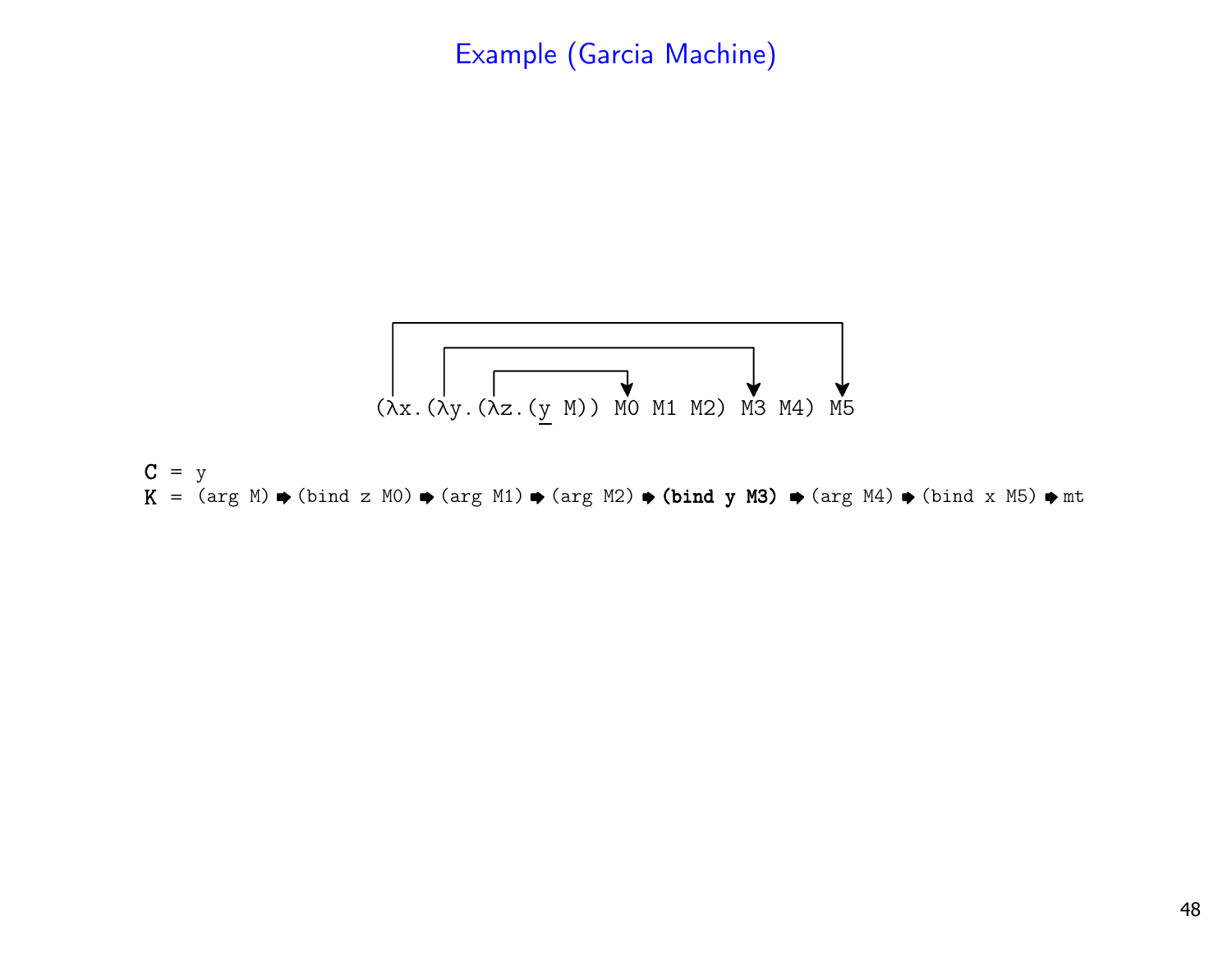

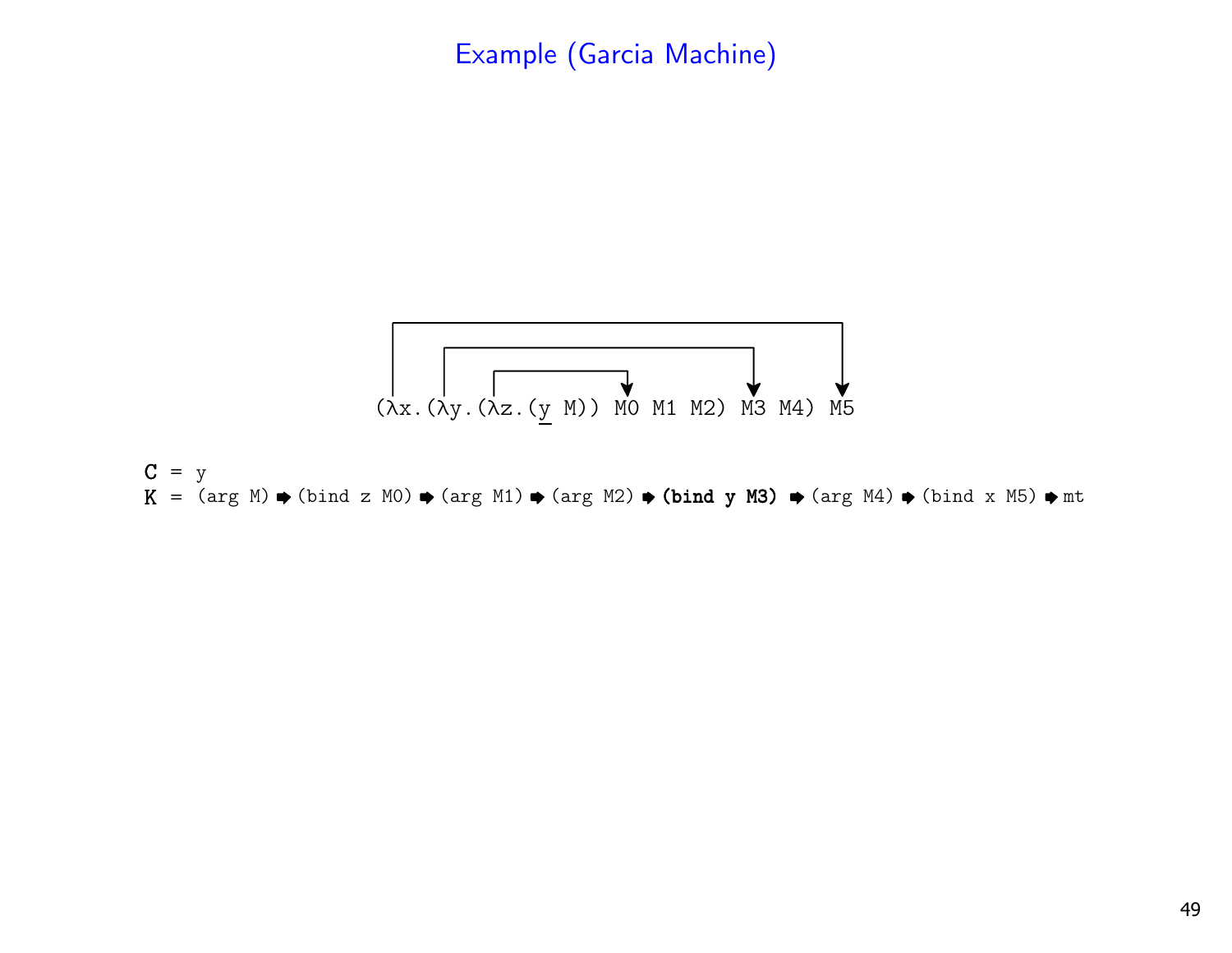



• Linear search to find argument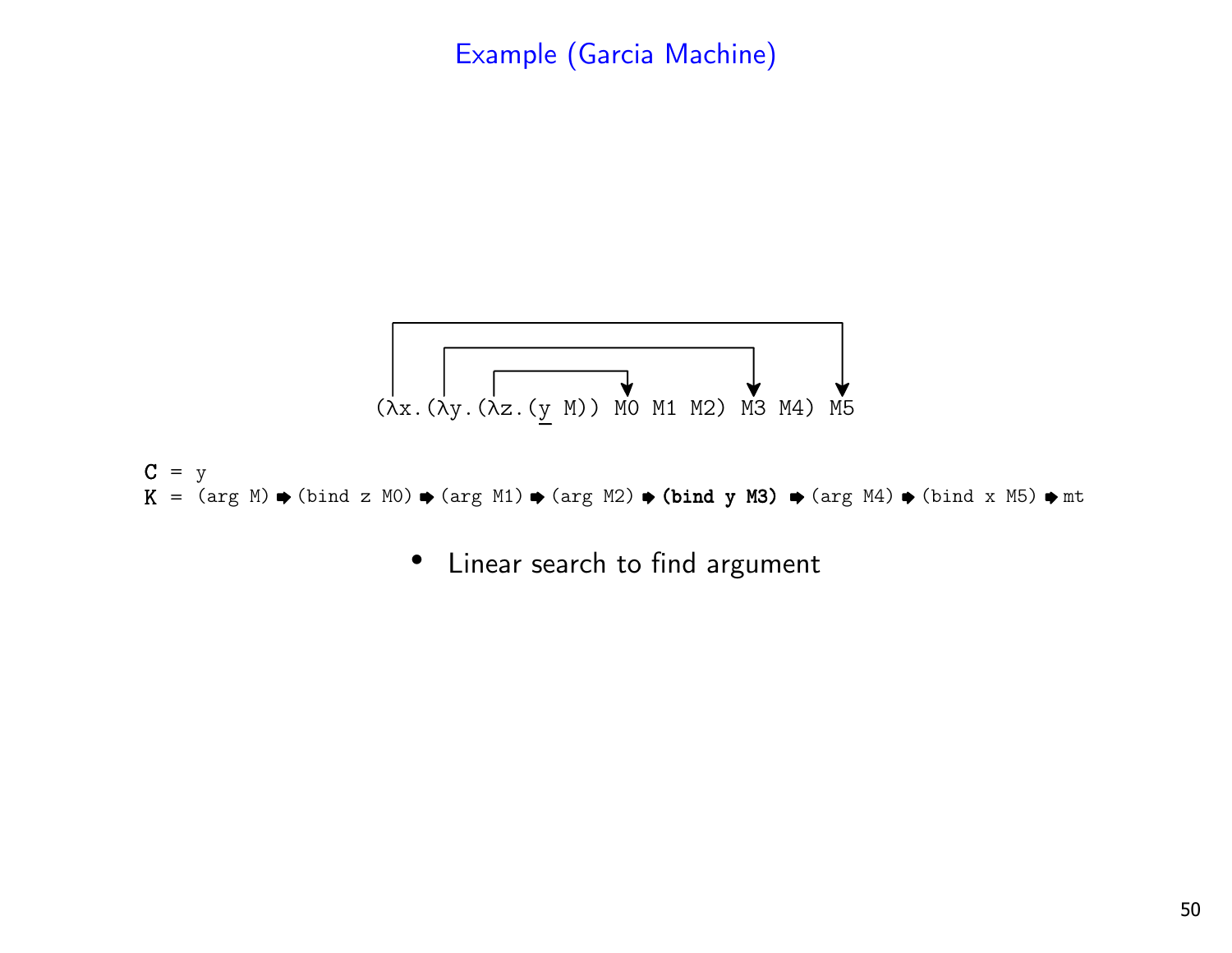- Reorganize stack to be *stack of stacks* 
	- O bind continuations on top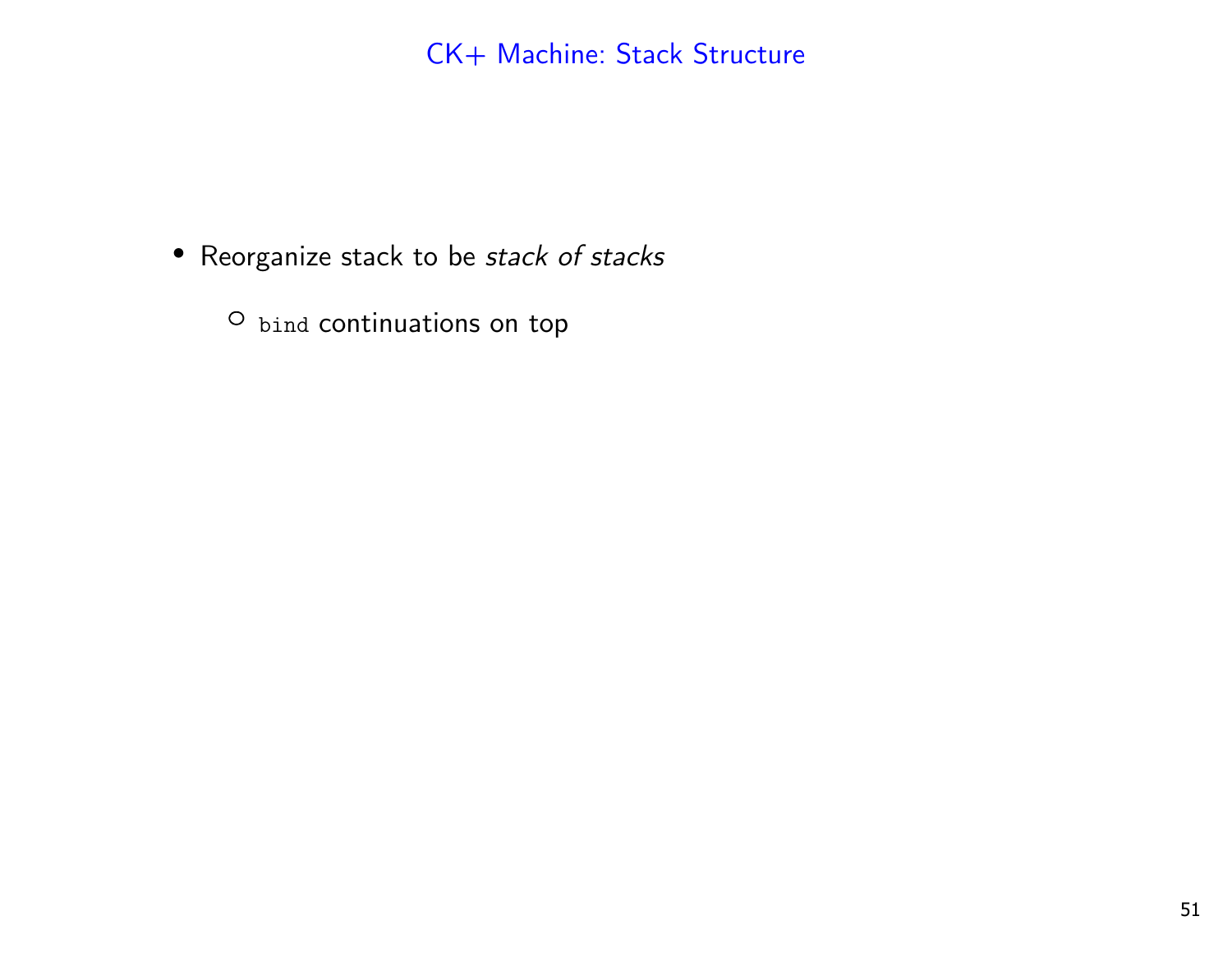• Reorganize stack to be *stack of stacks* 

O bind continuations on top

(arg M)  $\blacklozenge$  (bind z MO)  $\blacklozenge$  (arg M1)  $\blacklozenge$  (arg M2)  $\blacklozenge$  (bind y M3)  $\blacklozenge$  (arg M4)  $\blacklozenge$  (bind x M5)  $\blacklozenge$  mt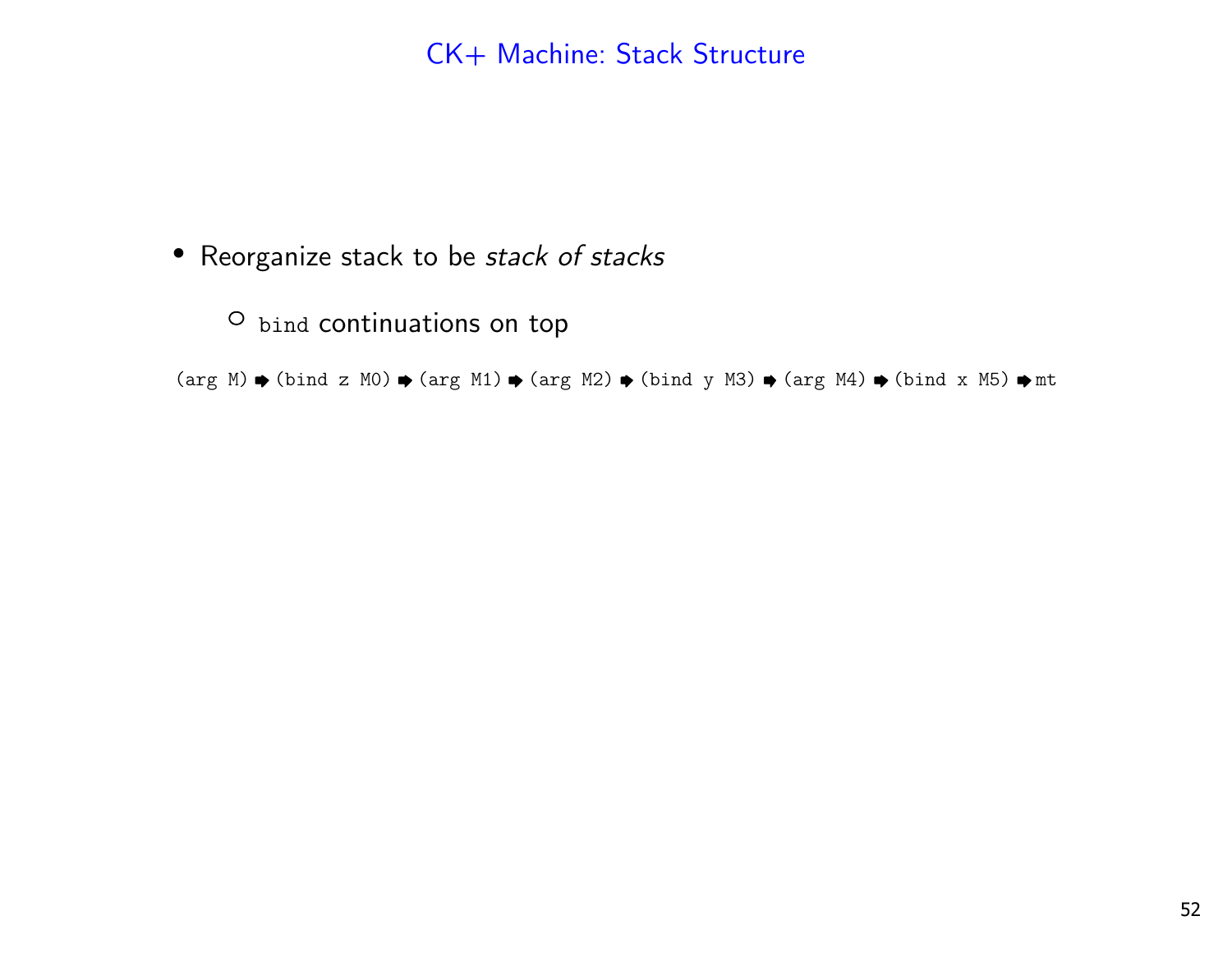• Reorganize stack to be *stack of stacks* 

O bind continuations on top

(arg M)  $\blacklozenge$  (bind z MO)  $\blacklozenge$  (arg M1)  $\blacklozenge$  (arg M2)  $\blacklozenge$  (arg M4)  $\blacklozenge$  (bind x M5)  $\blacklozenge$  mt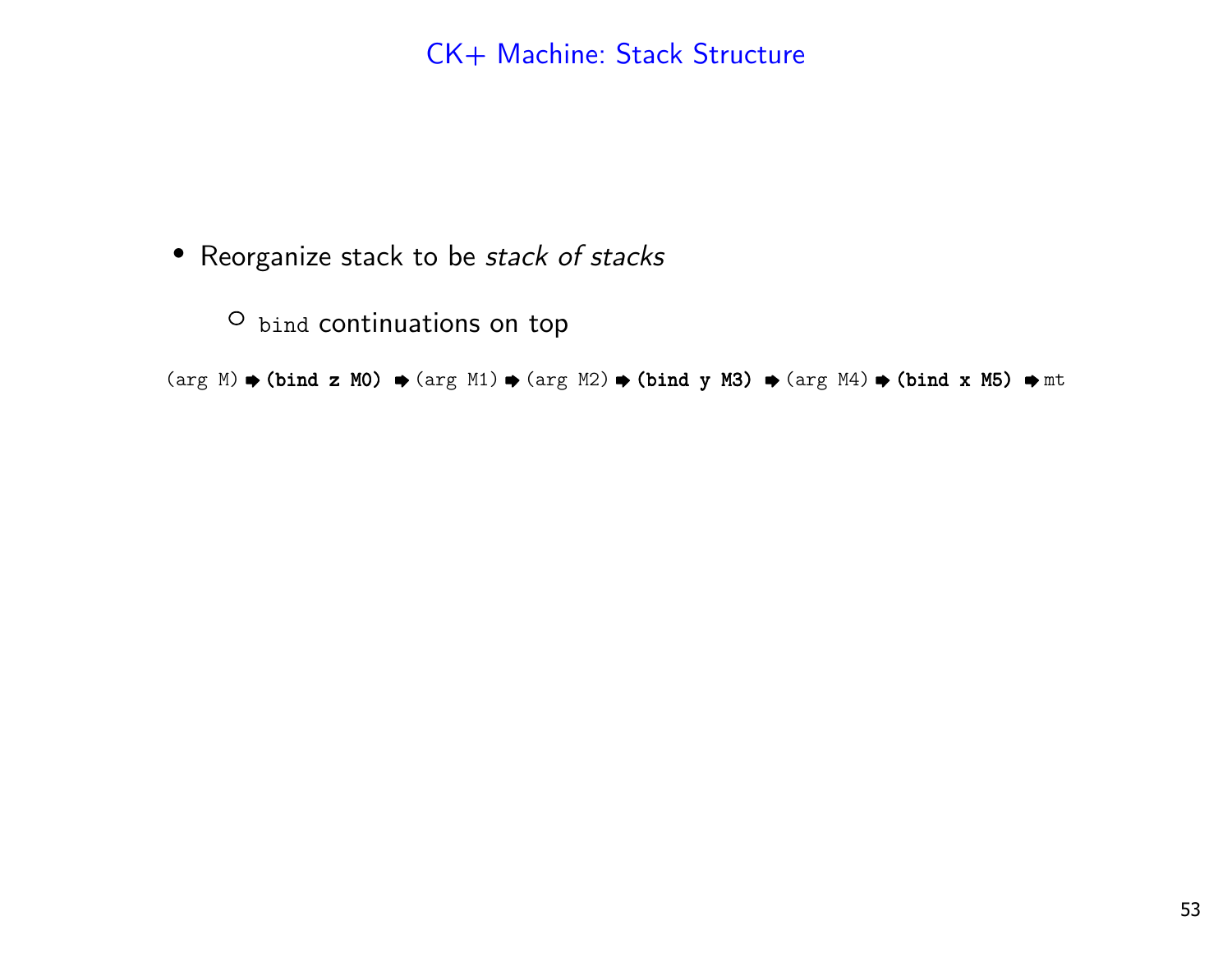• Reorganize stack to be *stack of stacks* 

O bind continuations on top

(arg M)  $\blacklozenge$  (bind z MO)  $\blacklozenge$  (arg M1)  $\blacklozenge$  (arg M2)  $\blacklozenge$  (arg M4)  $\blacklozenge$  (bind x M5)  $\blacklozenge$  mt

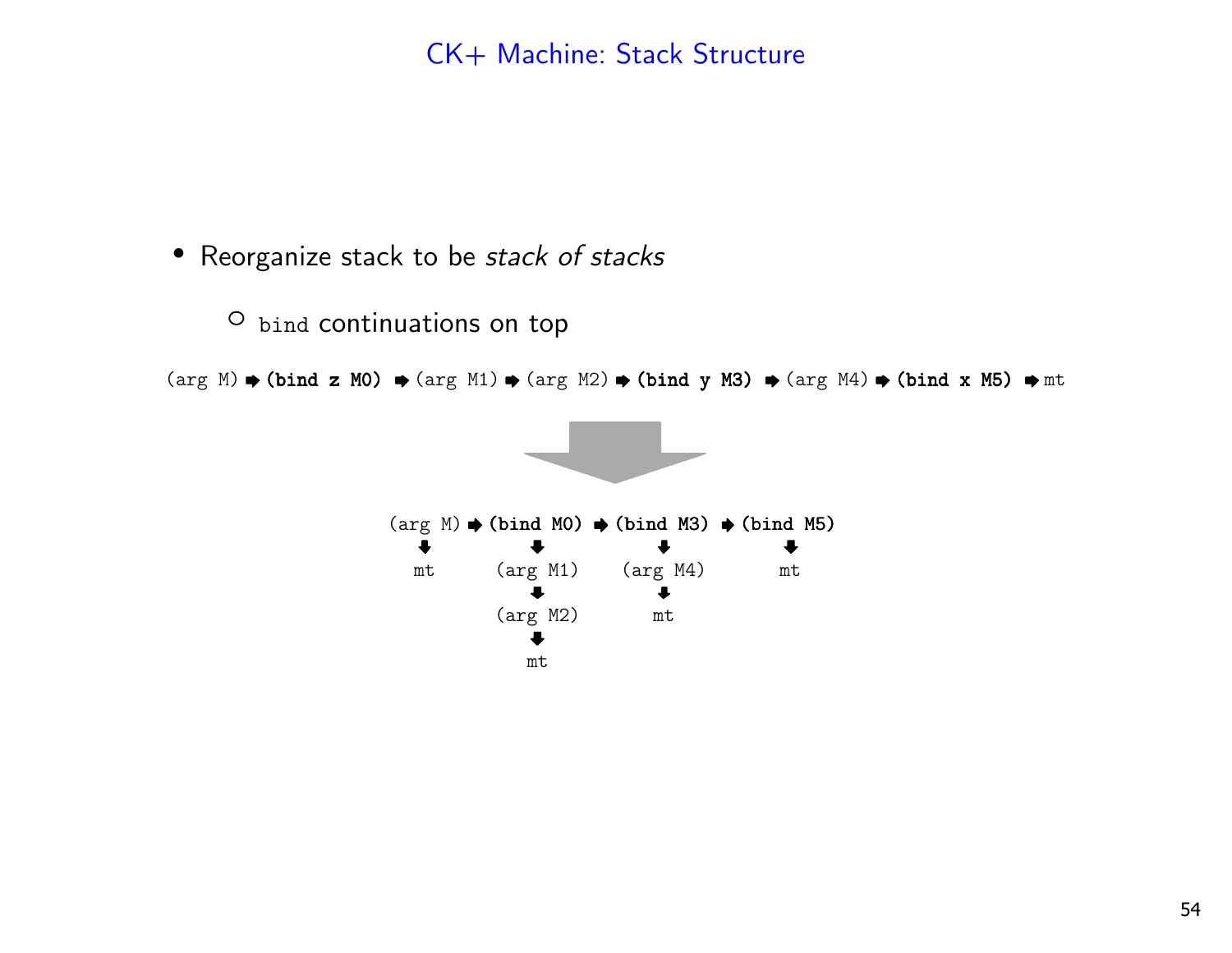• Replace variables with lexical addresses

[De Bruijn 1972]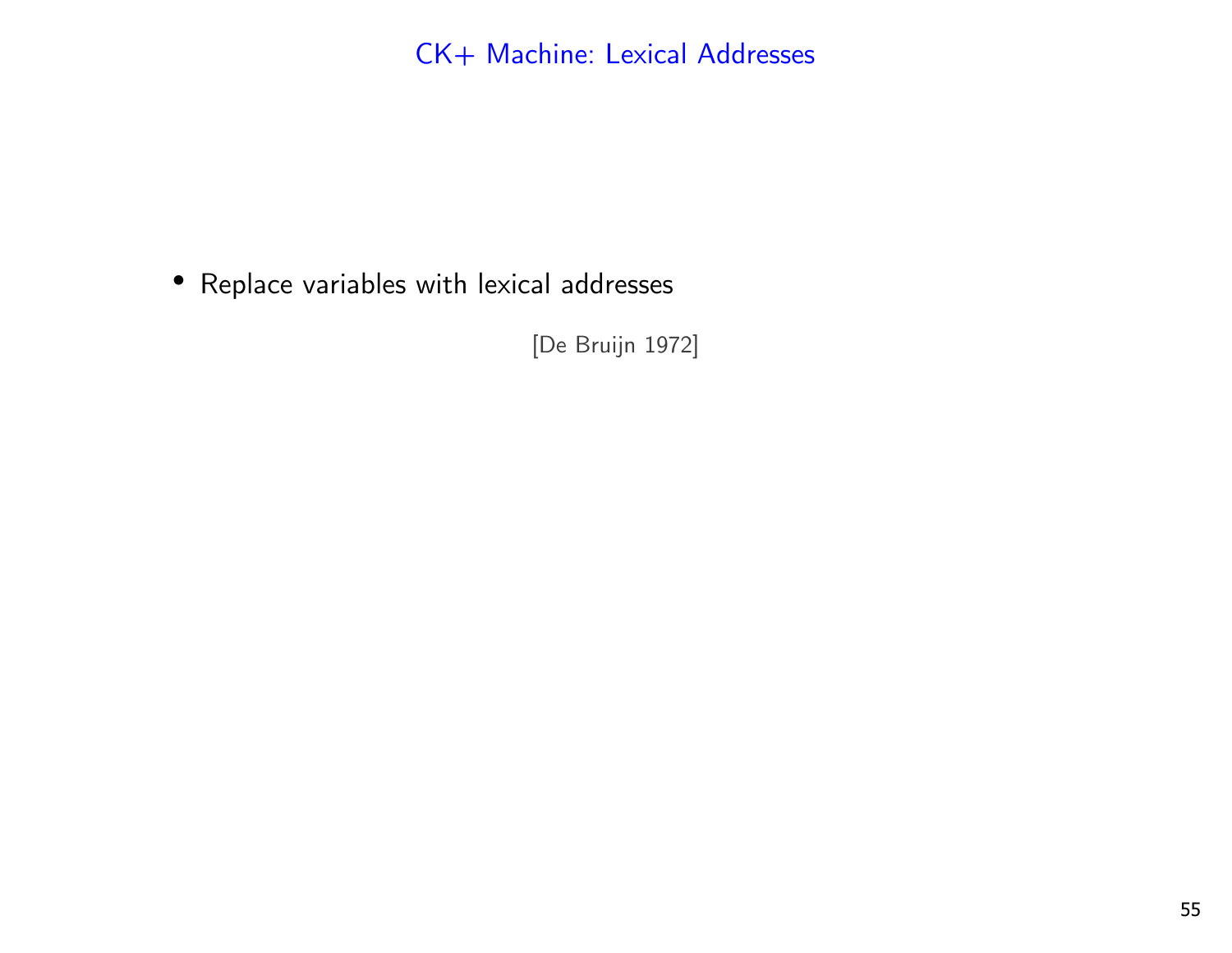• Replace variables with lexical addresses

[De Bruijn 1972]  $M = x$  | M M |  $\lambda x.M$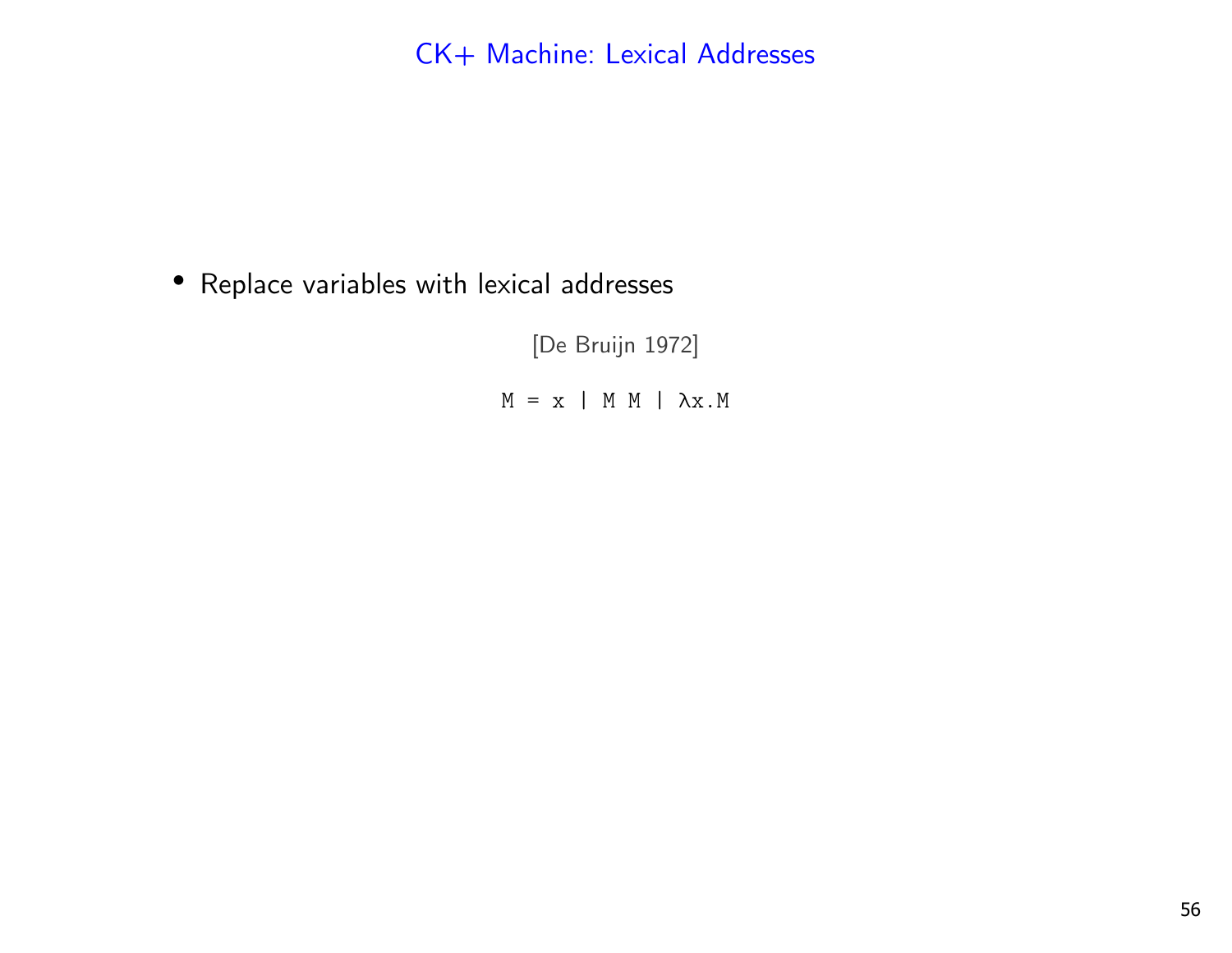• Replace variables with lexical addresses

[De Bruijn 1972]  $M = x$  | M M |  $\lambda x.M$ M = n | M M | λ.M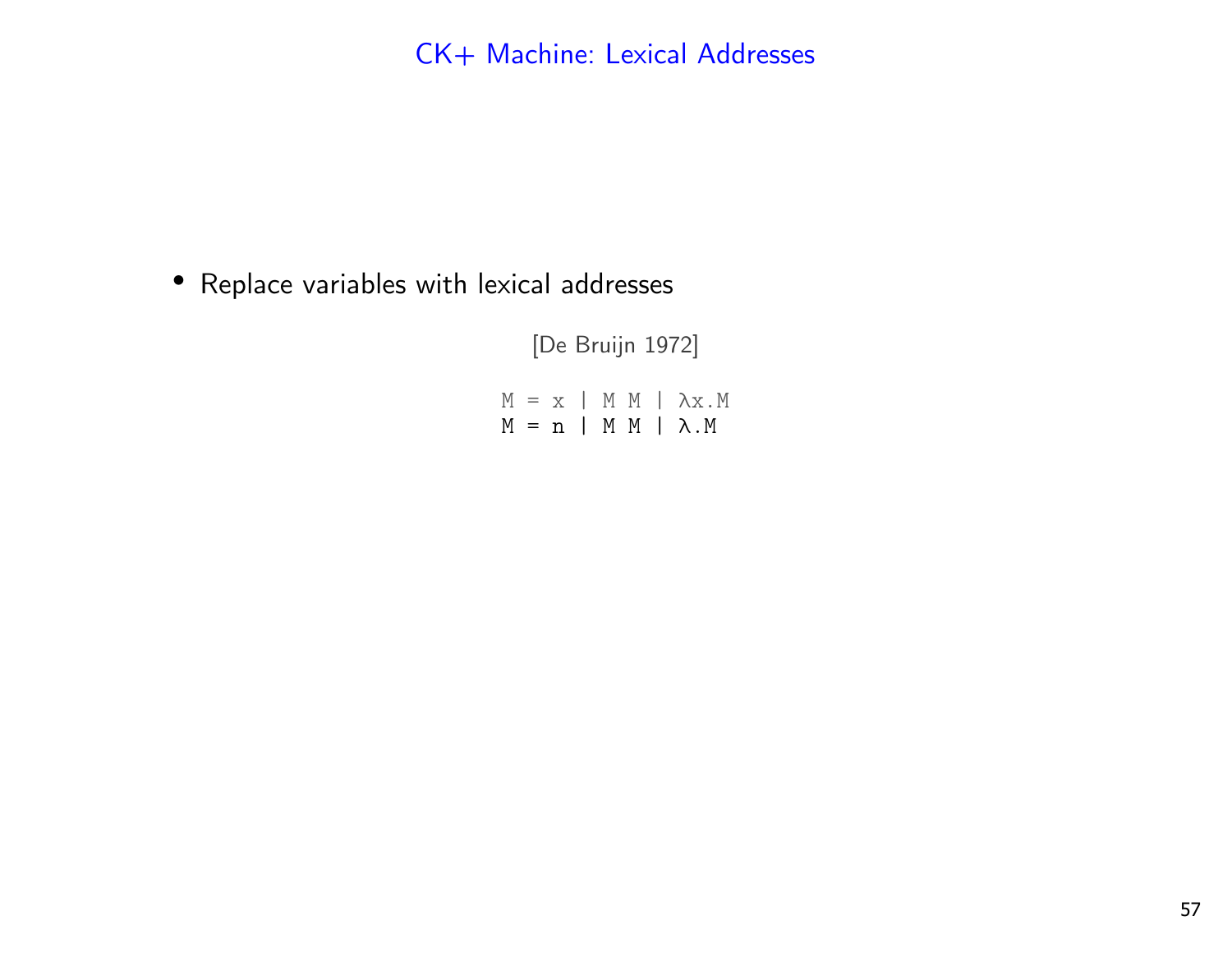• Replace variables with lexical addresses

[De Bruijn 1972]  $M = x$  | M M |  $\lambda x.M$  M = n | M M | λ.M $K = mt$  | (arg M K) | (bind x M K) | (op x K K)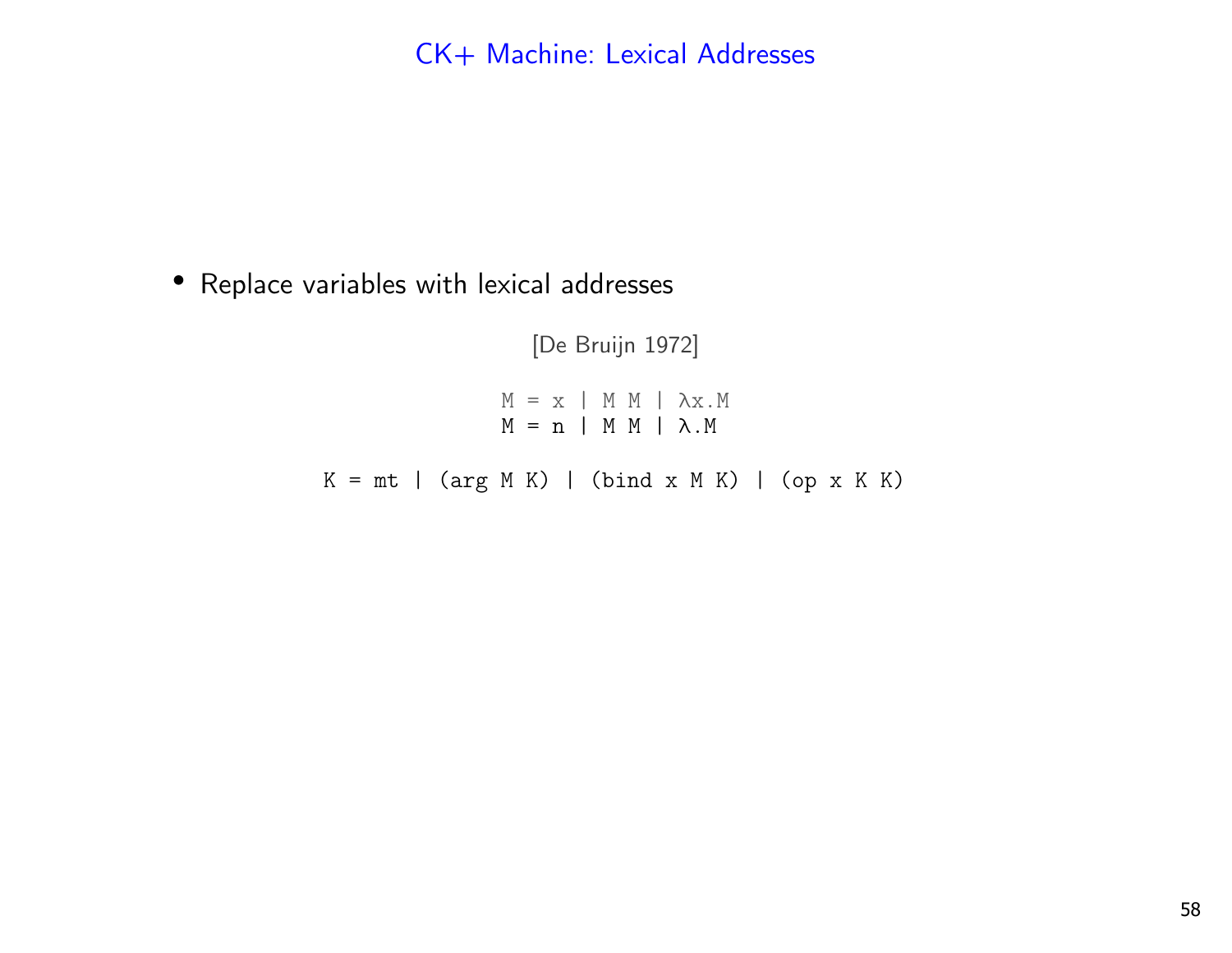• Replace variables with lexical addresses

[De Bruijn 1972]  $M = x$  | M M |  $\lambda x.M$  M = n | M M | λ.M $K = mt$  | (arg M K) | (bind x M K) | (op x K K)  $K = mt$  | (arg M K) | (bind M K) | (op K K)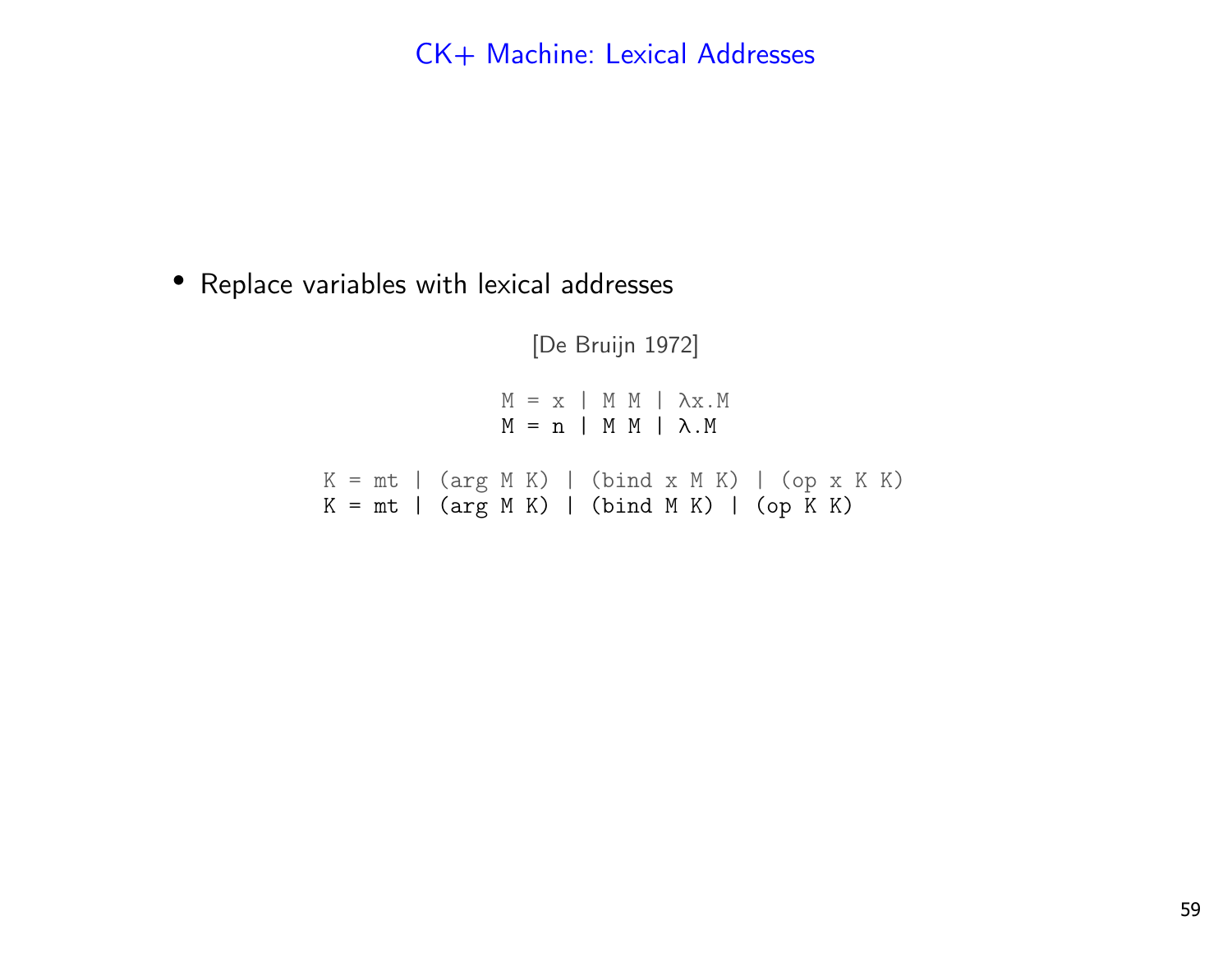• Replace variables with lexical addresses

[De Bruijn 1972]  $M = x$  | M M |  $\lambda x.M$  M = n | M M | λ.M $K = mt$  | (arg M K) | (bind x M K) | (op x K K)  $K = mt$  | (arg M K) | (bind M K) | (op K K) λx.(x λy.(x y))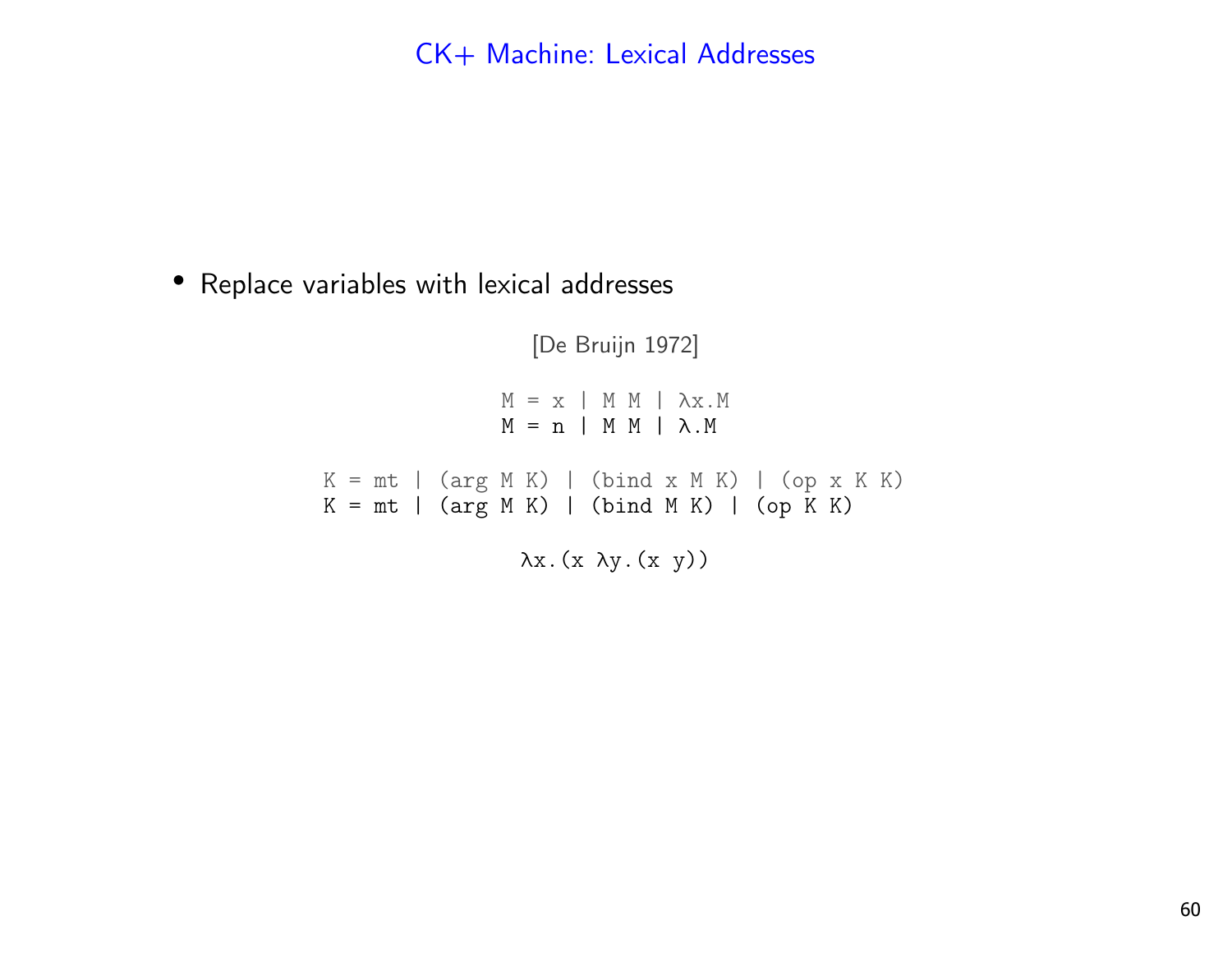• Replace variables with lexical addresses

[De Bruijn 1972] $M = x$  | M M |  $\lambda x.M$  M = n | M M | λ.M $K = mt$  | (arg M K) | (bind x M K) | (op x K K)  $K = mt$  | (arg M K) | (bind M K) | (op  $\overline{K}$  K) λx.(x λy.(x y))λ.(0 λ.(1 0))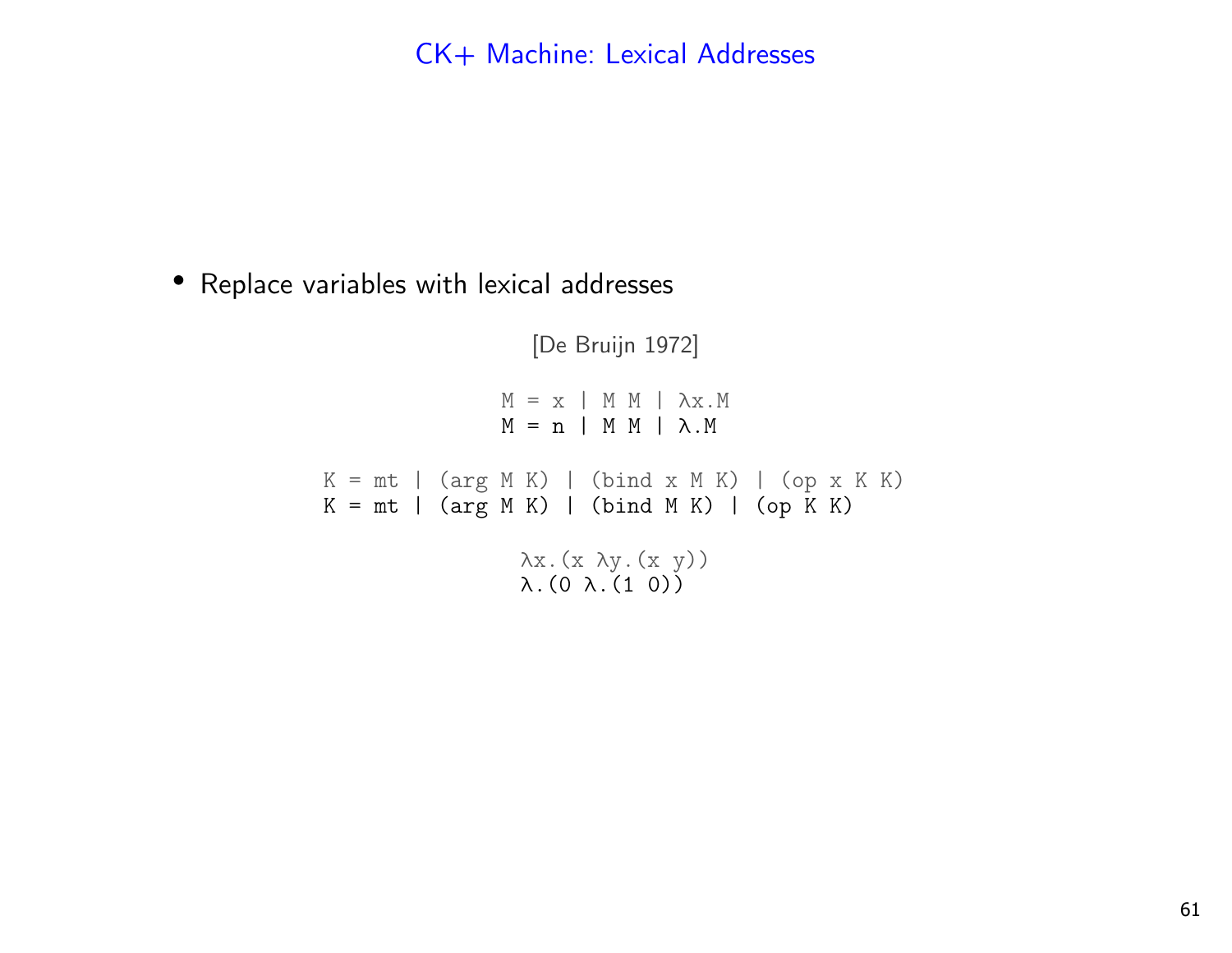• Replace variables with lexical addresses

[De Bruijn 1972]  $M = x$  | M M |  $\lambda x.M$  M = n | M M | λ.M $K = mt$  | (arg M K) | (bind x M K) | (op x K K)  $K = mt$  | (arg M K) | (bind M K) | (op  $K$  K) λx.(x λy.(x y))λ.(0 λ.(1 0))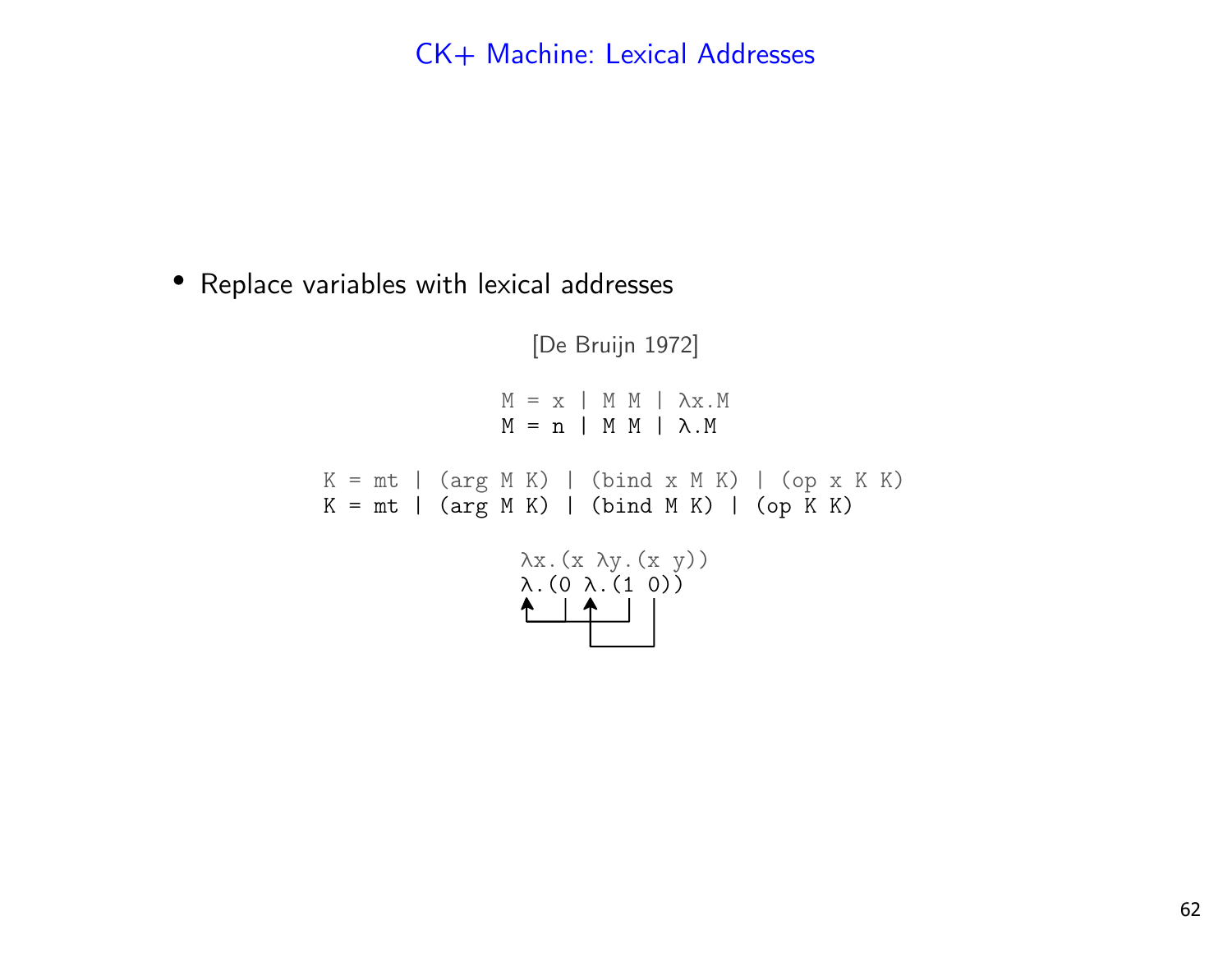(λ.(λ.(λ.(1 M)) M0 M1 M2) M3 M4) M5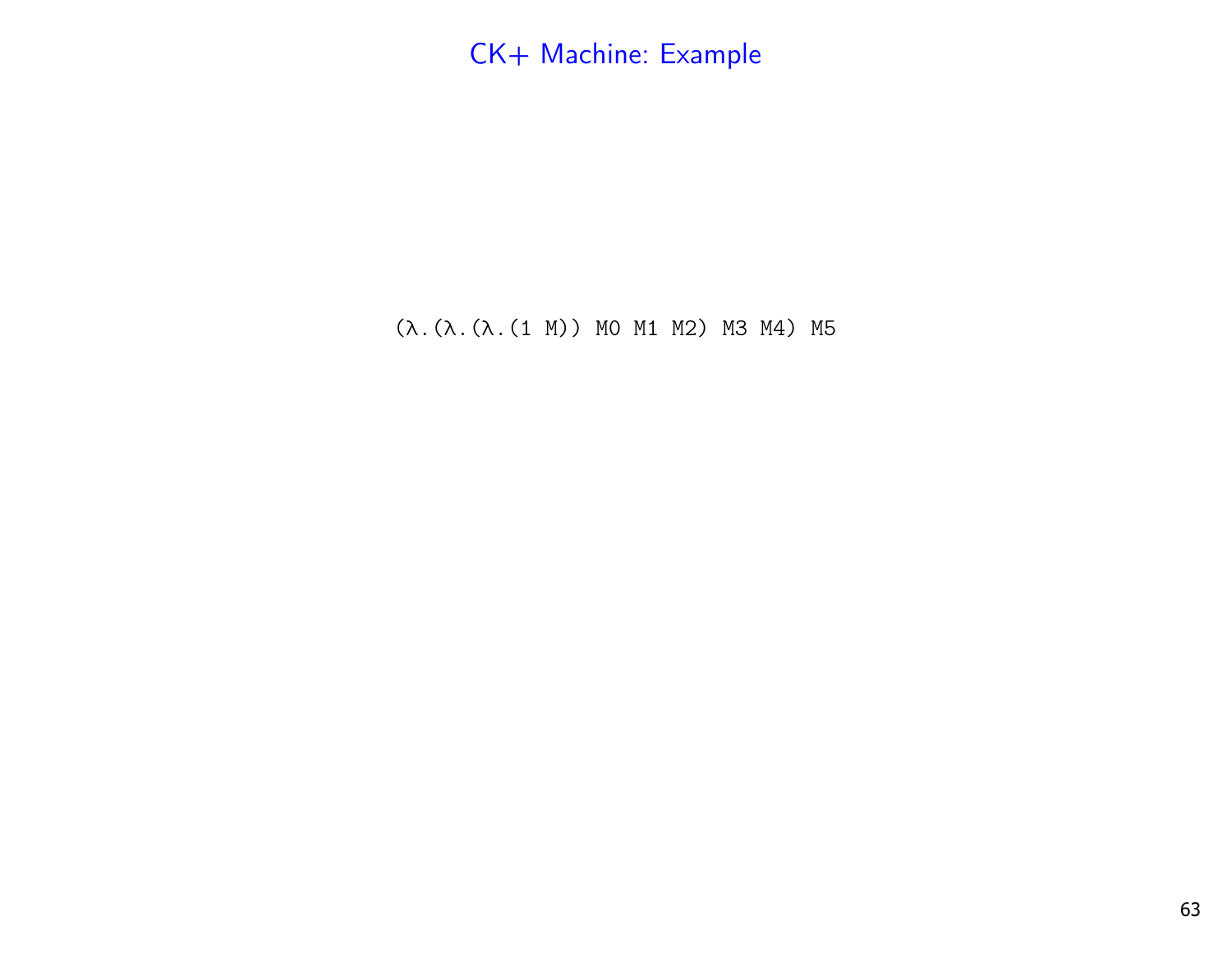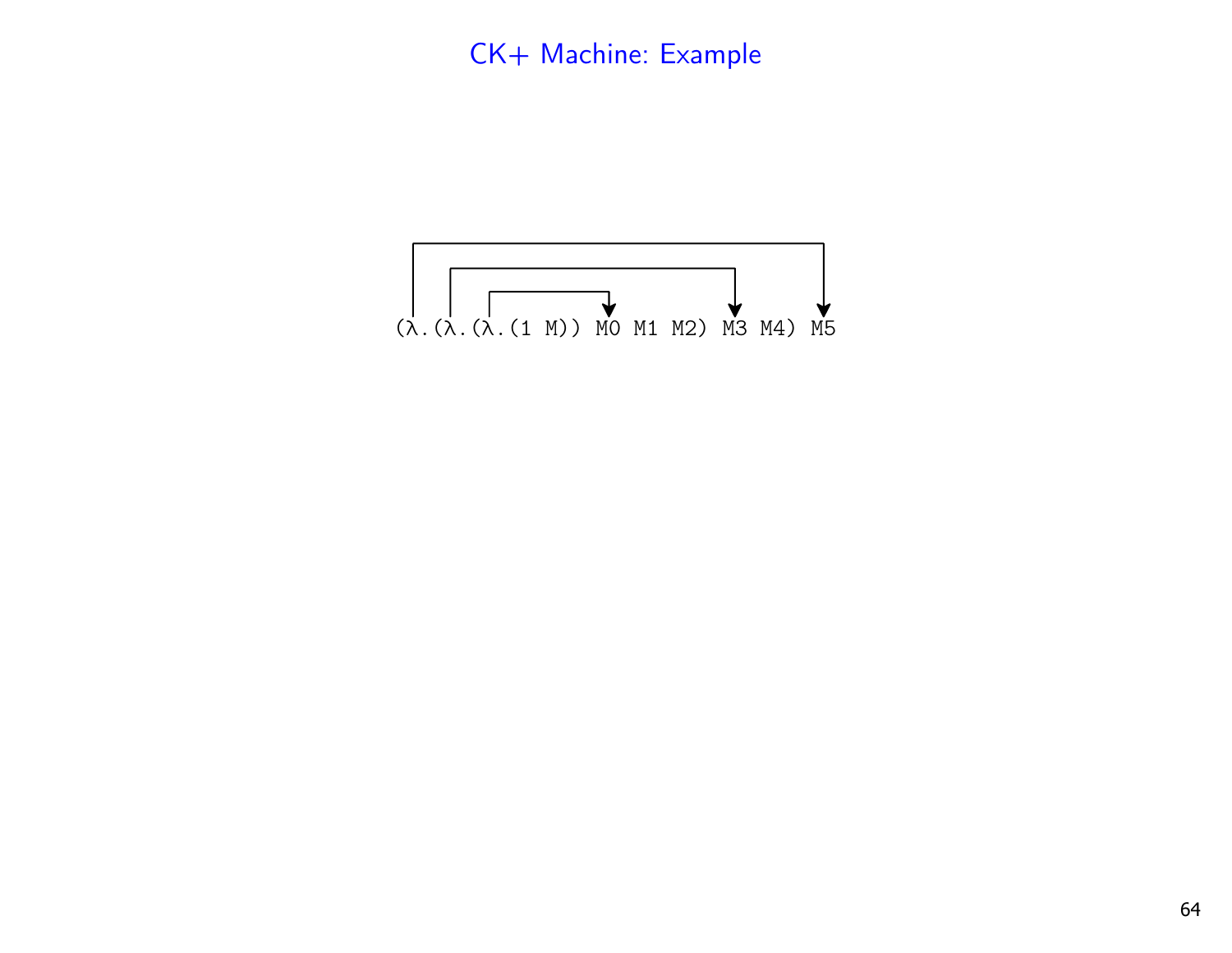

 $C = (λ. (λ. (λ. (1 M)) MO M1 M2) M3 M4) M5$  $K = mt$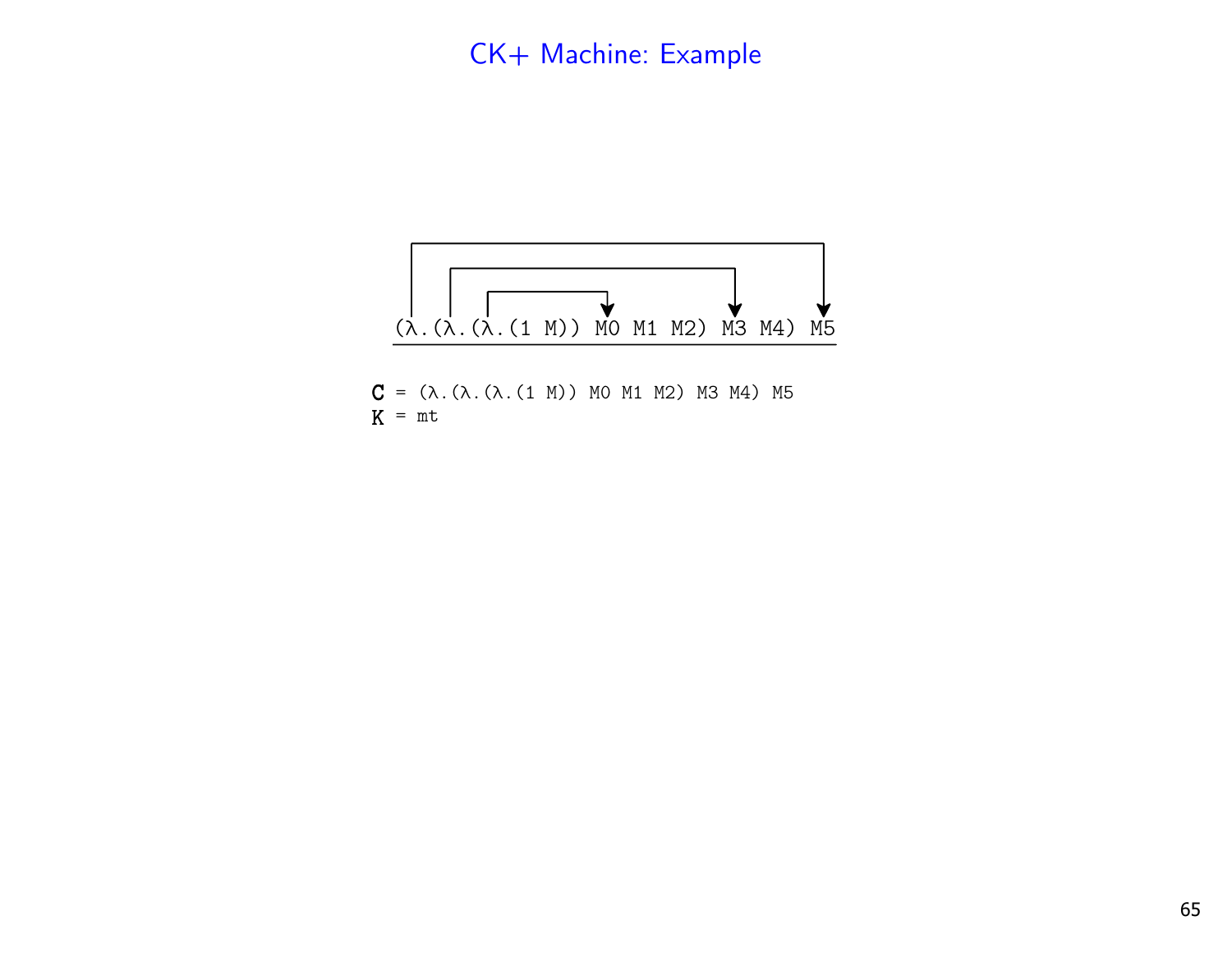

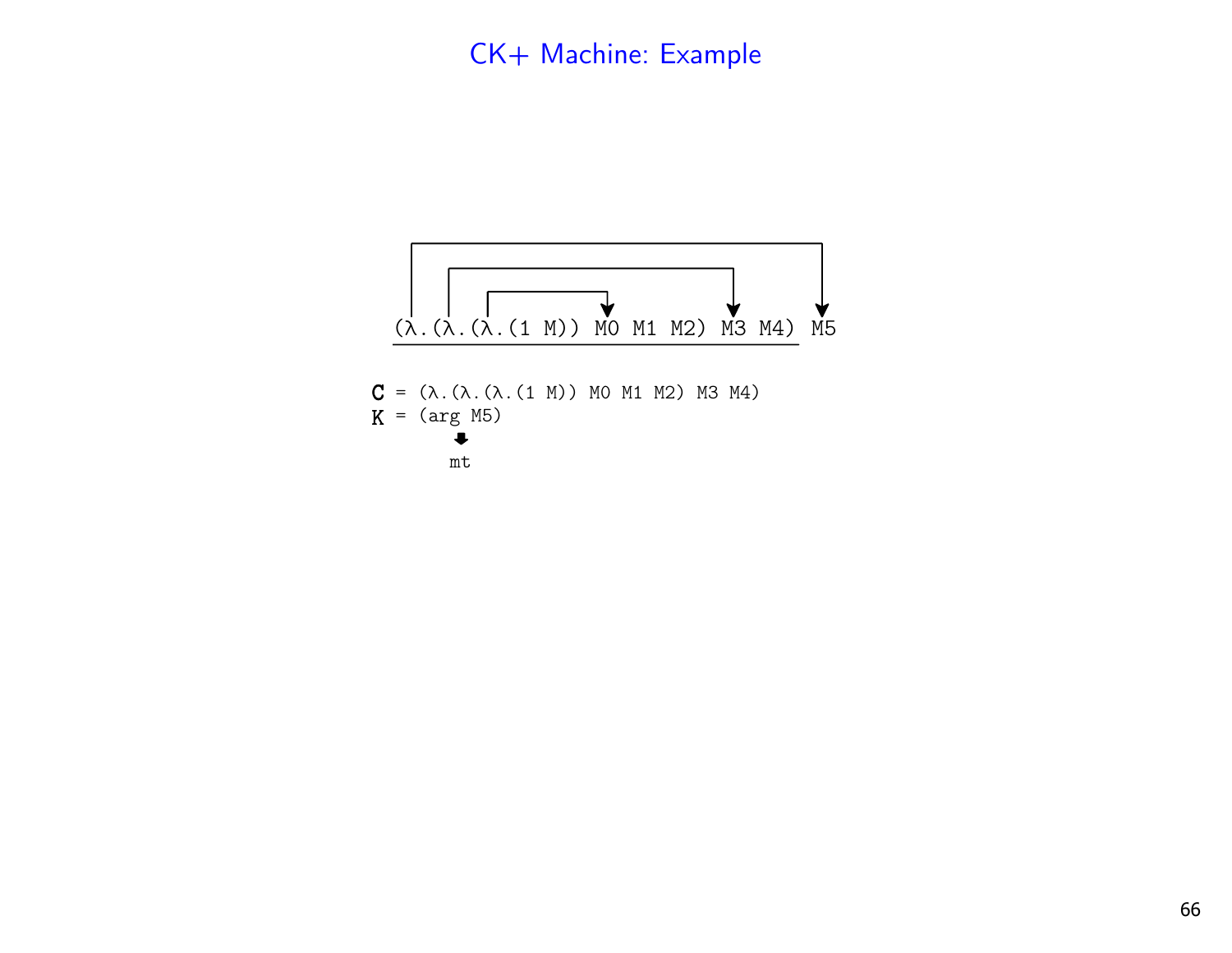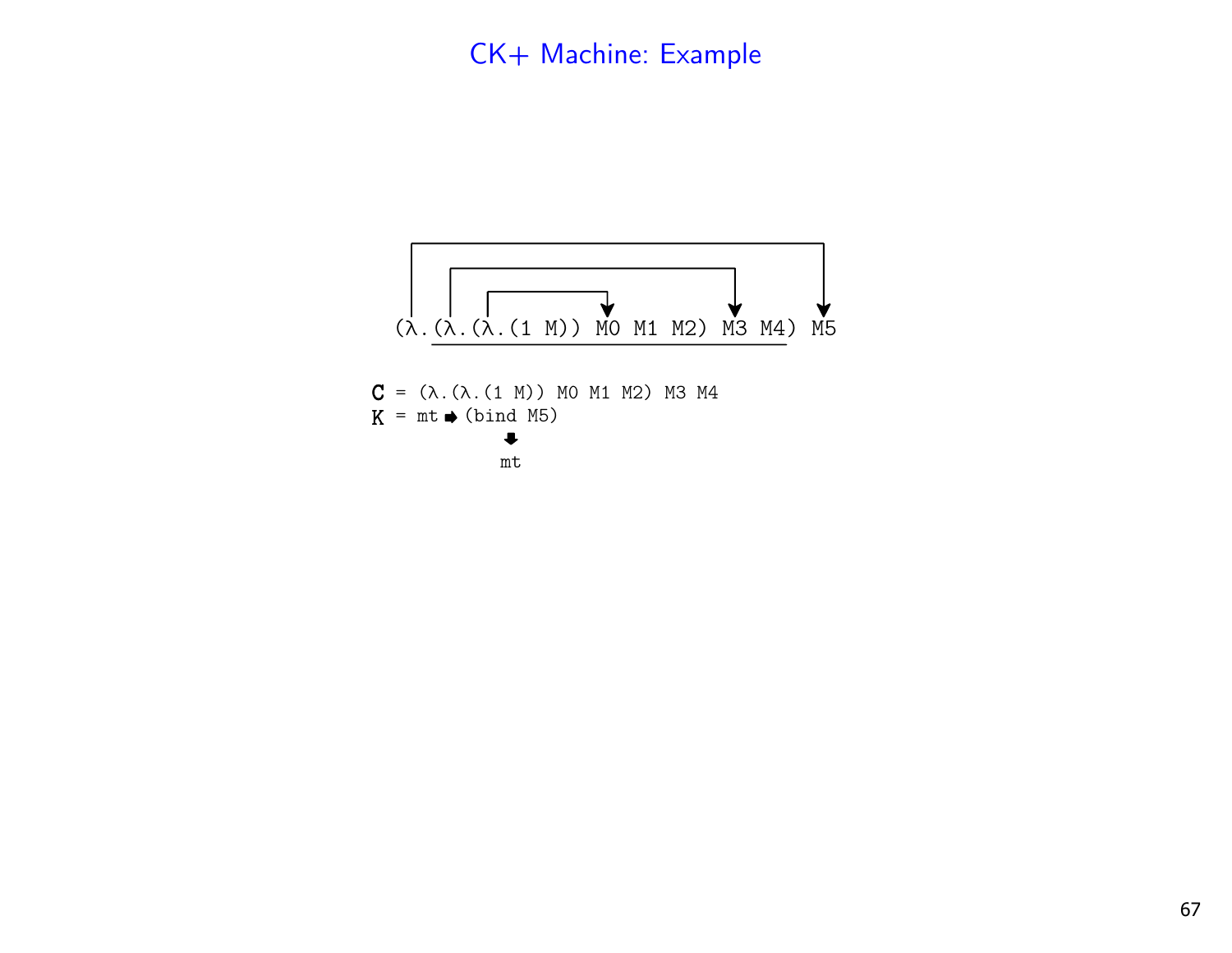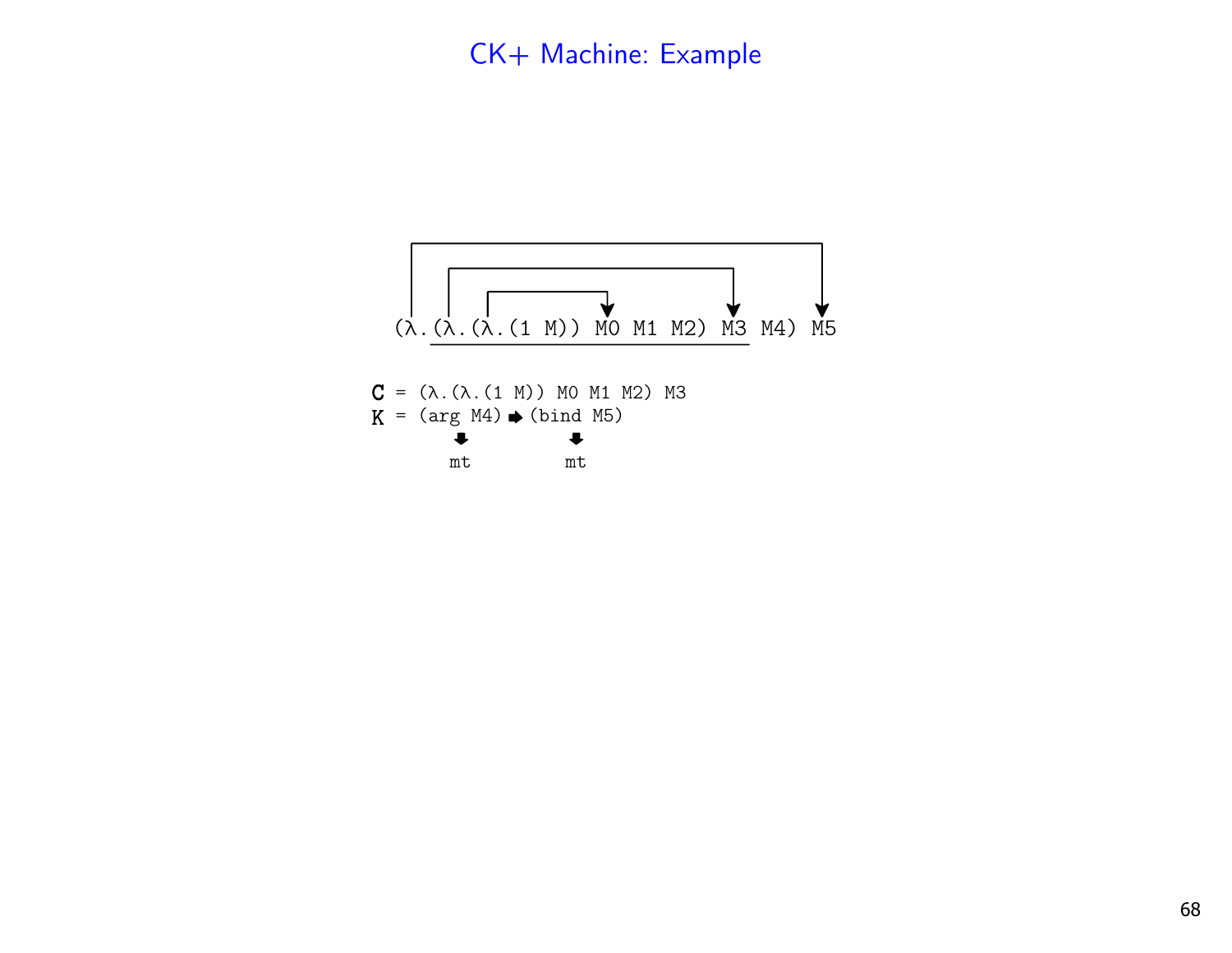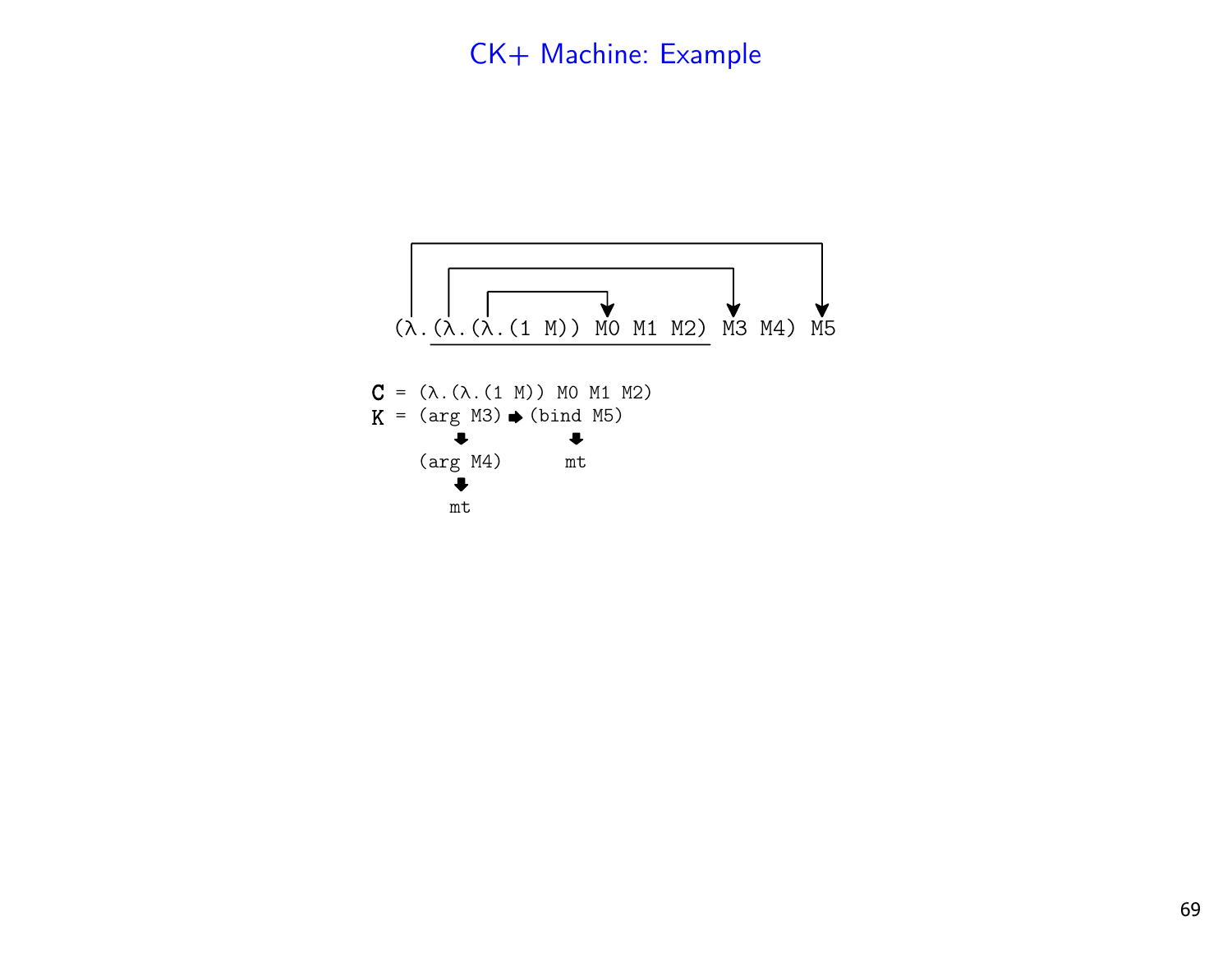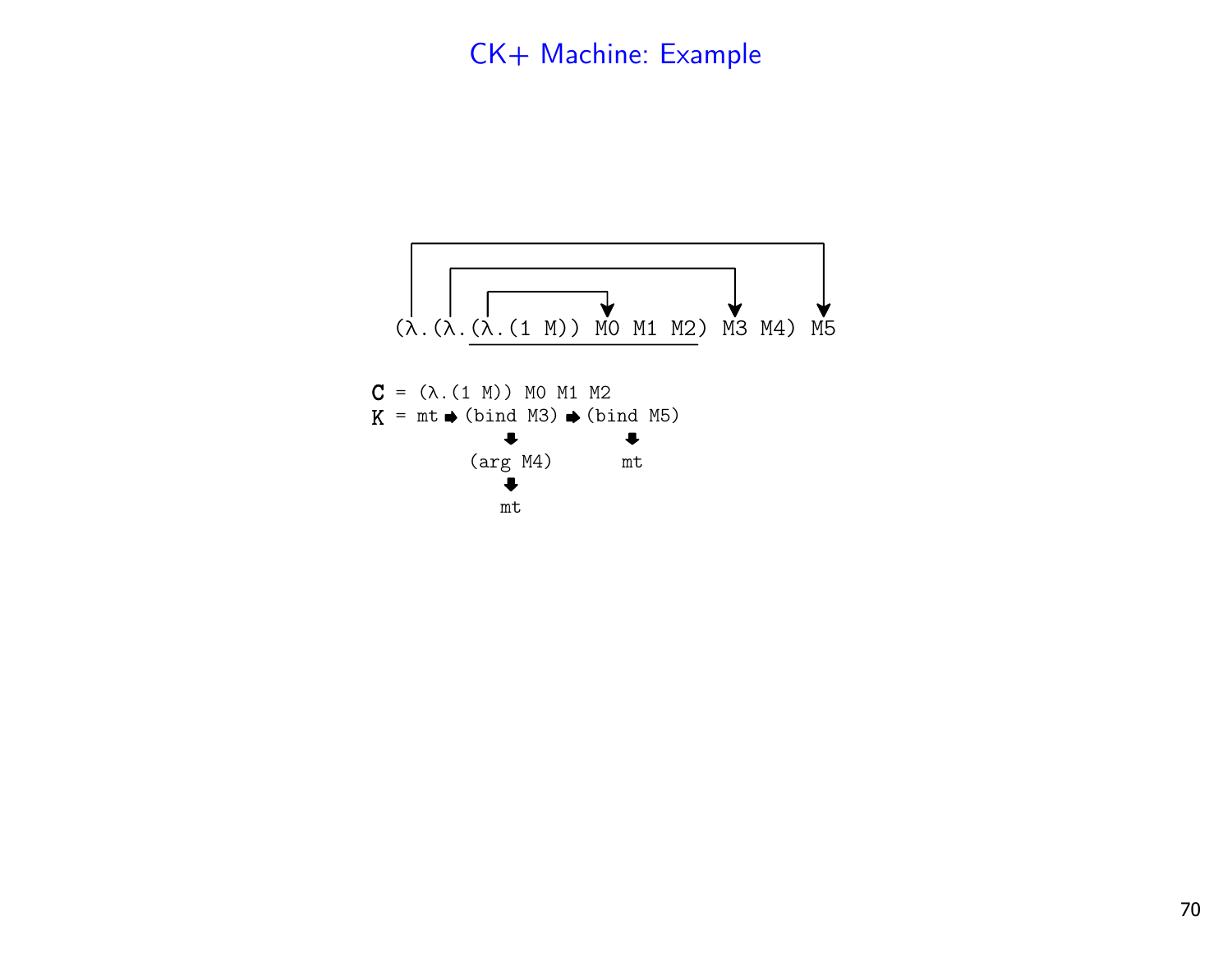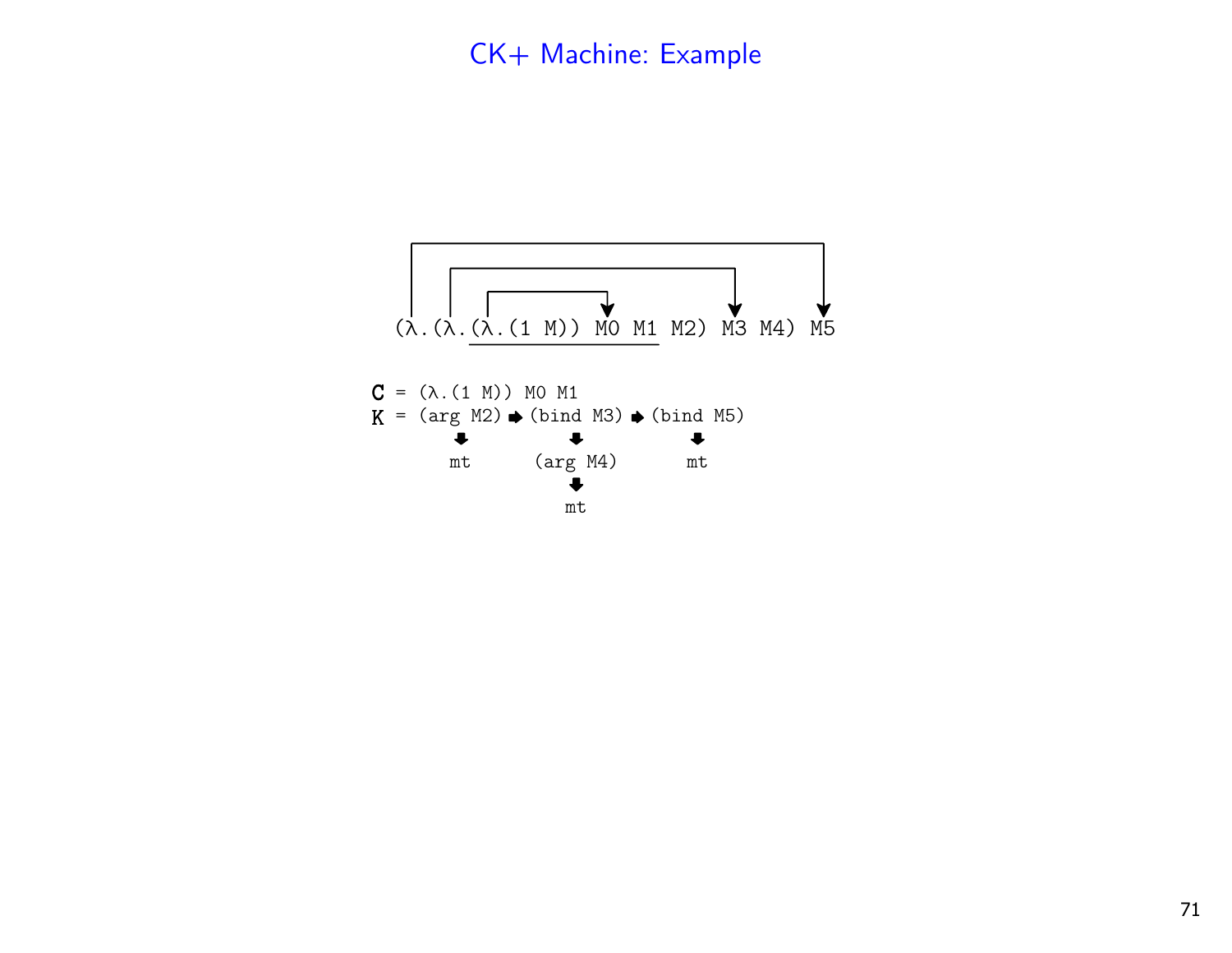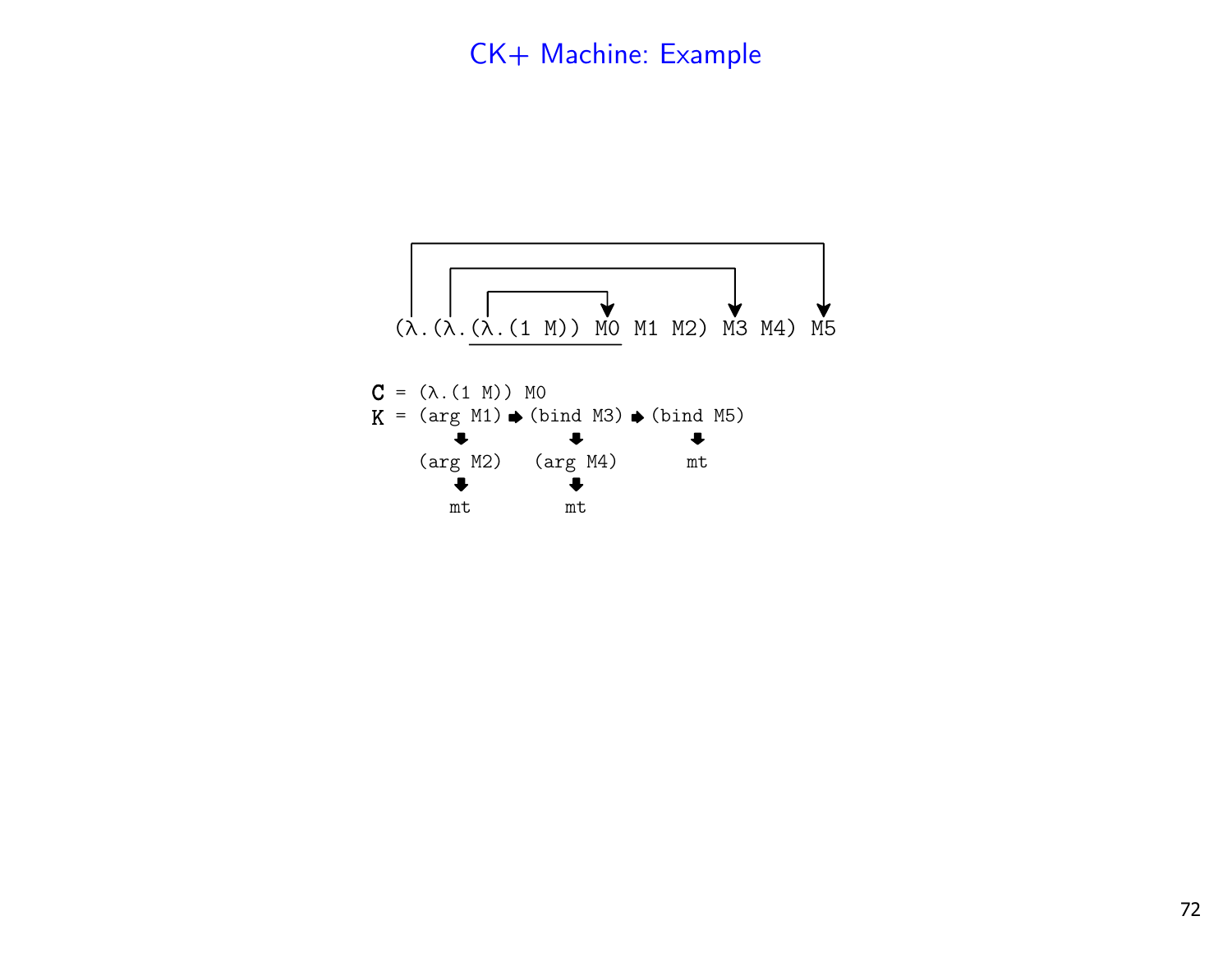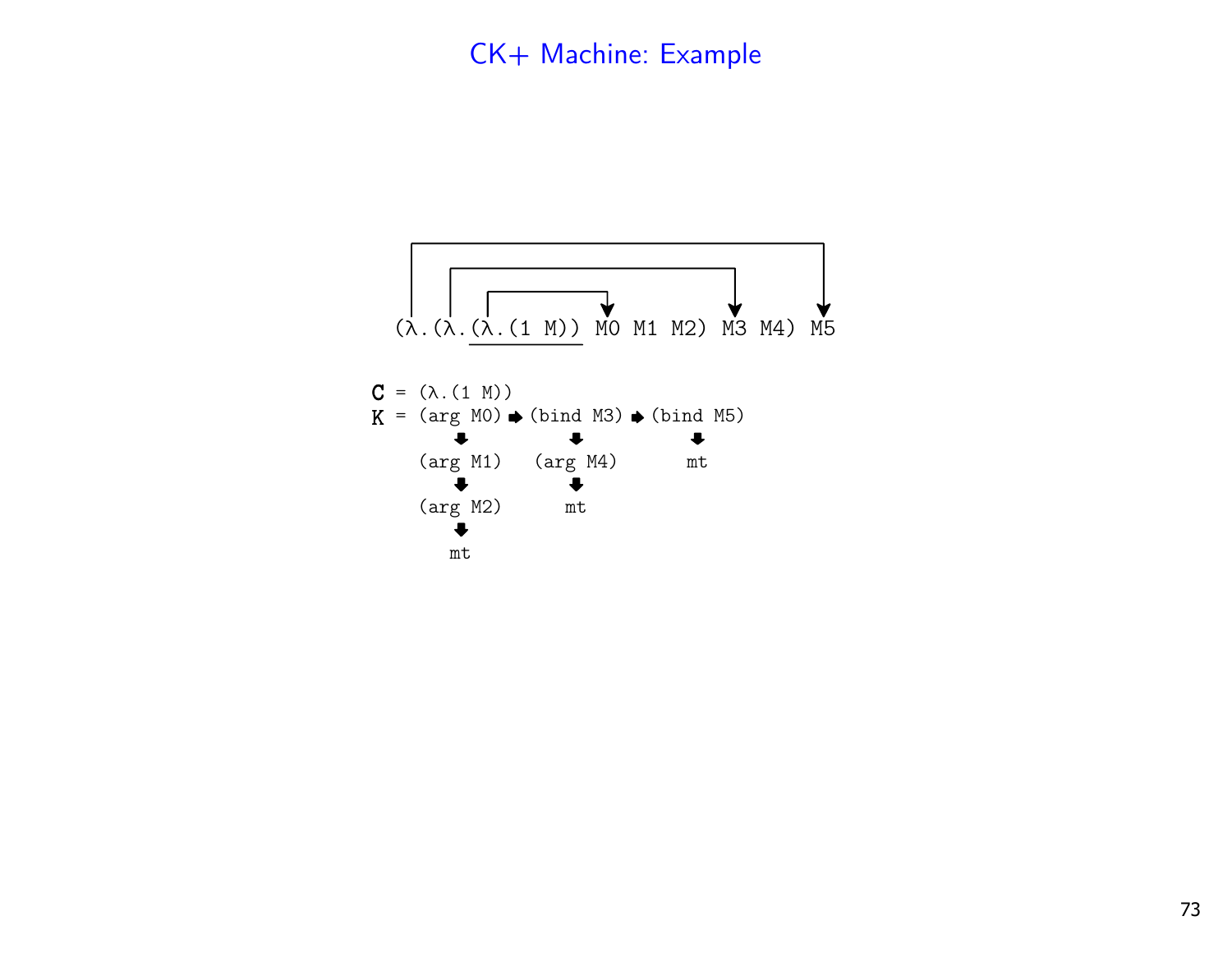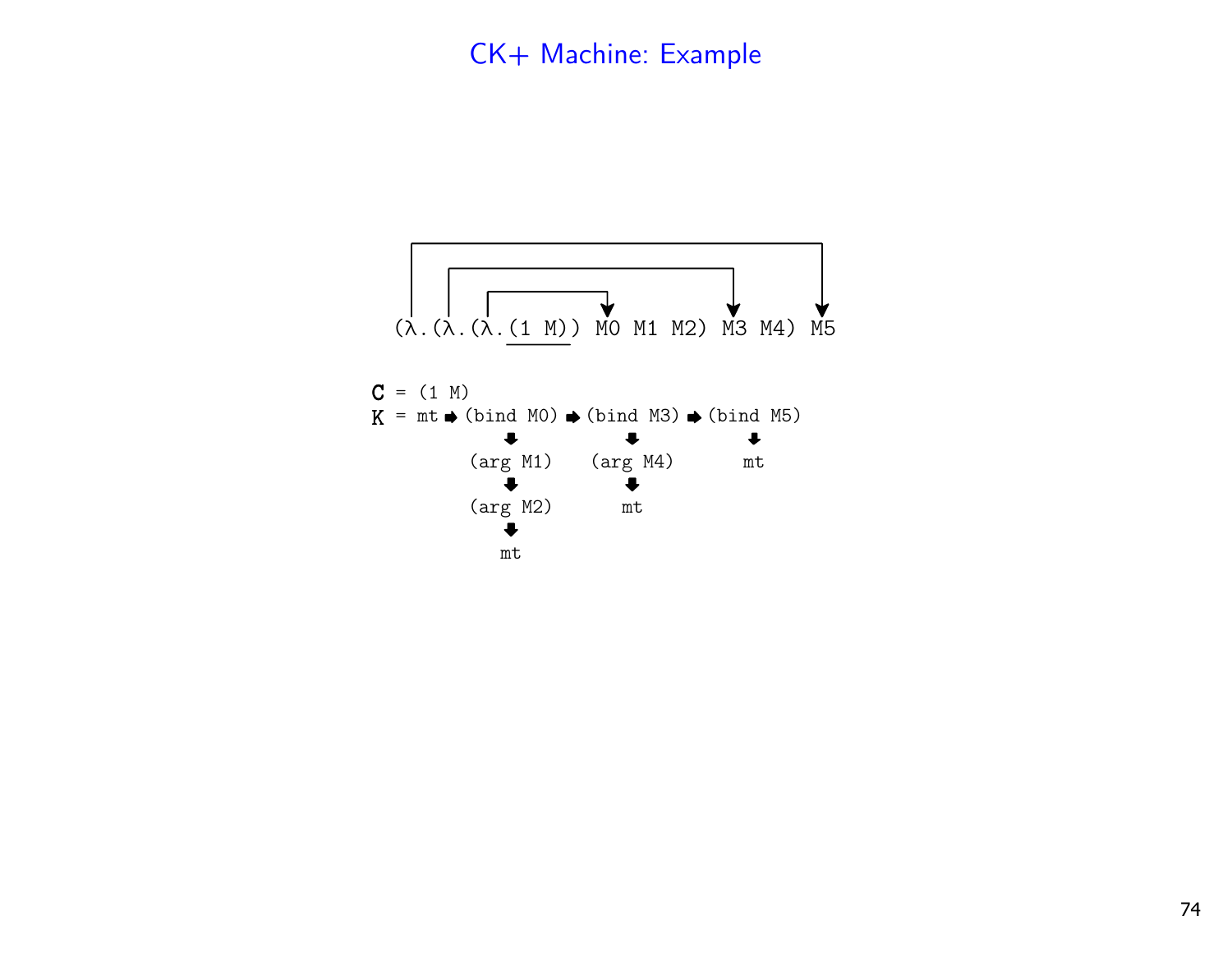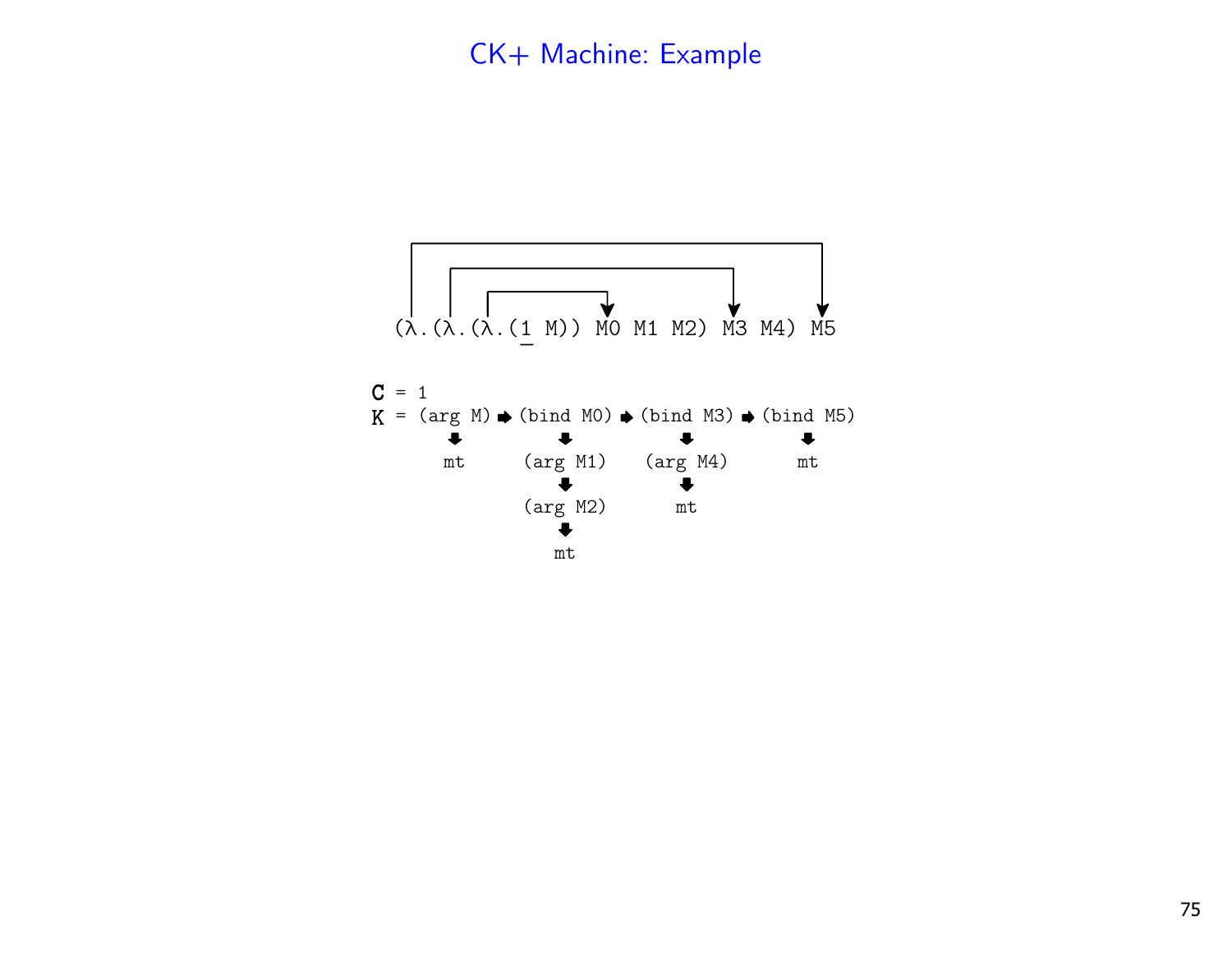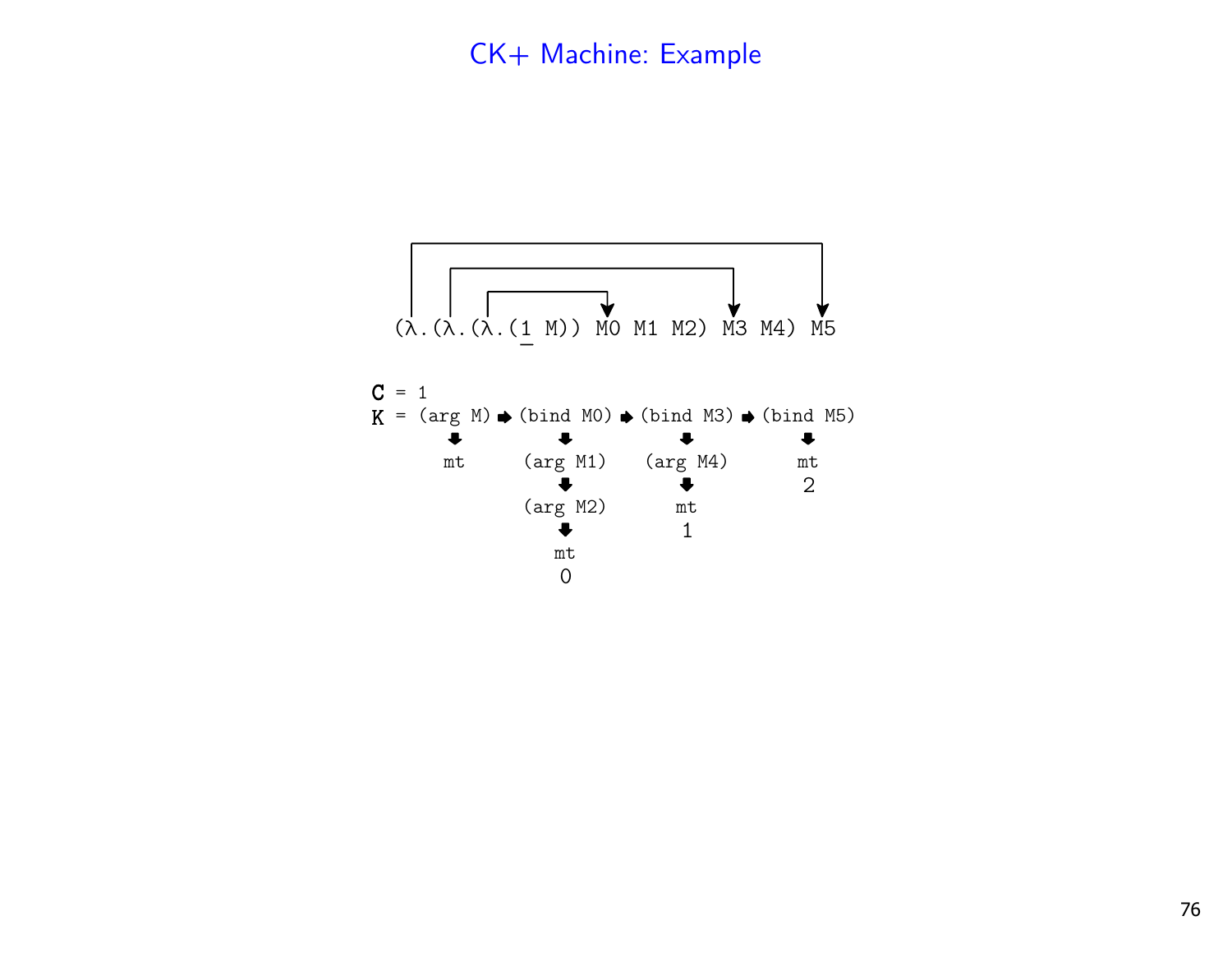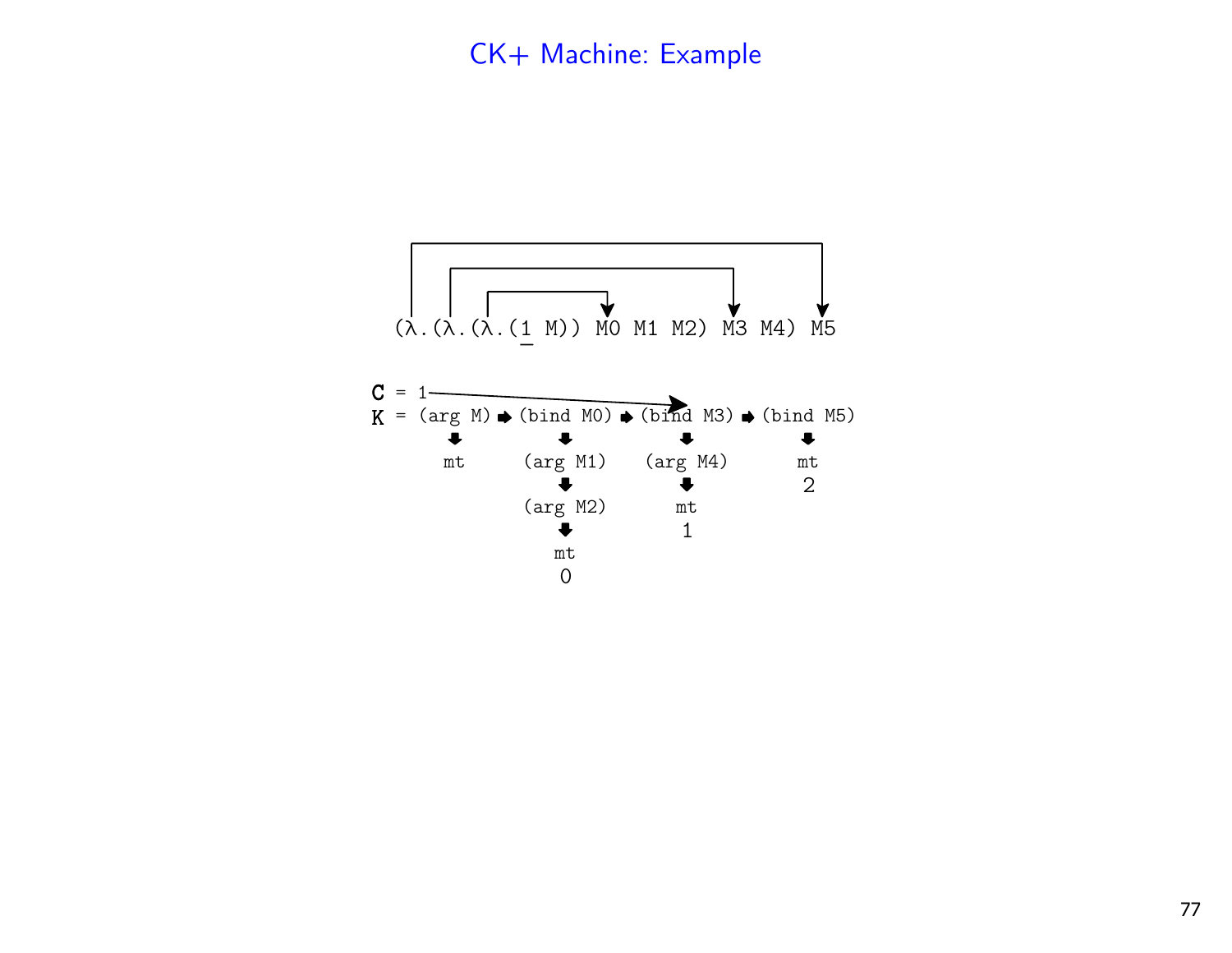

• Direct index instead of search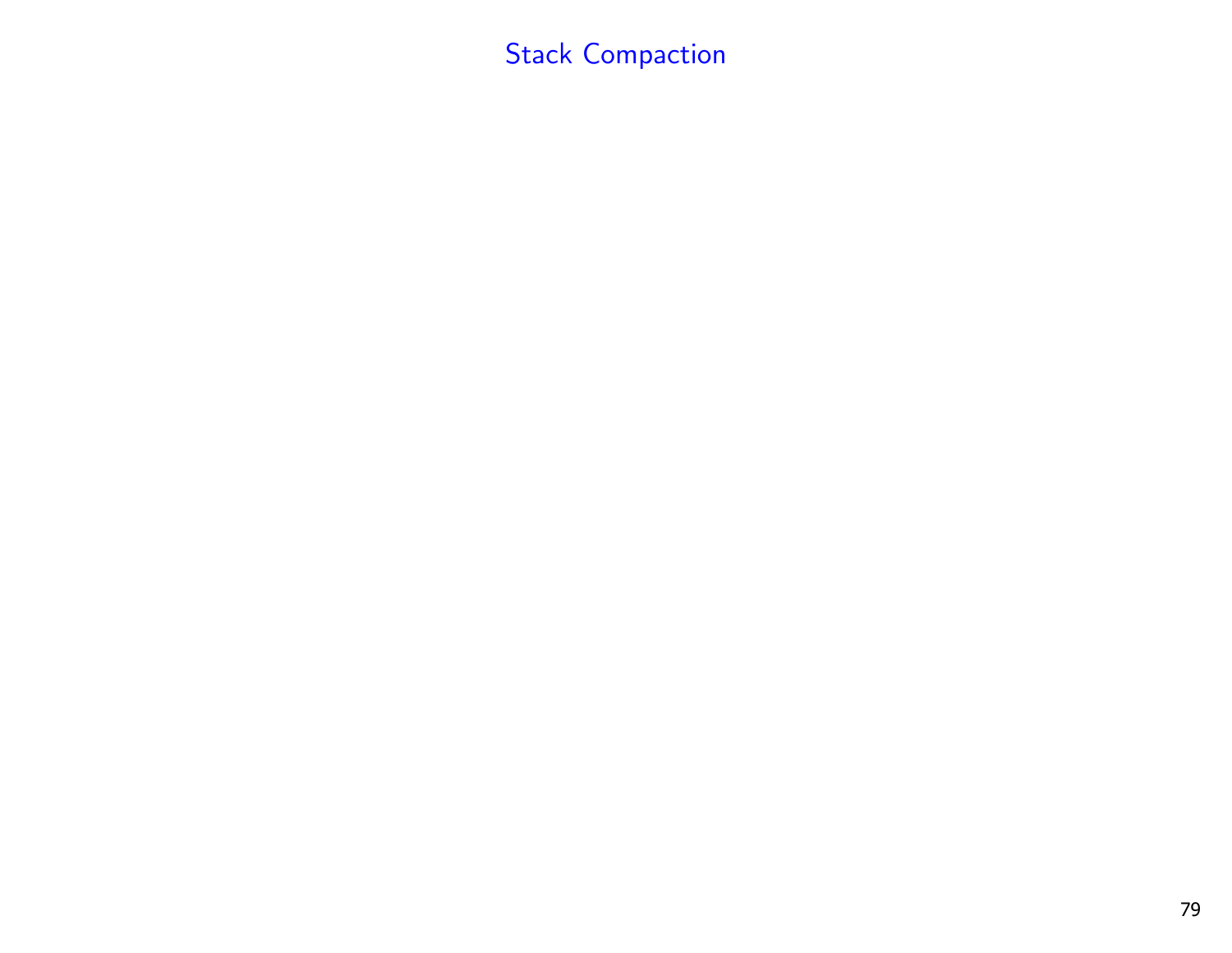$((\lambda x.M) N) \longrightarrow M$ where  $x \notin FV(M)$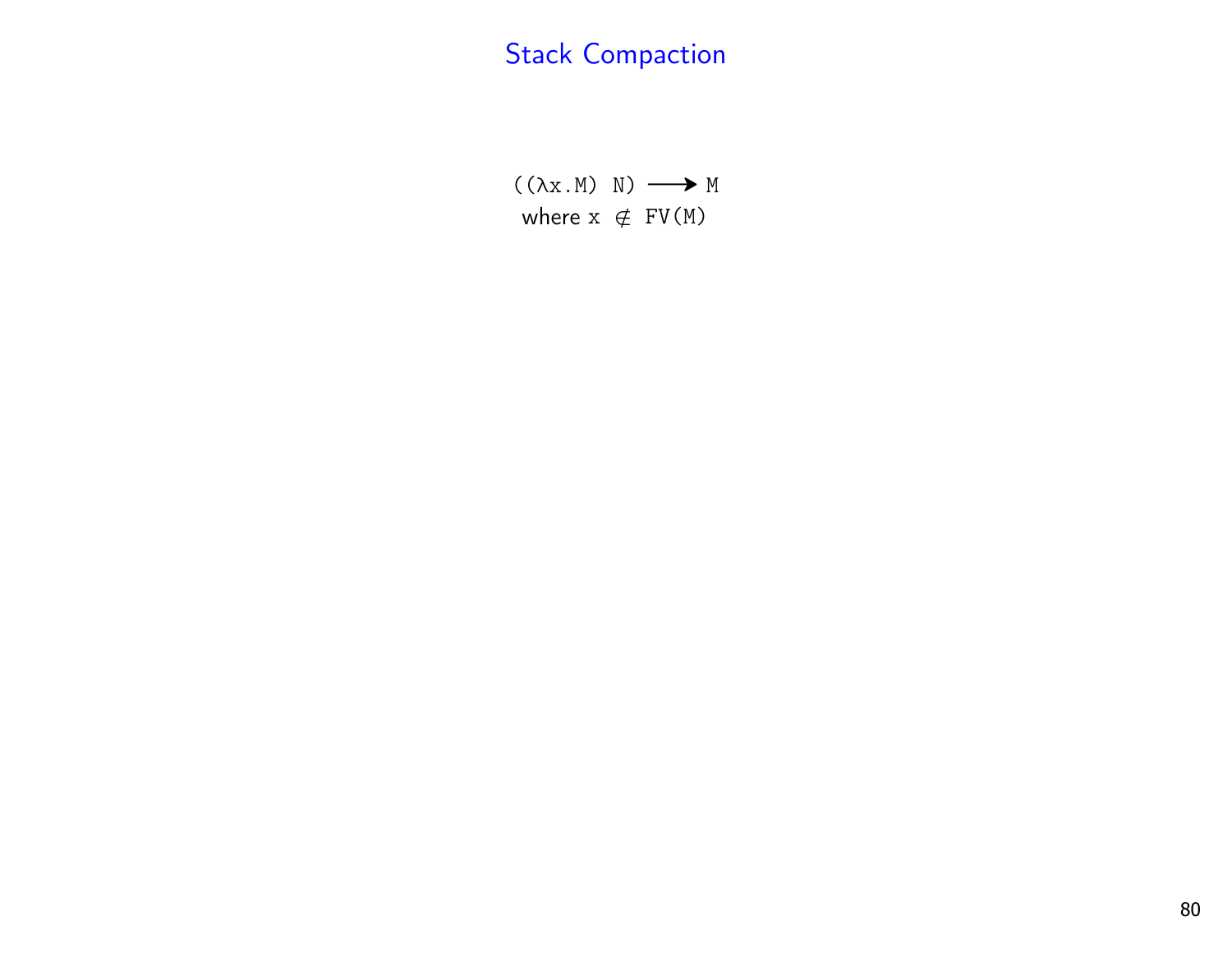$((\lambda x.M) N) \longrightarrow M$ where  $x \notin FV(M)$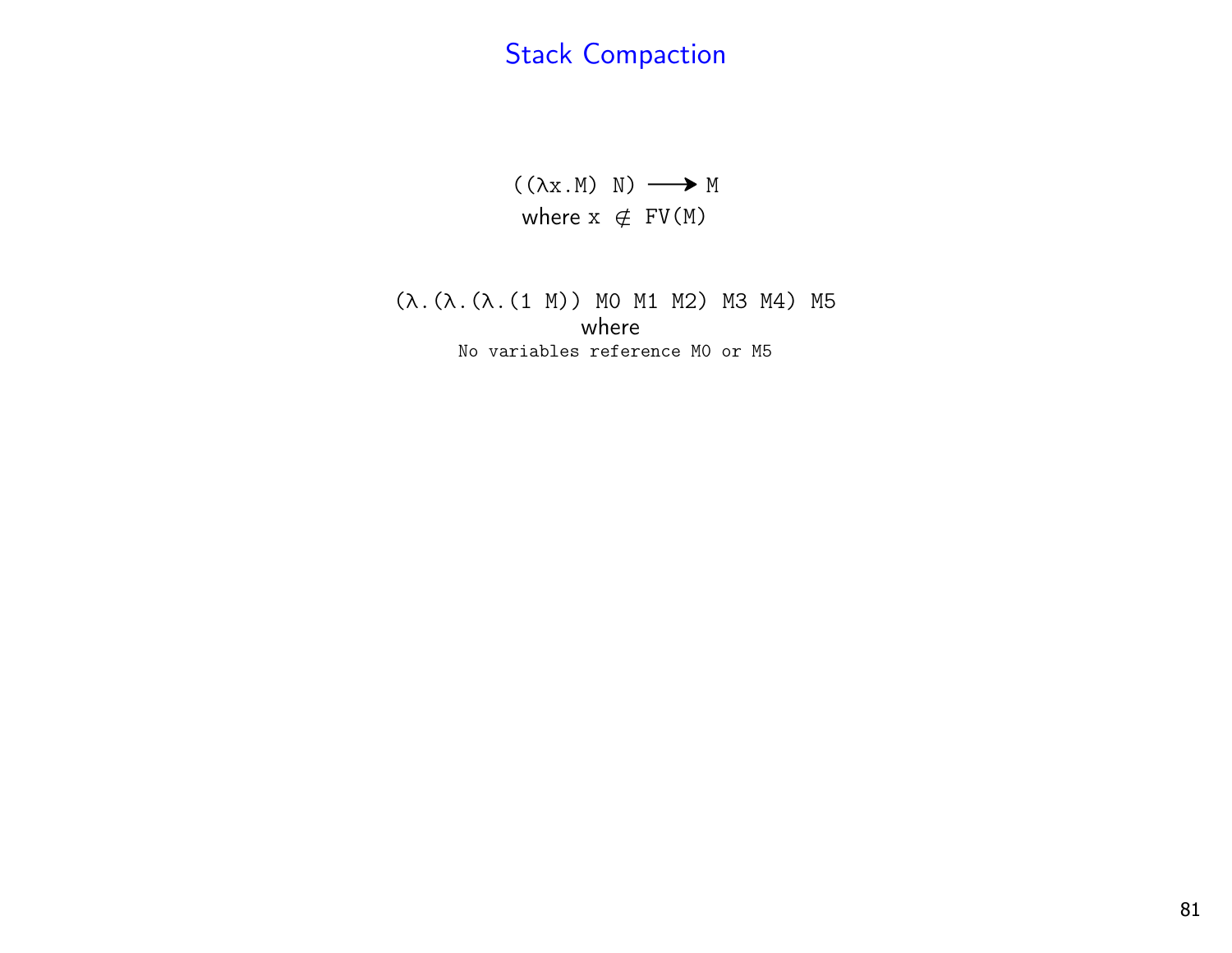$((\lambda x.M) N) \longrightarrow M$ where  $x \notin FV(M)$ 

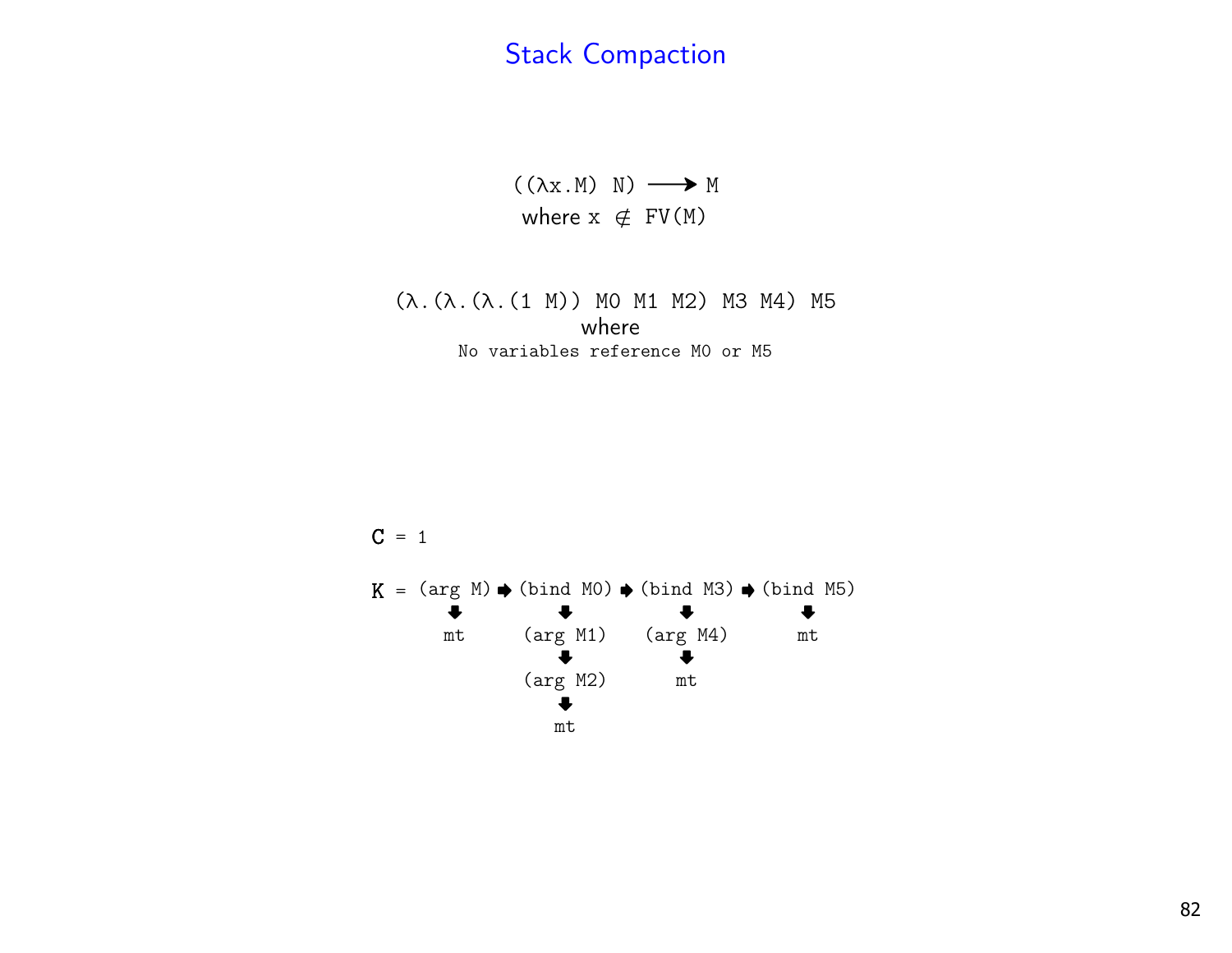$((\lambda x.M) N) \longrightarrow M$ where  $x \notin FV(M)$ 

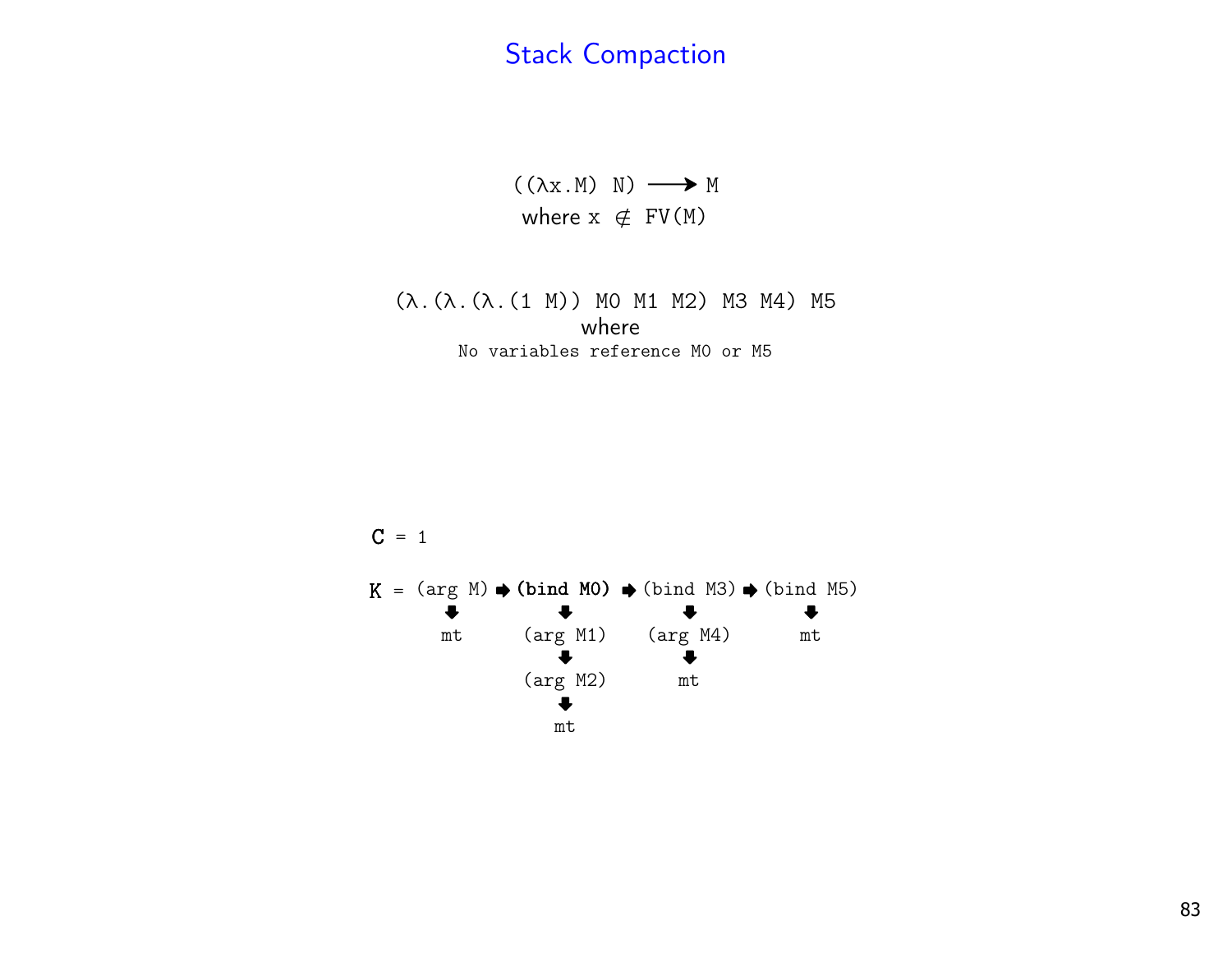$((\lambda x.M) N) \longrightarrow M$ where  $x \notin FV(M)$ 

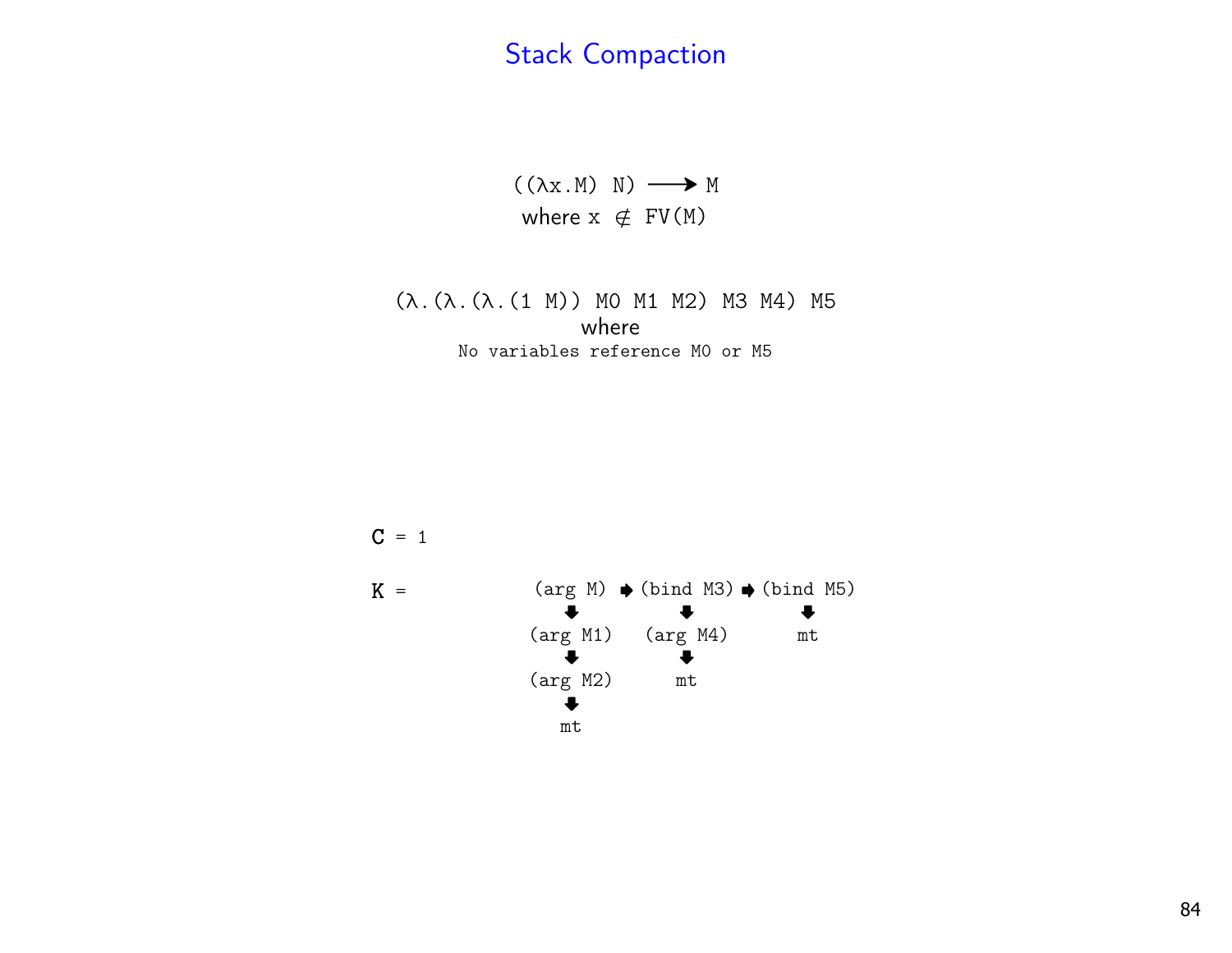$((\lambda x.M) N) \longrightarrow M$ where  $x \notin FV(M)$ 

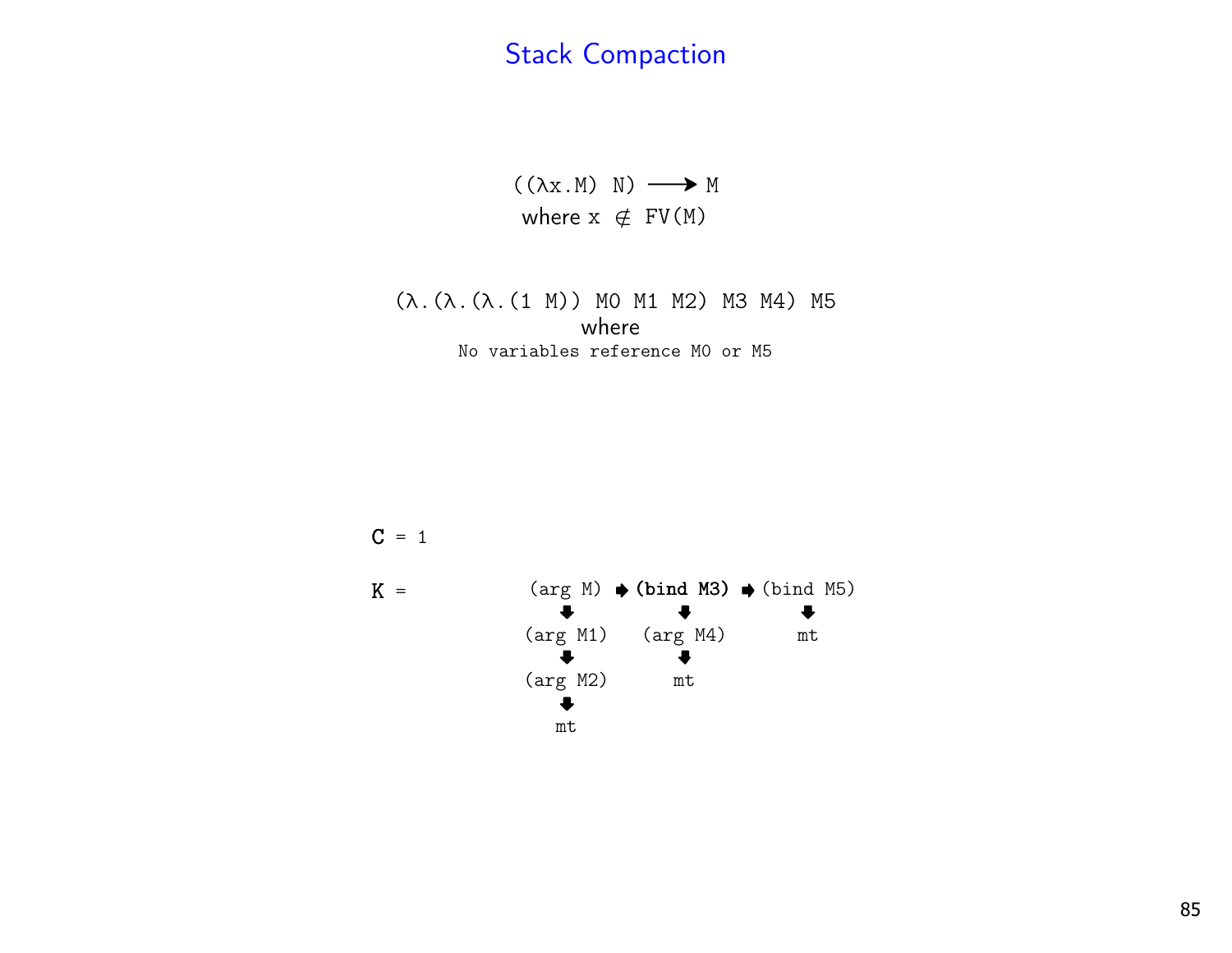$((\lambda x.M) N) \longrightarrow M$ where  $x \notin FV(M)$ 

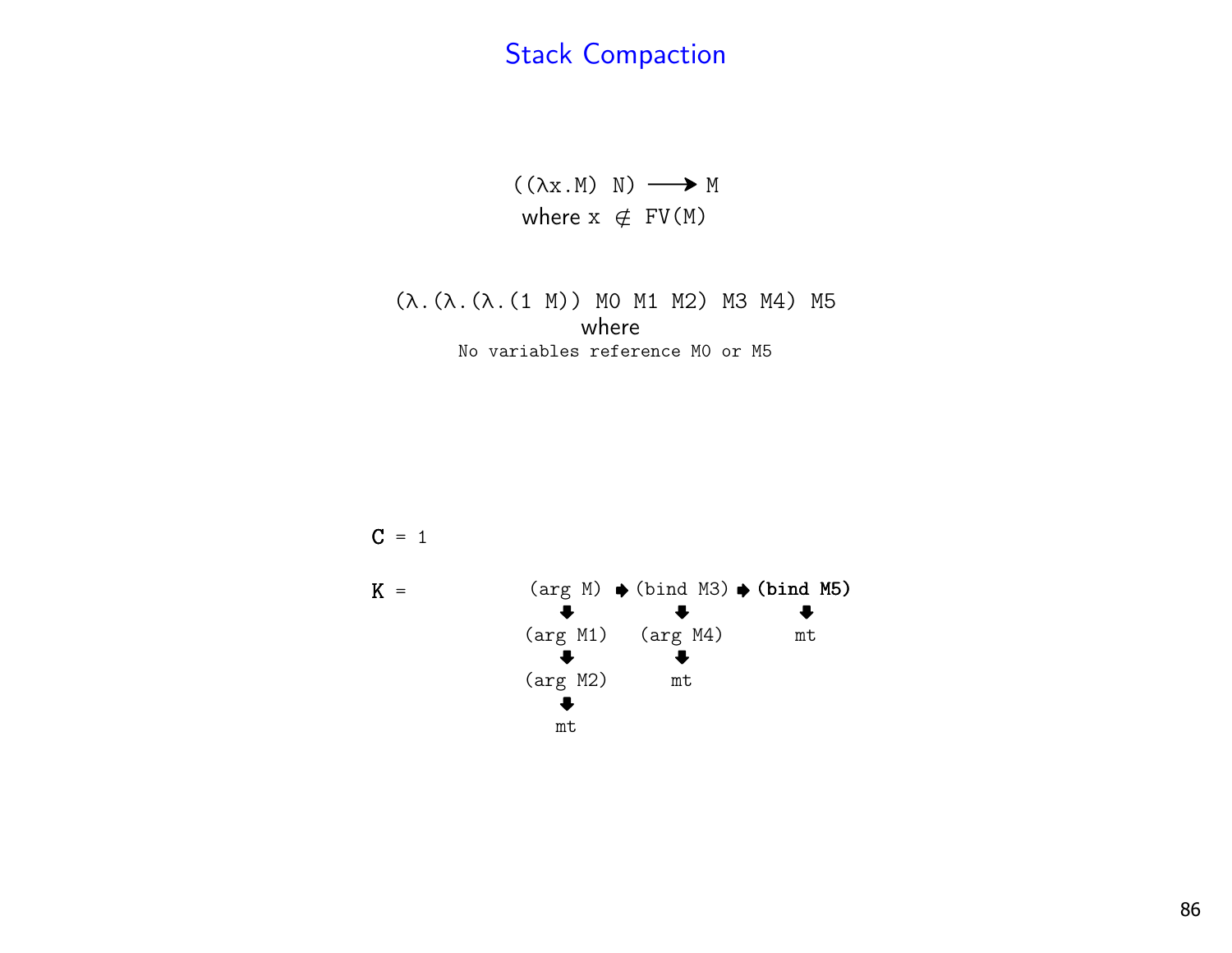$((\lambda x.M) N) \longrightarrow M$ where  $x \notin FV(M)$